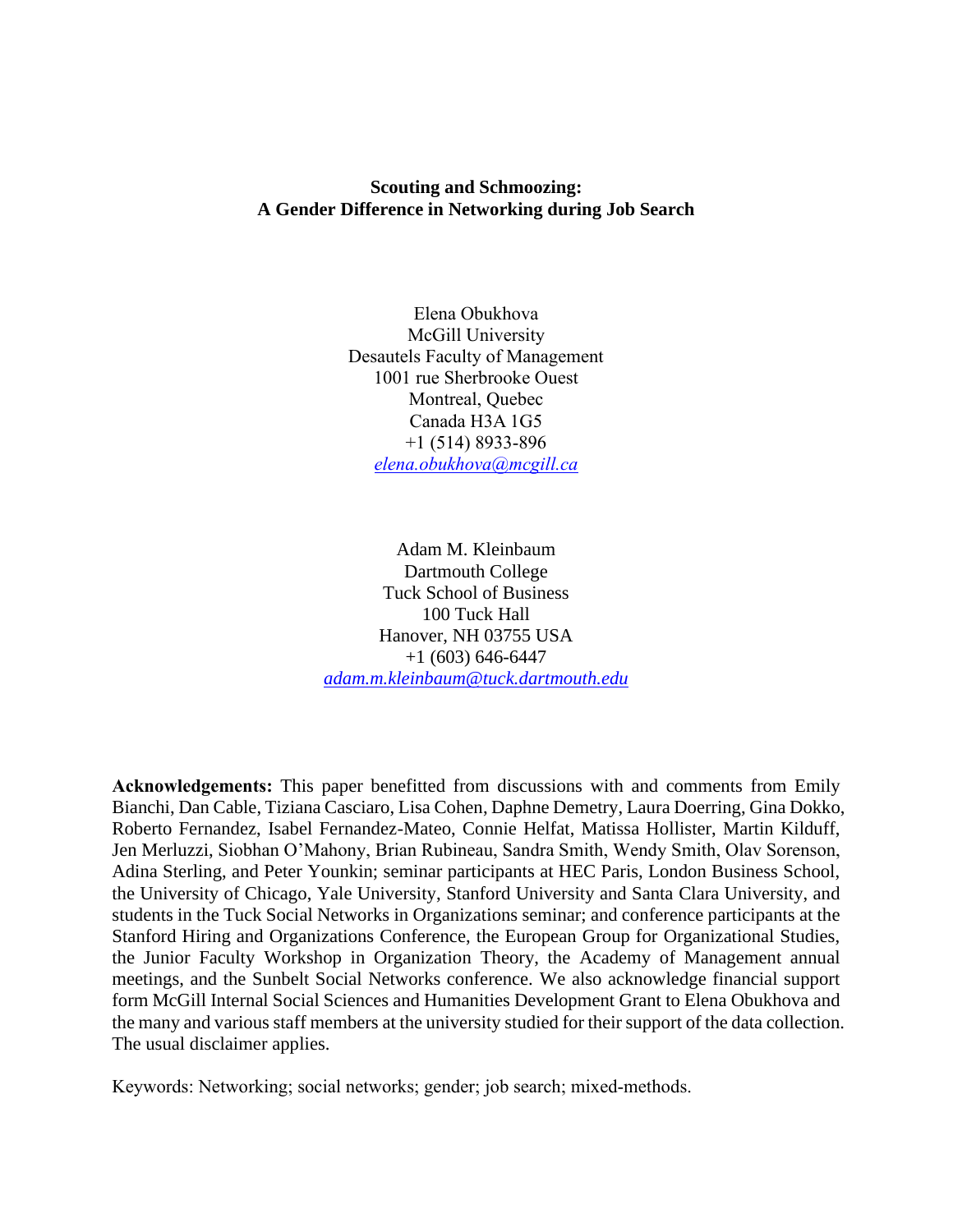## **Scouting and Schmoozing: A Gender Difference in Networking during Job Search**

Networking behaviors are a potentially important factor driving gender differences in social networks and contributing to the gender gap in career achievement, yet we know little about how and why gender shapes networking behavior. To fill this gap, we study the networking behavior of female and male job-seekers in a strategic research setting. In Study 1, we use server logs to directly observe job-seeking MBAs students' outreach to alumni and show that female students reach out to at least as many men and to significantly more women than their male classmates. In Study 2, 46 interviews reveal that in addition to all the same networking that men do, female jobseekers also networked, primarily with women, to assess two aspects of fit that men were less concerned about: gender dynamics and support for parenting. Taken together, our results suggest that both genders engage in *schmoozing* to get a job, but women also engage in *scouting* – a heretofore undocumented form of gender-homophilous networking aimed at finding employers and career options that give women a fair chance at professional success. We discuss the implications of our findings for our understanding of gender differences in networks and career attainment.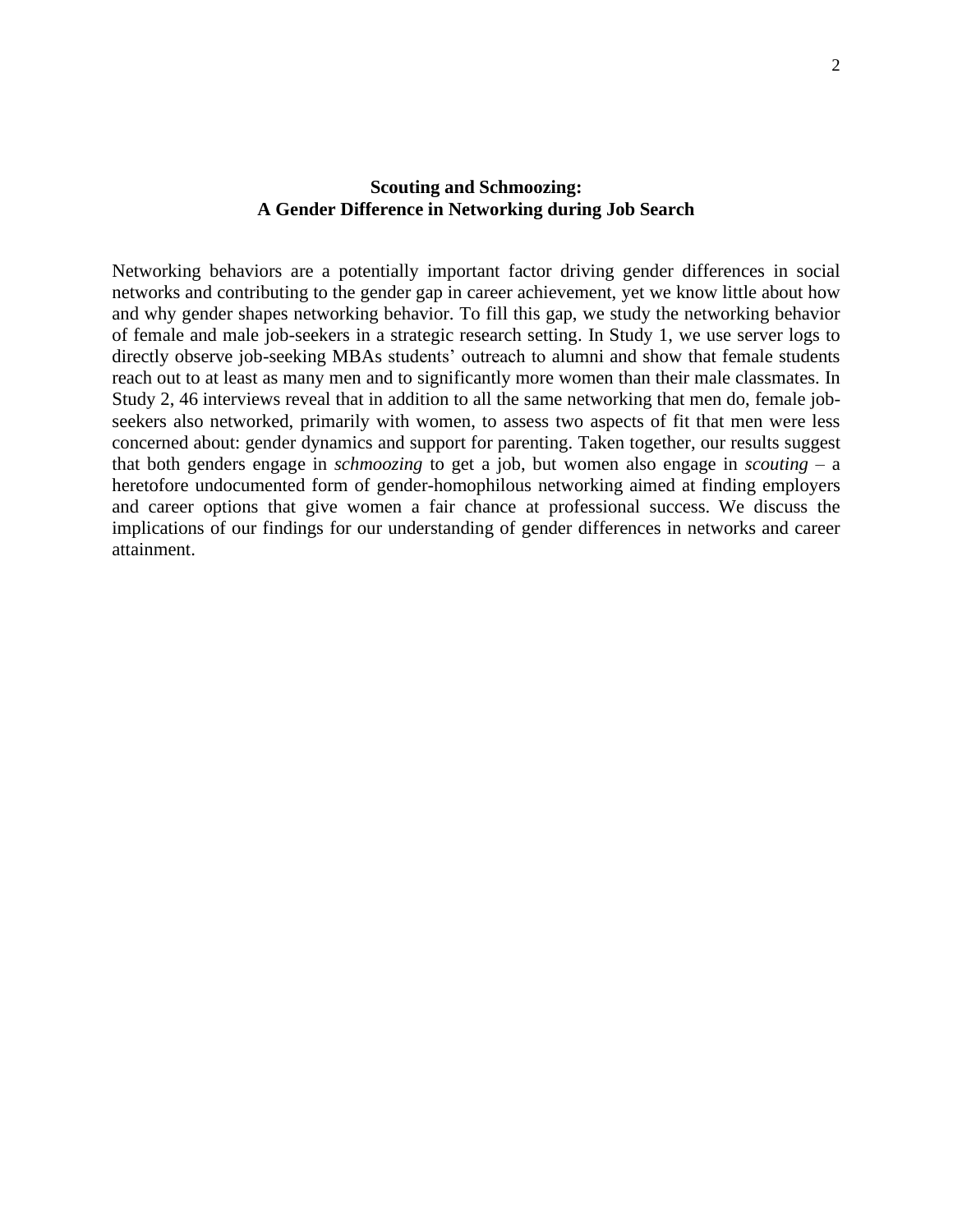Voluminous research has documented the gender gap in career attainment. It is wellknown and oft-lamented that women are underrepresented in management jobs, concentrate in roles and occupations that offer lower pay and fewer opportunities for professional advancement, encounter more barriers to entry into high-level managerial positions, and earn less, on average, for the work that they do than men (Jacobsen 1994; Petersen & Morgan 1995; Halaby 2003; Eagly & Carli 2007; Fernandez-Mateo 2009; Ely, Ibarra & Kolb 2011). Researchers from a broad range of intellectual backgrounds have weighed in on the myriad reasons for this gap. One influential line of research shows that gender differences in social networks – the patterns of interpersonal relationships that characterize people's social and professional lives – contribute significantly to this gender gap in attainment (e.g. Brass 1985; Burt 1992; Ibarra 1992; Fernandez & Sosa 2005; Lutter 2015).

One potential driver of these gender differences in social networks is networking behavior, or the purposeful creation of new social ties for achievement of professional goals, that is a ubiquitous feature of modern life (Ingram & Morris 2007; Vissa 2012; Kuwabara, Hildebrand & Zou 2016). Prior research on women's and men's social networks suggests a variety of reasons why women might network differently than men: either because women are excluded from male power structures (e.g. Kanter 1977; Mehra, Kilduff & Brass 1998) or because they seek different resources than men (e.g. Ibarra 1992; Yang, Chawla & Uzzi 2019). Yet, surprisingly, existing studies of job-related networking, or networking that people engage in to get their work done, find little evidence of gender differences in networking intensity or in networking styles (e.g. Aldrich, Reese, & Dubini 1989; Forret & Dougherty 2004; Bensaou, Galunic & Jonczyk-Sedes 2016).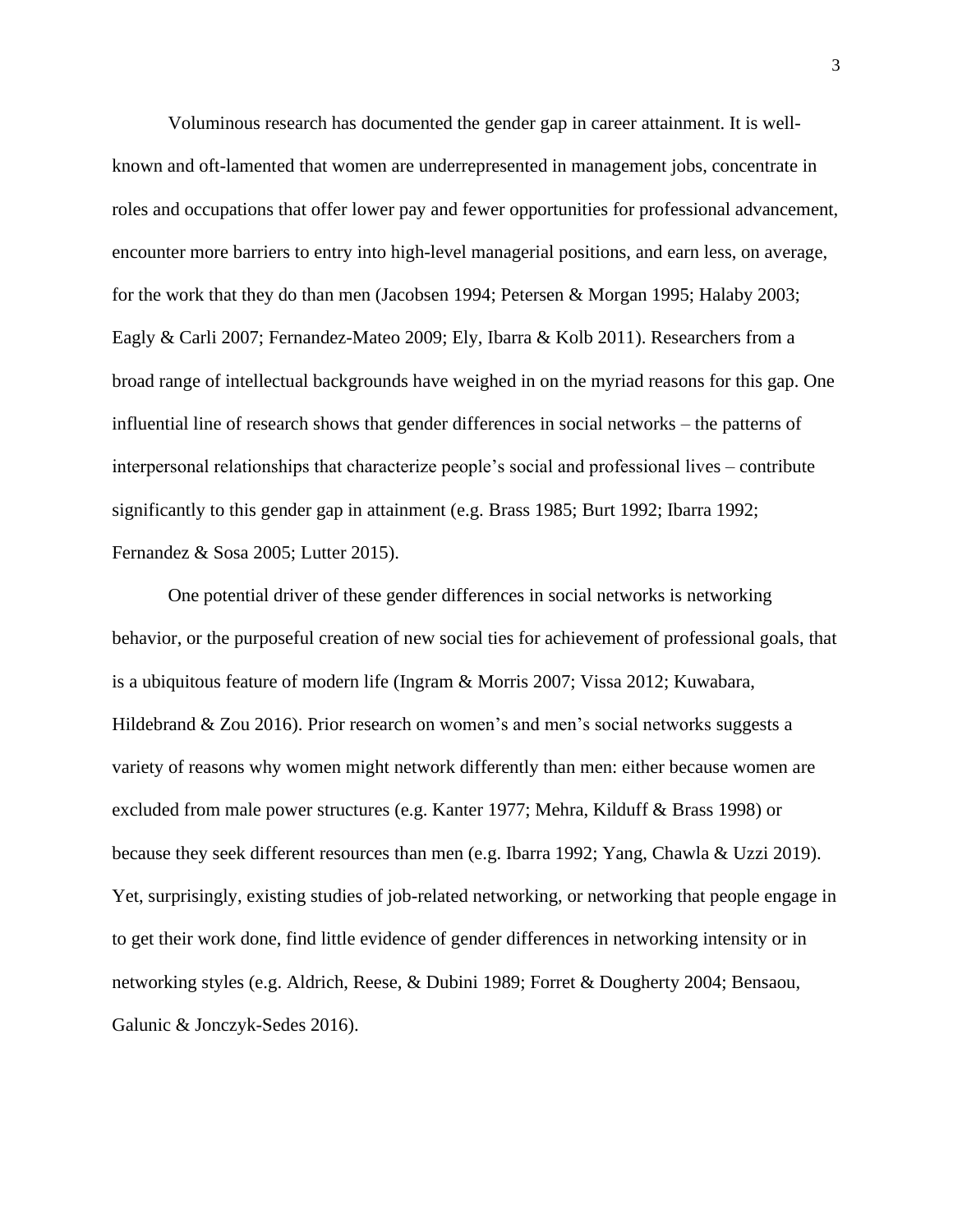To extend our understanding of gender differences in networking behavior, we depart from prior work focused on job-related networking, and focus instead on job-search networking, or networking undertaken to facilitate new employment. Prior research suggests that through contacts, job-seekers can identify job openings, explore potential career options, assess their "fit" with different organizations, refine their self-presentation during interviews, or even find advocates in the organization (Granovetter 1974; Castilla, Lan & Rissing 2013; Barbulescu 2015; Greenberg & Fernandez 2016). Not surprisingly, for professional and managerial workers, job-search networking is widely seen as a key to success in job search (Sharone 2013, 2017). One important advantage of focusing on job-search networking for our study is that all professional and managerial workers engage in it, unlike job-related networking that might be more common in some job functions (Bensaou, Galunic & Jonczyk-Sedes 2016).

To examine gender differences in job-search networking, we employ a mixed-methods sequential explanatory design (Ivankova, Creswell & Stick 2006) and leverage a strategic research setting: an elite MBA program, where job-seeking students network with alumni<sup>1</sup>, and where we were able to both obtain unique digital trace data quantifying networking outreach and also access individuals for deeper qualitative insights. In Study 1, we use server logs of students' networking outreach to alumni to show quantitatively that, given access to the same pool of potential contacts, women engage in significantly more networking than men do. Empirically, this surplus in women's networking behavior includes reaching out to at least as many men and to significantly more women than their male peers. In Study 2, we interviewed 46 job-seeking women and men to examine the content of women's networking surplus identified in Study 1.

<sup>&</sup>lt;sup>1</sup> For parsimony and gender equity, we use the singular abbreviation "alum" and the mixed-gender plural "alumni" or "alums" throughout, rather than the more formal, but gender-specific, Latin words "alumnus," "alumna," and "alumnæ".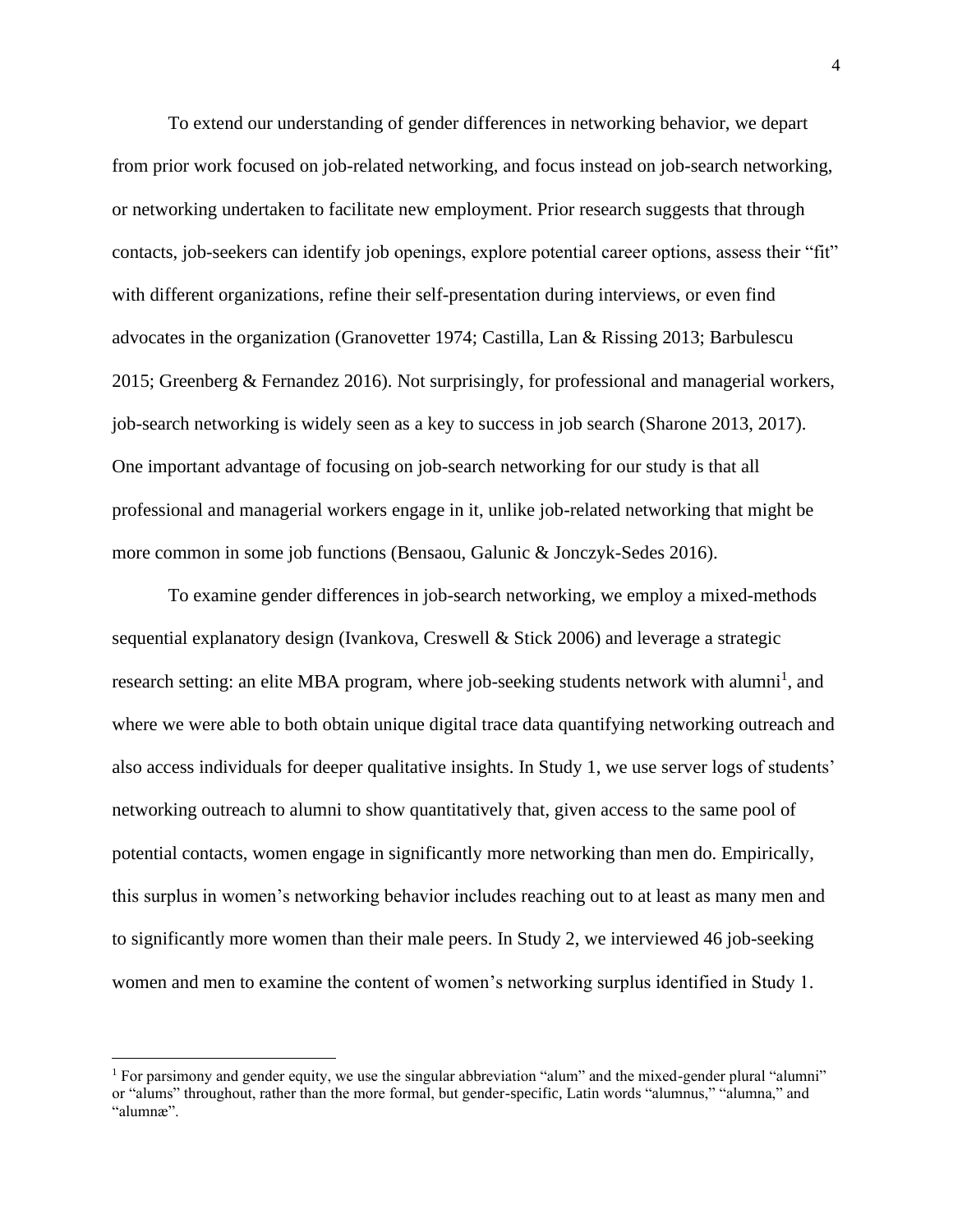We find that women and men network with alumni for many of the same reasons, including to obtain instrumental help, to explore career opportunities, and for insights regarding "fit" with potential employers. In addition, female job-seekers also networked, primarily with women, to access two aspects of fit that men were less concerned about: gender dynamics and support for parenting.

Together our results suggest that while both women and men engage in *schmoozing<sup>2</sup>* , an intuitively well-understood form of networking which is geared towards identifying and securing a new position; women also engage in *scouting*, a heretofore unexplored form of networking that seeks information – primarily from other women – about how the work environment in a firm or an industry treats women, specifically. Importantly, we find that this incremental form of networking done by women does not lead to better (or to worse) job search outcomes. Instead, our evidence suggests that it is a kind of "discrimination insurance" women take to avoid professional contexts unhospitable to women or to their needs and concerns (Shih 2006). Such insurance can be costly, redirecting time and effort from one's primary tasks (Sharone 2013, 2017) to tasks that may consume cognitive and emotional energy because they are fraught, onerous or uncomfortable (Casciaro, Gino & Kouchaki 2014).

This paper contributes to the literatures on social networks and gender in labor markets and will, we hope, reinvigorate research at their intersection. To start, our study partitions jobsearch networking into two distinct activities, *schmoozing* and *scouting*. Further, we elaborate *scouting* as women's gender-homophilous networking behavior that, over time, may give rise to the gendered network structures documented in prior research (Ibarra 1992, 1997; Kleinbaum,

<sup>&</sup>lt;sup>2</sup> The word "schmooze" derives from the Yiddish word **ועסו** $\mu$  (shmues) which, in turn, derives from the Hebrew word ותֹועּמ ְׁש) shmuot), meaning "bits of news" or "rumors". In English, it is a colloquialism that means to socialize in a way that builds relationships, sometimes with a connotation of instrumentality. In other words, it perfectly captures the conventional wisdom on how people network in their job searches.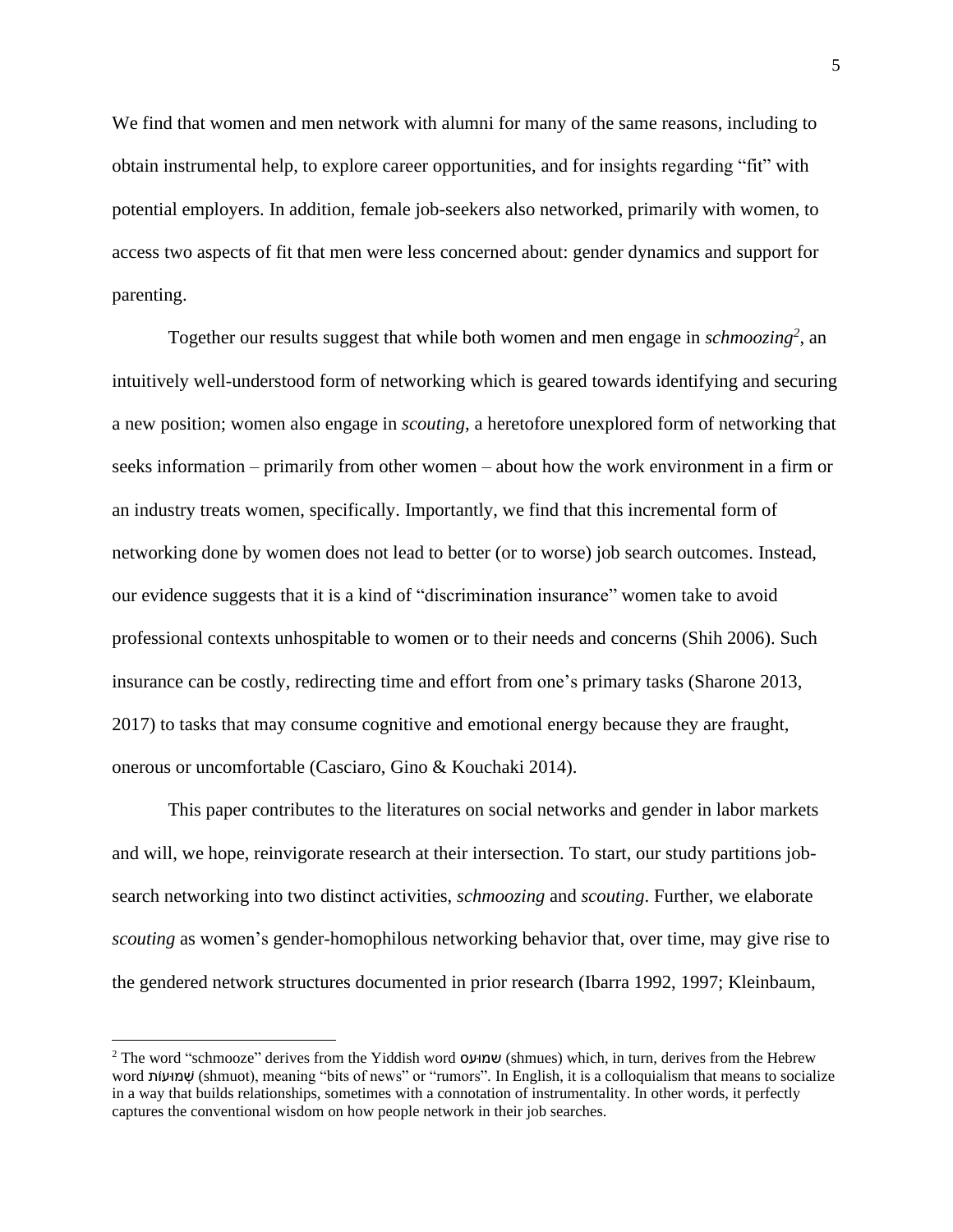Stuart & Tushman 2013). Importantly, scouting is motivated by the unique benefits that samegender relationships offer to women in a world of potential discrimination (Ibarra 1992, 1997; Yang, Chawla & Uzzi 2019) and does not derive from men rebuffing women's networking attempts (c.f. Kanter 1977; Mehra, Kilduff & Brass 1998). More broadly, our study extends theories of deliberate tie formation through networking (Casciaro, Gino & Kouchaki 2014; Kuwabara, Hildebrand & Zou 2018), the relationship between network access and mobilization (Kwon & Adler 2014; Obukhova & Lan 2013), and structure and agency in network research more generally (Tasselli & Kilduff 2020).

#### **EMPIRICAL SETTING**

For this study, we focused on the job search networking of students in an elite MBA program, a research setting that allowed us the opportunity to collect unique digital data on students' outreach to the university's alums, as well as to conduct in-depth follow-up interviews. Networking with alums is critical in MBA job search, as students use contacts to identify possible career opportunities, learn about prospective employers, prepare for interviews, and find advocates and mentors within hiring organizations (Barbulescu 2015; Greenberg & Fernandez 2016). While networking with alums is certainly not the only type of networking MBA students engage in, access to an alumni network is an important selling point for many MBA programs, including the one we studied.

Most notably, our data contain digital traces of students' use of the alumni database. This database contains information about all living alums of the school, including name, class year, gender, citizenship, prior education, contact information, and information about their current and some prior employment, including firm name, job title, industry, and job function. Some records, particularly those for recent alums, include a photo. The database is searchable by any of the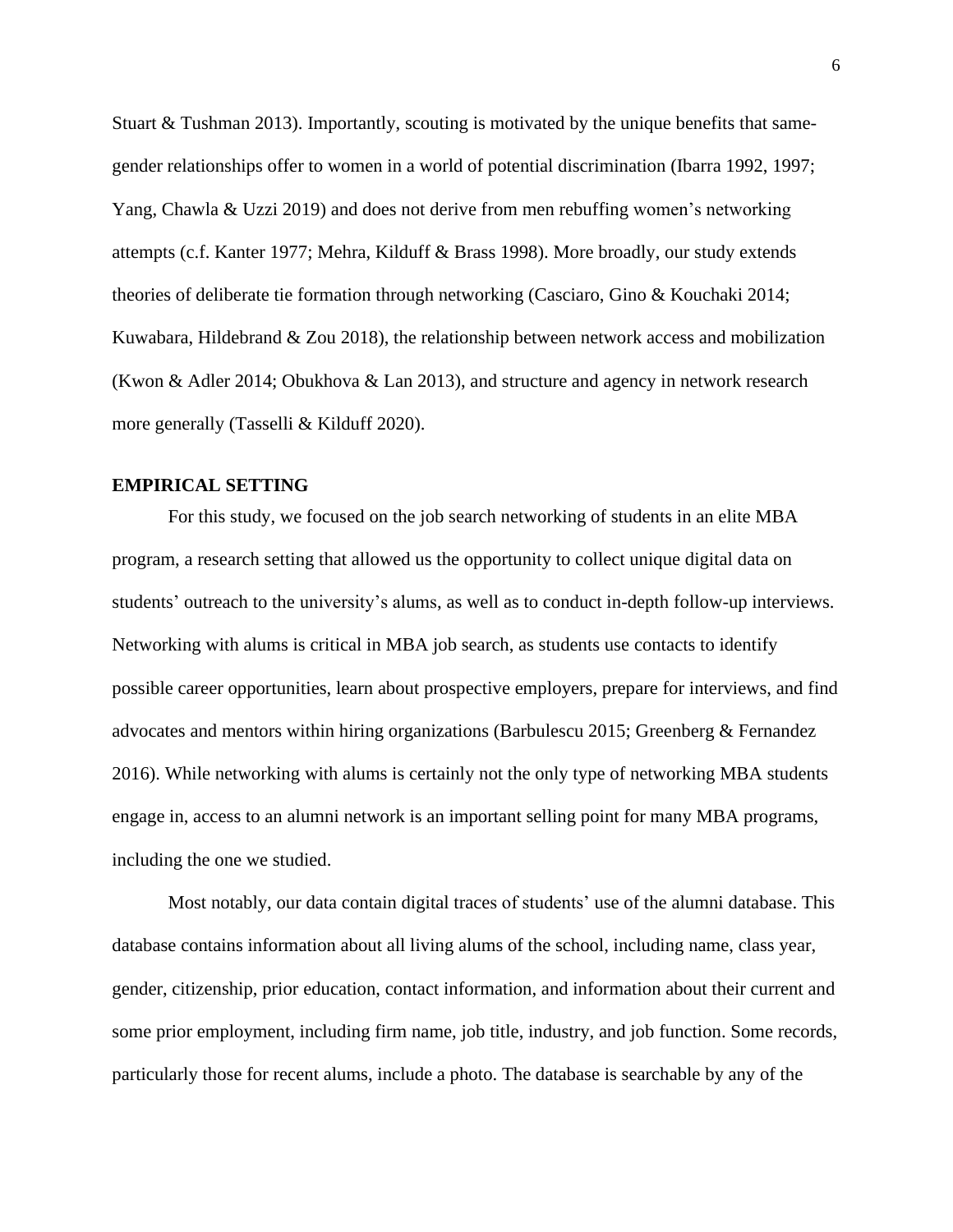fields above. Most information is quite current, with the median record updated just 18 months prior to the start of the academic year that we studied. Importantly, our data contains information on all network outreach by students, regardless of whether it was reciprocated. This means we do not restrict our sample to successful networking attempts (as, for example, would a study focusing on the addition of LinkedIn contacts), which would potentially bias results by excluding those interactions where the networking attempt was ignored or rejected.

Our research setting has a number of other advantages that are important to note. Most importantly, by giving women and men access to similar networking opportunities our research site minimizes the effect of one potential confounder on gender differences in networking. An important challenge for studying the gender differences in networking is to empirically distinguish differences in networking strategies from a gender difference in access to networking opportunities. Researchers have long emphasized that women might face barriers in access to networking opportunities, including knowing fewer people to start with (Ely, Ibarra & Kolb 2011; Bapna & Funk 2018). In our context, all students, upon enrolling in business school, are granted access to alumni via the school's alumni database. And the strong affiliation that many alumni feel toward the school makes the particularly receptive to inquiries from students. This allows us to observe gender differences in networking behavior, conditional on access to the same pool of potential contacts, more directly than any prior study of which we are aware, and to do so in a field setting.

Furthermore, focusing on MBA students at a single university enables us to examine networking behavior among comparably qualified women and men, ruling out a number of potential confounders such as variation in the quality of education, prior experience, and other types of human capital. Familial responsibilities, another potential factor that might limit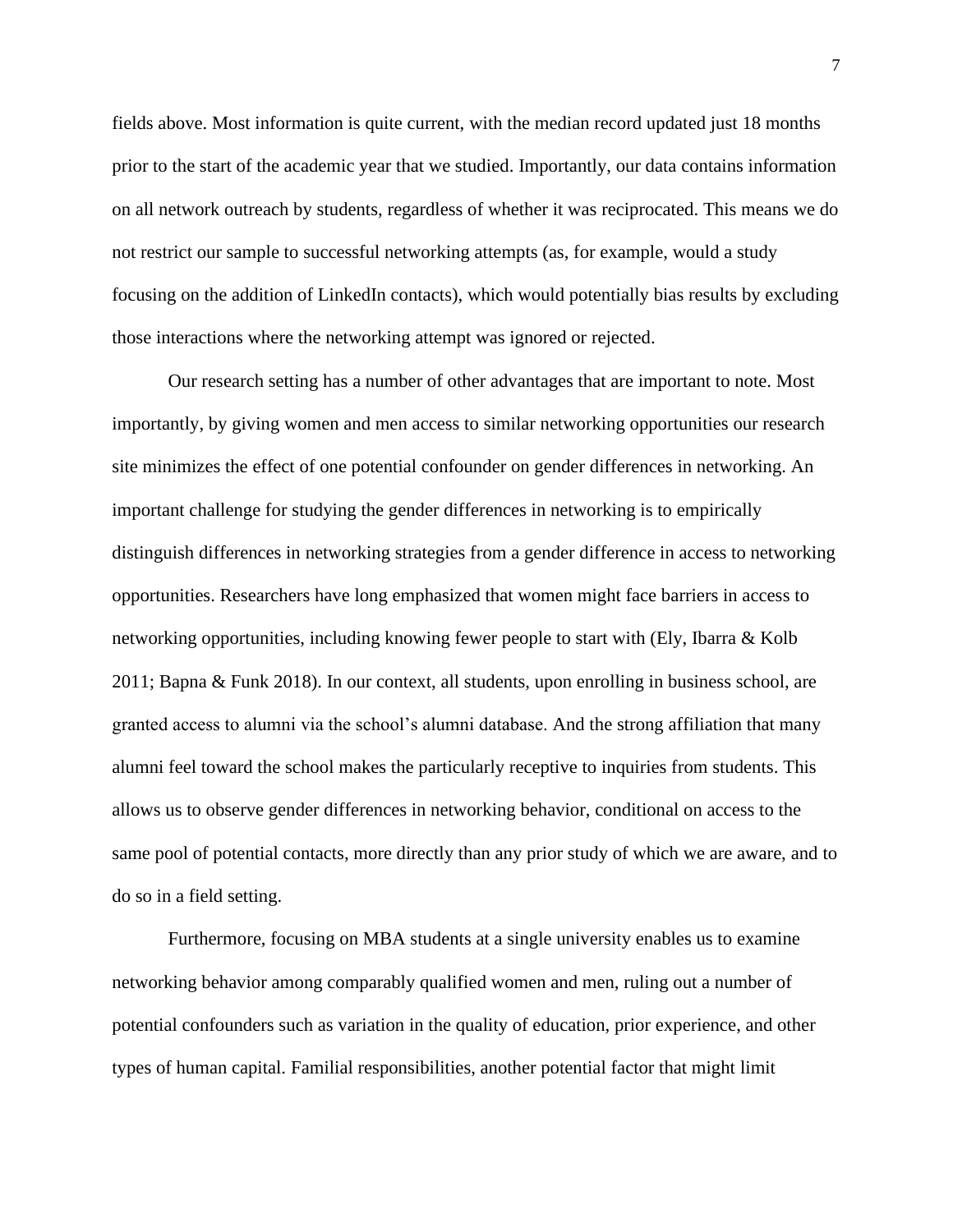women's opportunities to network in other settings (Forret & Dougherty 2004), are also relatively scarce in our setting, as most MBA students are young professionals (the median age is 30) and over 94% are without children.

As in prior work on MBA job search (e.g., Sterling 2014), we analyze internship searches by first-year students, rather than searches for full-time employment by second-year students, for greater comprehensiveness and temporal synchrony. In the two-year MBA program where the data for this study were collected, virtually all first-year students search for a summer internship, which they consider to be a critical step in the search for full-time employment after graduation. Because employers make offers to some students following the internship, many students do not search for jobs during the second year; this fact would create a sample selection issue for studying the search for full-time jobs by second-year students. Focusing on the internship search thus allows us to study networking behavior without concern about self-selection into job search, conditional on membership in the population (though we acknowledge that not all job searches involve equal amounts of networking). Further, the timing of the full-time job search varies more widely across students, compared to the search for first-year internships, which is relatively compressed.

#### **STUDY 1: METHODS**

We examine how a complete cohort of 287 first-year MBA students used the alumni database in their searches for summer internships. This research required the collection of three distinct data sets.<sup>3</sup> First, and most notably, we collected server logs of students' use of the alumni database. Students using the database can search alums' profiles using keywords, industry tags,

<sup>&</sup>lt;sup>3</sup> All of these data sets are linked through the use of anonymous identifiers, which enable us to link the data about individual students and alums with the database activity logs while protecting the privacy of both students and alums.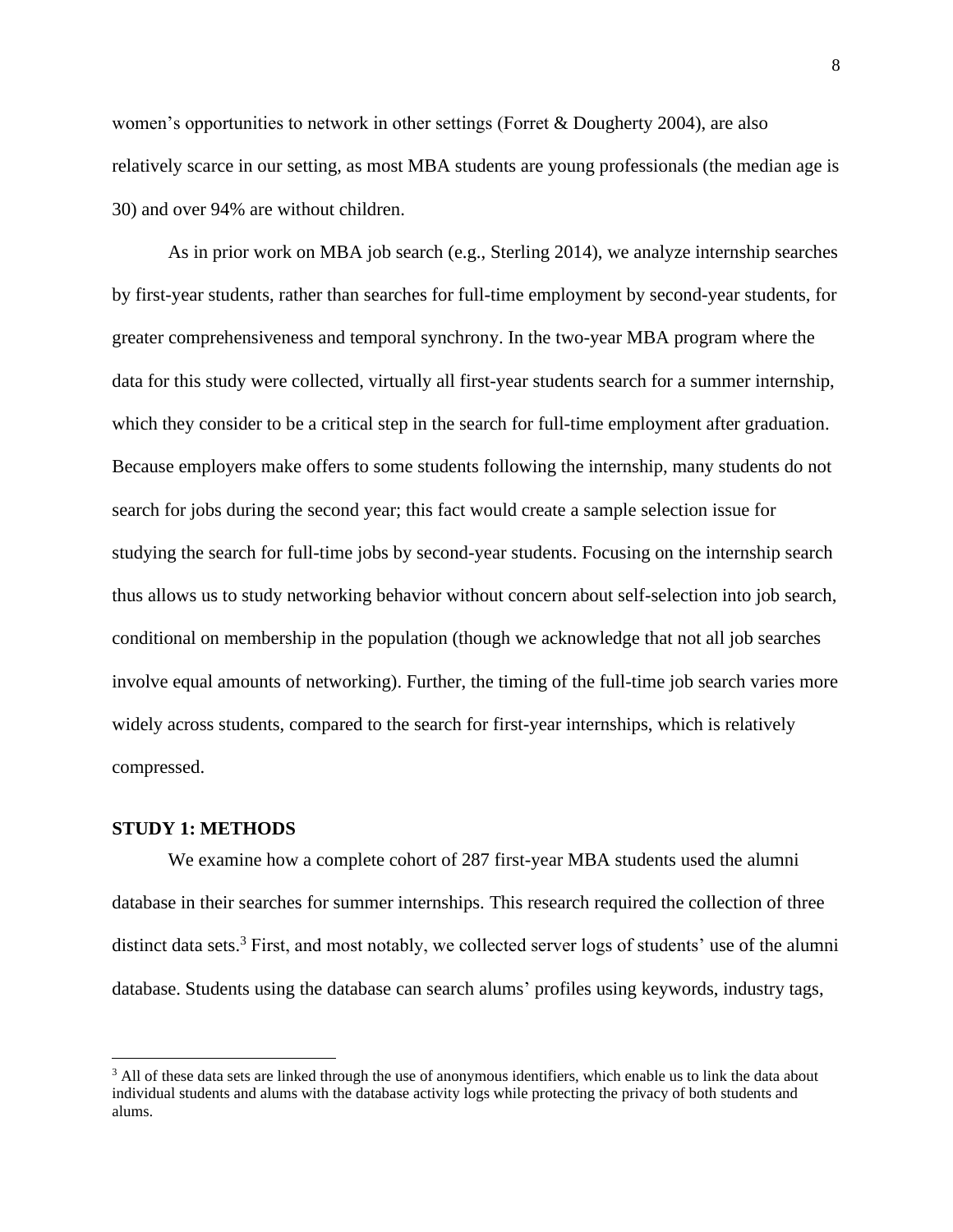firm or person names, and a variety of other means. Logs of which alums appeared in their search results were recorded over an eleven-month period, beginning in the summer prior to the matriculation of first-year students, when they first gained access to the database, and through the end of their first year, when virtually all students had started their internships. In particular, we logged each time a student viewed an alum's profile page and each click on the "mailto:" link (an "*emailclick*"), an action that initiates a new email from the student to the alum. For each such *emailclick*, a precise timestamp and the ID numbers of the searching student and the target alum were logged. Thus, rather than relying on self-reports of past networking, we track actual *emailclick* behaviors, coming as close as possible to observing networking (albeit of one particular type) directly. Anecdotal accounts suggest that an *emailclick* from the alumni database is by far the primary means by which students initiate contact with unknown alums.

Second, we collected individual-level data about all living alumni of the school. The alumni data included each alum's gender, employer, industry, and job title and description. The job description data were selected by alums themselves from a typology of thirteen possible titles, ranging from "Analyst/Associate/Consultant" and "Student/Intern/Resident" to "Partner/Principal/Managing Director/VP" and "CEO/President/Chairman." Overall, the alum population is 78.2% male and 21.8% female. If we restrict the alumni population to those who graduated in the prior twenty, ten, or five years, the proportion of female alums rises to 30.8%, 31.5%, and 33.3%, respectively, in large part because the school we studied was all-male in its early history. Female alums are not confined to particular jobs or industries: if we restrict the alumni population to those in job functions or industries in which many students seek employment, the gender composition remains substantively similar.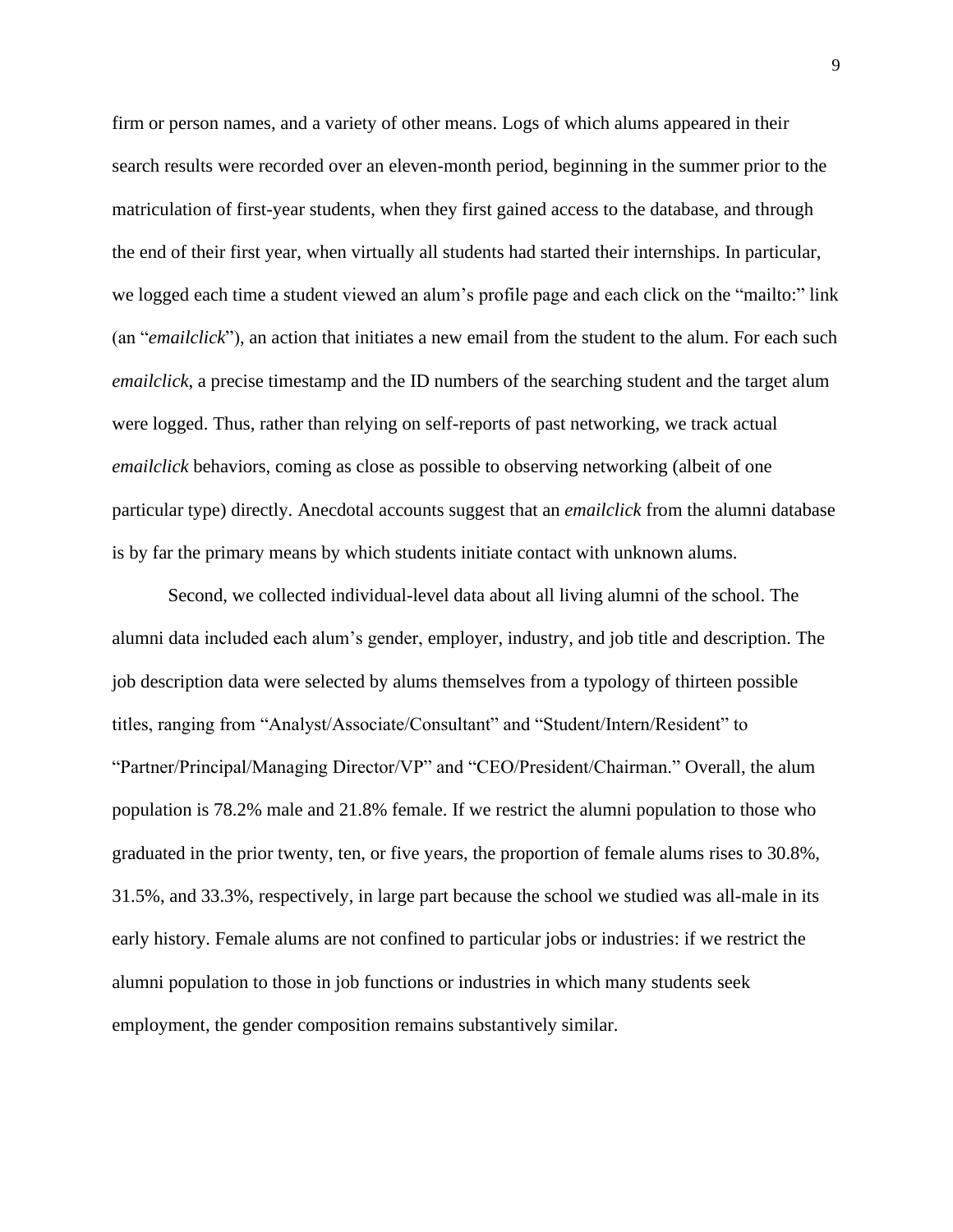Third, we assembled individual-level data on the students from three sources. The registrar provided data on each student's gender, citizenship, native language, and ethnicity; campus residence status (i.e., whether they lived on campus or off); class section; relative GMAT score<sup>4</sup>; and marital status. We also conducted our own survey in October, collecting psychometric data and data on students' networking strategies. And finally, the career development office provided data on students' attendance at company briefings as well as data from two student surveys. The pre-matriculation survey conducted in August inquired about each student's intentions regarding the firms, industries, and job functions in which they planned to search for internships. We exclude from our sample ten students who indicated that they did not intend to search for internships because they were pursuing dual degrees (primarily MD/MBA students) or would be returning to a previous employer<sup>5</sup>. The internship outcome survey conducted in May collected information on students' self-reported satisfaction with the internship received; note that this survey was conducted after the internship offer was signed, but before the internship began. We also added some items to the May survey to evaluate the validity of our *emailclick* measures.

#### **Variables**

Our primary dependent variable, *emailclick*, is a count variable equal to the total number of clicks on alums' "mailto:" links made by each student. We argue – and below present some evidence to support this assertion – that this is an excellent proxy for the number of emails a student initiated to alums with whom they were not previously acquainted. To examine the gender distribution of each student's networking targets, we split the count of alums contacted

<sup>4</sup> For reasons of confidentiality, GMAT data were provided to us not as raw scores, but as standardized variables, calculated relative to this cohort of students, with a mean of zero and a standard deviation of one by construction. <sup>5</sup> Note, however, that some dual-degree and sponsored students indicated that they nevertheless did intend to search for internships; these were retained in our primary sample.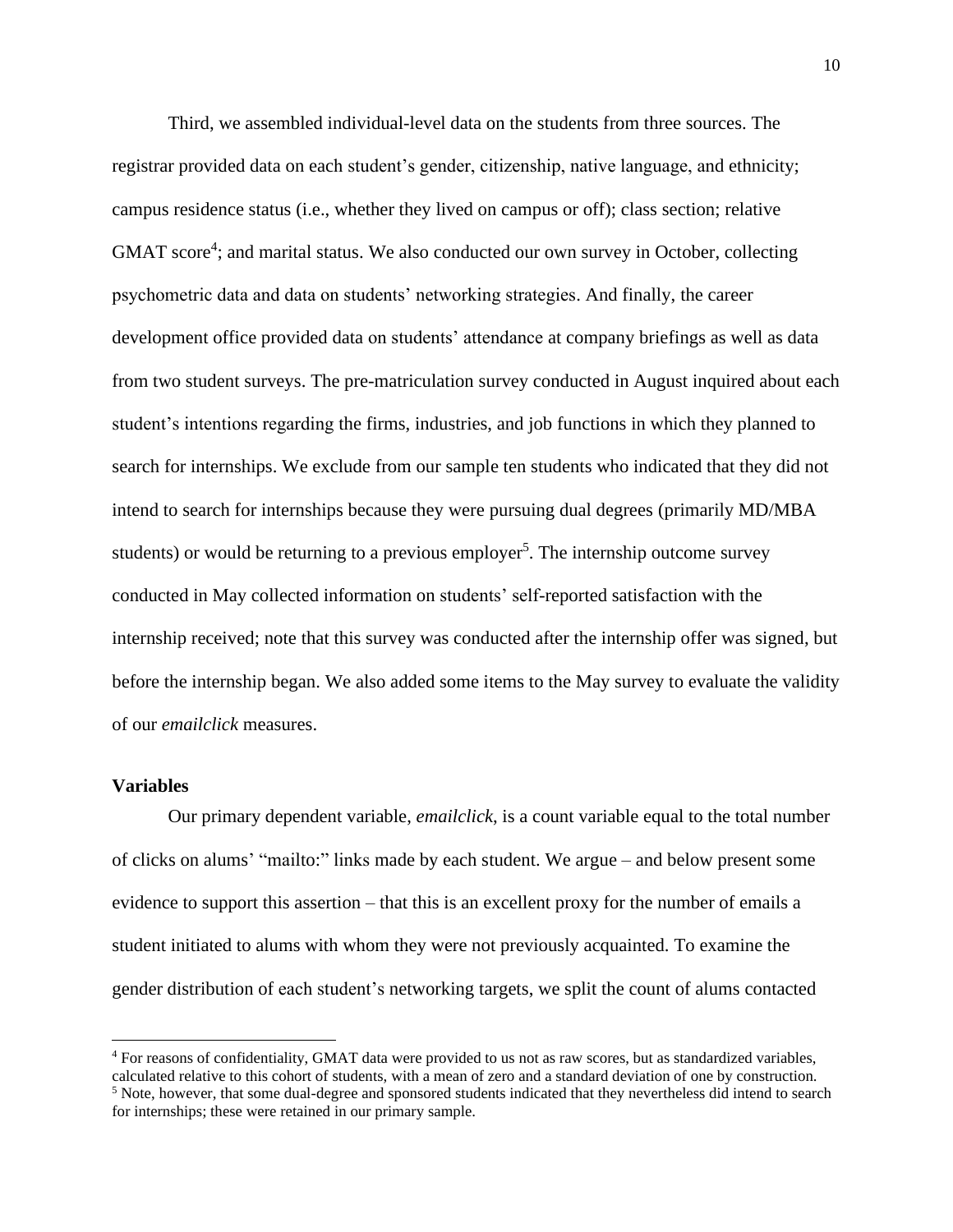into subsets of female (*emailclick\_f*) and male (*emailclick\_m*) alums; by construction, *emailclick = emailclick\_f* + *emailclick\_m*.

Our main explanatory variable is *Female*, coded as one for female students and as zero for male students.<sup>6</sup> We also create a number of control variables that are likely to affect networking and on which women and men might plausibly differ. We expect that the personality trait *Extraversion* is associated with intensity of networking behaviors (Forret & Dougherty 2001; Shipilov et al. 2014) and may be associated with gender (Lynn & Martin 1997 show a correlation in the general population, but Feiler & Kleinbaum 2015 find no correlation in an MBA student sample), so we measured it using the extraversion scale from the Big Five Inventory (John & Srivastava 1999). We expected that students who are less occupationally focused might search more broadly, and that occupational focus might co-vary with gender (Barbulescu & Bidwell 2013), so using information from the August career survey, we created a variable *Search Breadth* to measure the number of job functions in which a student expressed an interest in working.

We controlled for demographic characteristics. We created three dummy variables (*Asian*, *White* and *Other*) to control for students' race and another dummy variable to indicate whether the student is a *Native English Speaker*. We created a dummy variable *Sponsored* for those students whose tuition was paid by their past employer, in return for a promise that they would resume their employment after business school. Because these students are likely to return to their employer upon graduation, their job search motivations – and, consequently, their

 $6$  At the time of the study, the university only collected binary information about gender. To avoid confounding biological sex with gender identity, we included in our survey instrument the Bem (1974) Sex Role Inventory (BSRI), which measures masculine and, separately, feminine gender roles. We find weak evidence that people who identify with male gender roles independent of their biological sex may reach out to female alumni less and that women who identify with female gender roles may reach out to female alumni more. But these results are muddled by the insignificant main effect of gender and only appear when gender role is interacted with biological sex. Further research is needed to better understand these results, which appear in Appendix Table A1-4.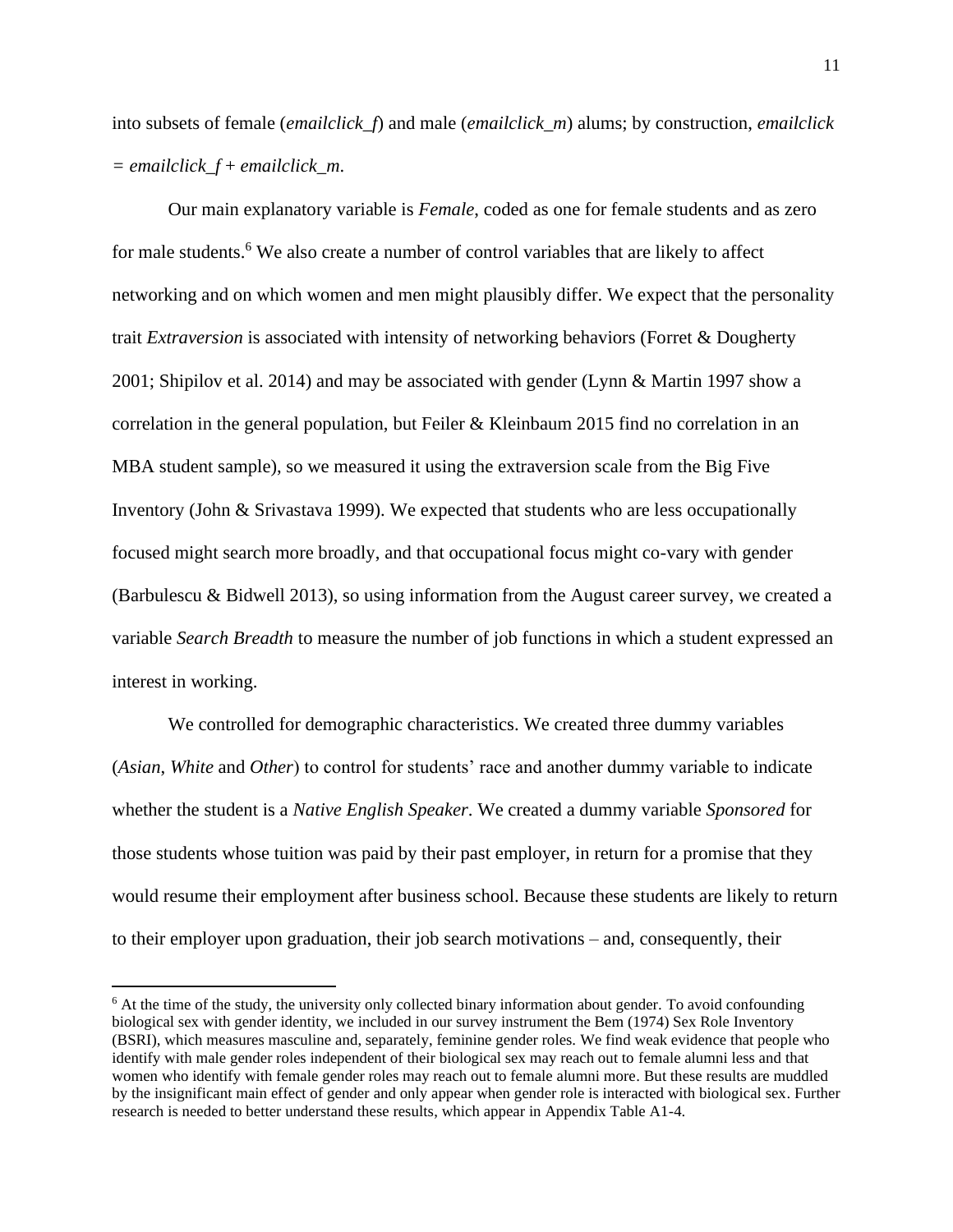networking patterns – might differ from those students who are not sponsored (though in many cases, sponsored students still search for a summer internship with a different employer). Lastly, we include two measures of human capital. A continuous variable *GMAT (std)* measures the distance in standard deviations between a student's score on the Graduate Management Admissions Test and the mean GMAT score in the sample. And *Log Work Experience* is the natural logarithm of the number of years of professional experience prior to beginning business school. We calculated years of work experience as the number of years between the end of the student's undergraduate degree and the start of business school, less the number of years spent in other educational programs, as indicated in students' reporting to the registrar.

### **STUDY 1: RESULTS**

We begin by presenting some descriptive statistics. Means, standard deviations and intercorrelations for all variables are presented in Table 1; a histogram depicting the distribution of *emailclick* by student's gender appears in Figure 1. To support the validity of *emailclick* as a behavioral indicator of networking activity, we note that students searching for jobs had more *emailclicks* than those not searching for jobs ( $p < 0.04$ ) and those who reported in our October survey that they viewed the alum database as a valuable job search resource had more *emailclicks* than those who did not ( $p < 0.001$ ). To further assess the validity and reliability of *emailclicks* as a measure of networking activity, we included in the May survey a page in which we showed respondents the names and employers of some alums whom server logs indicated they had previously *emailclicked* and other alums whom server logs indicated they did not *emailclick*. We then asked them about their interactions with these alums. We found that when we observed an *emailclick* to a specific alum, students reported having interacted with that alum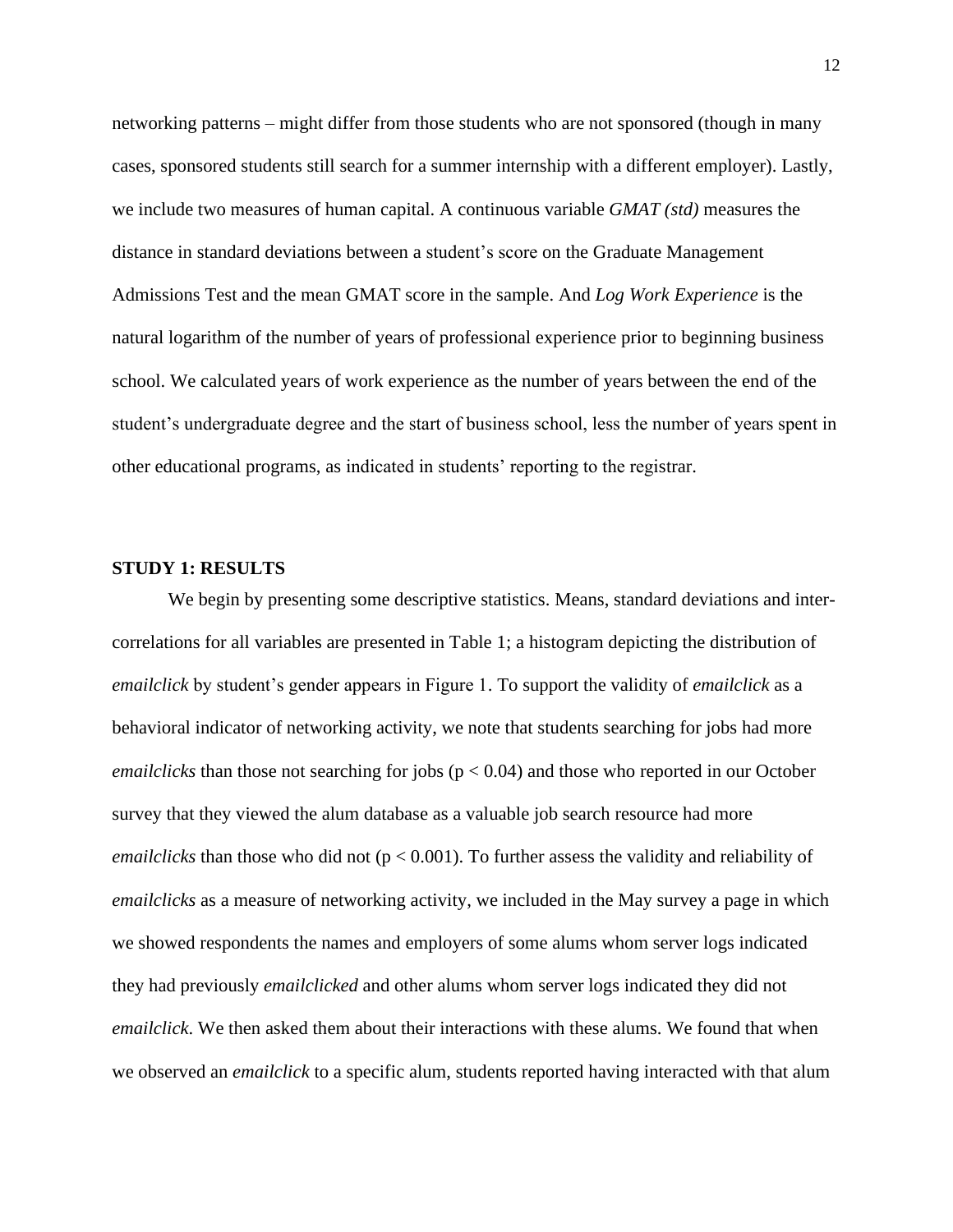78% of the time; conversely, when we observed no *emailclick*, students reported having interacted with the alum only  $16\%$  of the time<sup>7</sup>. Given imperfect recall in survey response and other channels of possible interaction between students and alums, we found these results to be strong evidence supporting the validity of *emailclicks*.

<Insert Table 1 about here>

## <Insert Figure 1 about here>

The distribution of *emailclicks* across students is skewed<sup>8</sup>: about one-third (35.3%) of students did not *emailclick* any alums. Overall, we find little evidence of a gender difference in whether or not students used the database. Selection models (available upon request) indicate that gender is not a significant predictor of positive use of the alum database ( $p = 0.796$ ), so given equal opportunity to network with alumni, women take advantage of that opportunity at a rate equal to that of men. Also, no other key covariate predicts which students choose not to *emailclick* any alums. Indeed, the only significant predictors of positive (versus zero) *emailclicks* are a stated interest in jobs in financial services ( $p = 0.023$ ) or human resources ( $p = 0.012$ ). Anecdotally, students report a belief that financial services is a highly competitive industry in which networking beyond the formal recruiting process is *de rigeur*; conversely, relatively few HR positions are available through on-campus recruiting, so networking with alums may be an alternative avenue to finding such a job.

Our descriptive results would seem to confirm the intuition that the use of the database is closely linked to internship search activity, especially to early stages of learning about job opportunities, identifying potential employers, and networking with employees at firms of

 $<sup>7</sup>$  For greater comparability, and recognizing that the majority of alums have no interactions with students at all, the</sup> non-*emailclicked* alums were selected from among those with the highest rates of interaction with students other than the focal student.

<sup>8</sup> But as our robustness section below indicates, our results are not driven by outliers.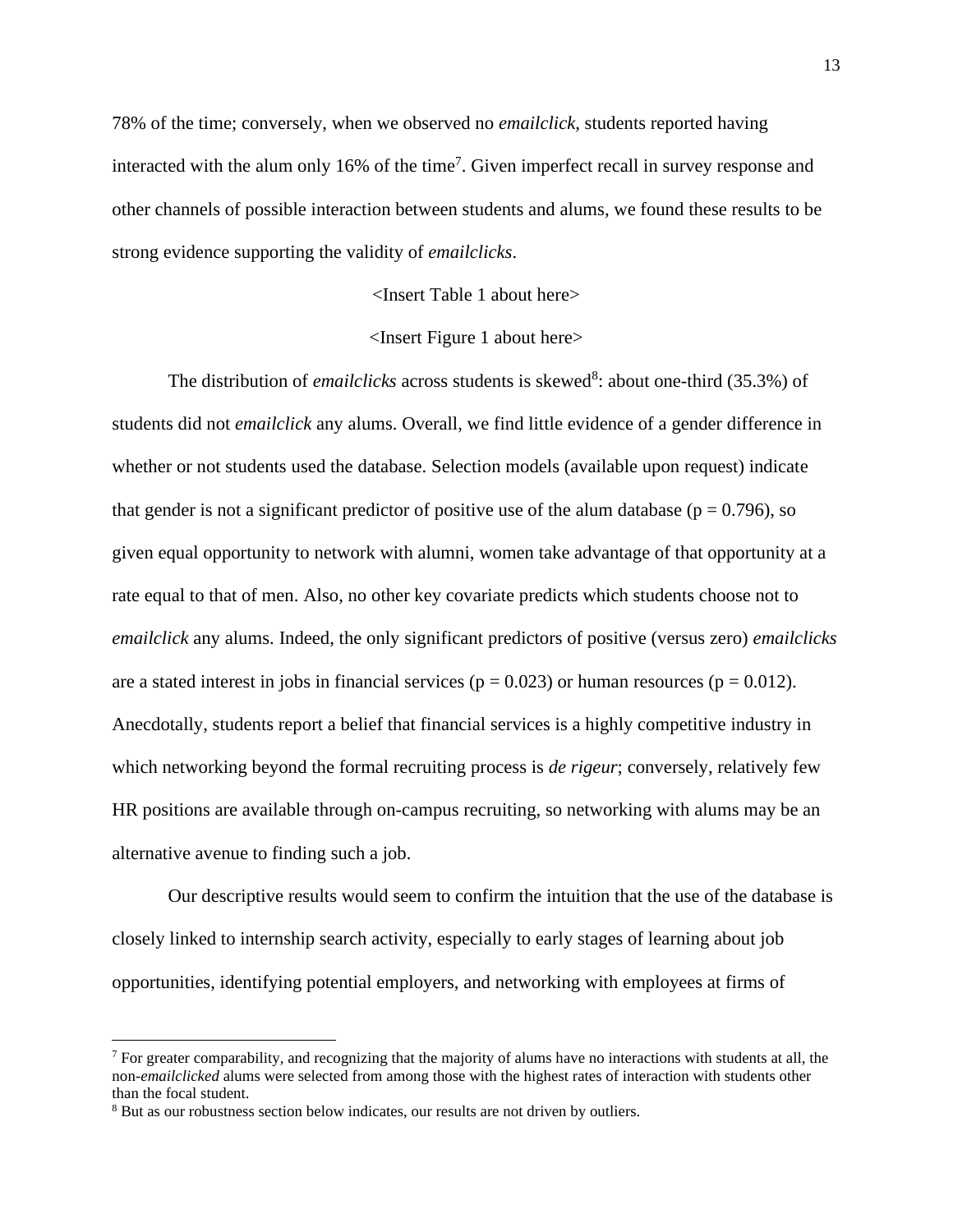interest. *Emailclicks* occur disproportionally before internship offers are received (84.2% for men;  $85.3\%$  for women;  $p = 0.321$ ; for comparison, the median internship offer was received on February  $10^9$ . We also find that both female and male students use the database to network broadly: 95% of *emailclicks* are targeted at alums who do not work at the firm where the student ended up interning. This result also does not differ significantly by gender, whether we look at all networking activity throughout the year ( $p = 0.363$ ) or only networking activity occurring before the student received an internship offer  $(p = 0.471)$ .

Before moving on to multivariate analyses, we descriptively examined networking behaviors, focusing on differences between male and female students, in Table 2. The most striking descriptive result is that women, on average, reach out to fully 63% more alums (6.5 vs. 3.99;  $p = 0.031$ ) than men do. Further, this difference appears to be explained by the facts that women, compared with men, contact nearly three times as many female alums  $(2.42 \text{ vs. } 0.88; \text{ p} <$ 0.001) and at least as many male alums  $(4.08 \text{ vs. } 3.10; \text{ p} = 0.14)$ . These differences hold up in non-parametric Mann-Whitney tests, which show that women contact marginally more alums overall ( $p = 0.05$ ); significantly more women ( $p < 0.01$ ) but no fewer men ( $p = 0.46$ ). We depict these differences in Figure 2, a scatter plot of *emailclick\_m* against *emailclick\_f* by student's gender.

#### <Insert Figure 2 about here>

Comparing these descriptive statistics to the alumni population as a whole, we note that for male students, the aggregate gender distribution of alums contacted closely parallels the gender distribution of the alumni population: collectively, 77.8% of male students' *emailclicks* were to male alums and 22.1% were to female alums, a distribution that is indistinguishable from

 $9$  The median male student received an offer on February 11<sup>th</sup>; the median female student received an offer on February 9<sup>th</sup>.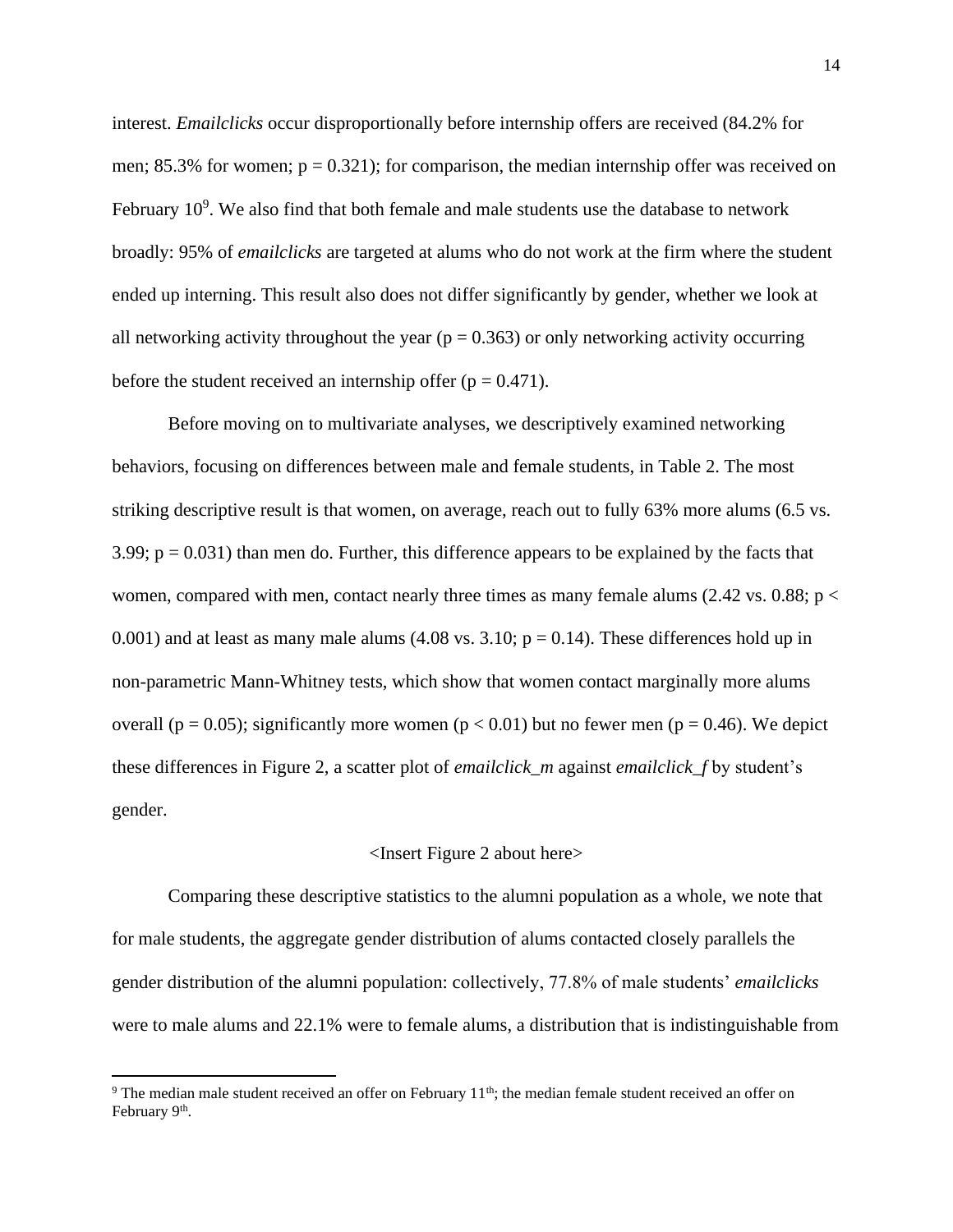the gender distribution of the alum population ( $p > 0.4$ ). Female students, however, directed 37.2% of their *emailclicks* to female alums, a rate significantly higher ( $p < 0.0001$ ) than women's representation in the alums population. If we restrict our focus to more recent cohorts of alumni, women consistently over-sample female alums in their networking behavior relative to the availability of women in the "risk set" of available alums; although men seem to sample at random with respect to gender overall, they do over-sample men in their outreach to more recent alums. These patterns are illustrated in Figure A1-1 in Appendix 1.

#### <Insert Table 2 about here>

We present the results of multivariate Poisson quasi-maximum likelihood regressions in Table 3, beginning with control variables<sup>10</sup>. Poisson count models are in the linear exponential family, so the conditional mean of the data is assumed to be correctly specified, but no additional distributional assumption is required to generate consistent coefficient estimates (Silva & Tenreyro, 2006). We find little difference in networking behavior by students of different ethnicities: relative to their white peers, the *Asian* coefficient is statistically insignificant in all models. Students of *Other Ethnicities* (other than white or Asian) may use the alum database less. Non-native English speakers may also use the alum database less, but again, the effects are inconsistent. Students engaging in a broad job search (that is, those who indicated interest in more job functions on our August survey) tend to use the alum database more and students whose tuition was sponsored by a previous employer – to whom they are committed to returning – use it less. People with extraverted personalities use the alum database more, but the effect is only estimated precisely enough for statistical significance in interactions with female alums.

<Insert Table 3 about here>

<sup>10</sup> Because *U.S. Citizenship* is highly correlated (0.71) with *Native English Speaker*, we drop the citizenship variable to avoid problems of multicollinearity. Results are substantively unchanged if we retain citizenship instead.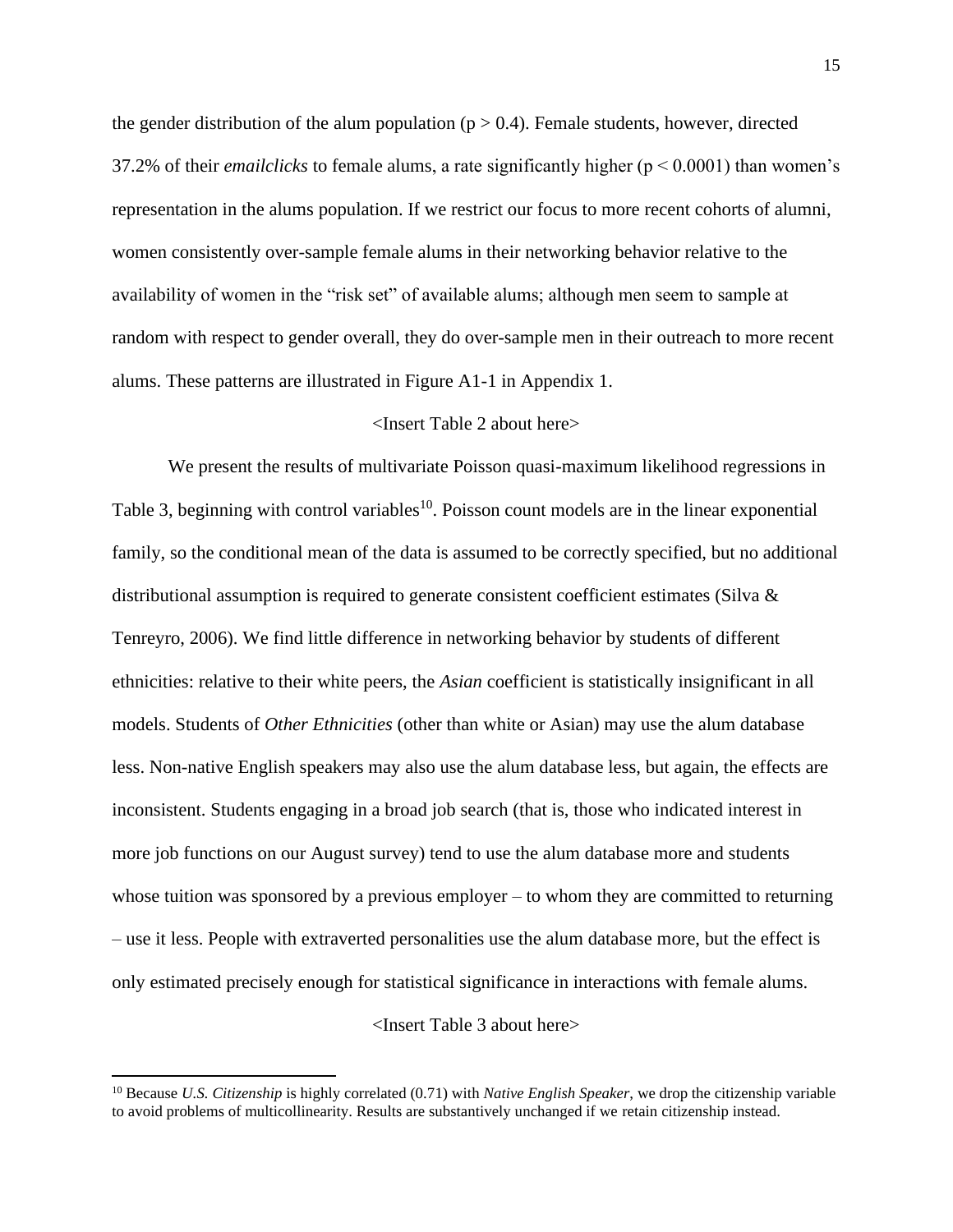We test for the presence of gender differences in the number of contacts a student reached out to in Model 1, where the dependent variable is the total count of *emailclicks*. Controlling for other observable demographic characteristics, we find that female students, on average, click on the mailto links of 43% more alums than their male classmates ( $e^{0.360}$  = 1.43; p  $< 0.05$ ). To examine the role of contacts' gender in differences in students' networking, we look to Models 2 and 3, whose dependent variables are *emailclick\_f*, the count of *emailclicks* directed to female alums, and *emailclick\_m*, the count of *emailclicks* directed to male alums, respectively. In Model 2, female students mobilize ties to female alums at 2.27 times the rate of their male classmates ( $= e^{0.819}$ ;  $p < 0.001$ ). Importantly, we find that female students do not reach out to female alums at the expense of ties to male alums: Model 3 indicates that women may also reach out to more male alums, though the effect size is modest and imprecisely estimated  $(e^{0.174} = 1.19)$ ;  $p = 0.350$ .

*Robustness***.** These results are robust to numerous alternative explanations, which we briefly summarize here. First, our results are not driven by **industry effects**; we replicated our core empirical analyses with industry controls and still found that women reach out to at least as many men and significantly more women than men do. Specifically, we replicated the analysis in Table 3 using industry controls based on students' stated internship search interests (Appendix 1, Table A1-1) and, alternatively, based on the industry in which the student accepted an internship (Appendix 1, Table A1-2). In these models with industry controls, we find that the *Emailclick* coefficient on female is positive, though no longer significant. This could suggest that women's greater propensity to network that we find is at least in part driven by women seeking jobs in industries where networking is more prevalent, such as consulting or human resources. Nevertheless, consistent with "scouting," in all the models with industry controls we still find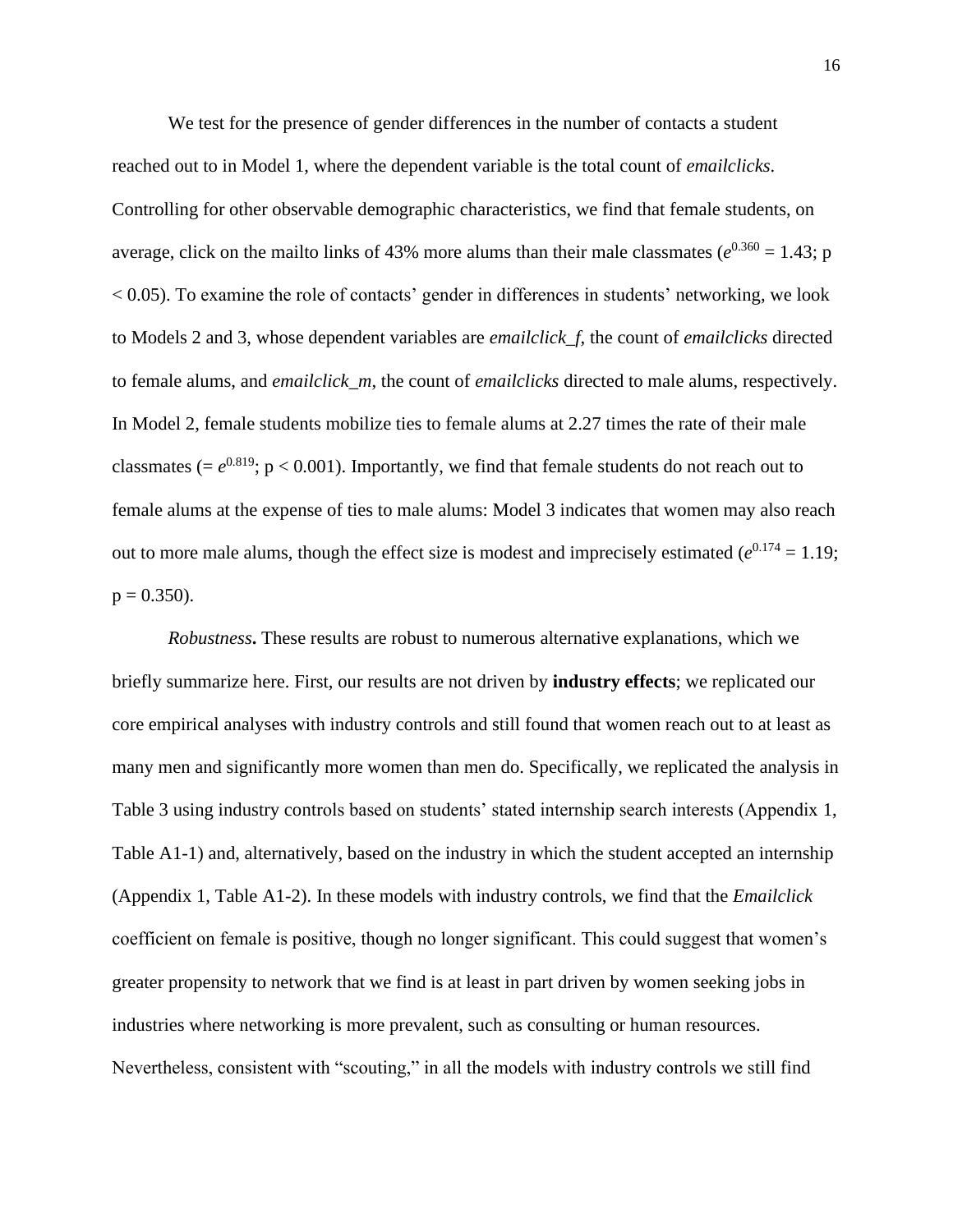that compared to men, women reach out to more female alums (i.e.,  $\beta_{\text{Emailclick}\_f} > 0$ ; p < 0.05) and to no fewer male alums (i.e., β<sub>Emailclick</sub> <sub>m</sub> cannot be discerned from 0).<sup>11</sup>

Second, the differences do not reflect women pursuing a **broader job search**. We have re-estimated our models with controls for the number of industries students expressed an interest in. Across all preliminary models, these variables were not significant and their inclusion did not substantively affect our results.<sup>12</sup> Finally, we dropped this control variable altogether to see whether another covariate (especially gender) would pick up this variation; these results were also substantively unchanged.

Third, women might use the online alumni database more heavily than men because they prefer electronic communication to communicating in person. Theoretically, if women anticipate gender bias, communicating electronically might reduce that bias by making gender less salient than it would be in face-to-face interaction. To test for such **channel substitution**, we collected data from the career development staff on students' in-person attendance at on-campus company presentations and include the number of company presentations attended as a covariate in our *emailclick* models. We find that attendance at company briefings has a weak, positive association with networking via the alum database – that is, more in-person networking is associated with more, rather than less, electronic networking – and does not diminish the networking surplus of scouting. In all, the evidence available to us suggests that women's networking surplus is not attributable to substitution from other communication channels.

 $<sup>11</sup>$  Relatedly, we worried that these effects might be stronger in some industries than others, but unreported analyses</sup> reveal that the effects are substantially the same for job-seekers who ended up with internships in stereotypically male industries (financial services or tech) versus those who ended up in more gender-neutral industries (consulting, consumer goods or healthcare) or job functions (general management or marketing).

 $12$  Although our primary use for the company briefing data described in the next paragraph is to test for channel substitution, we note that it may also give a more behavioral indicator of search breadth. Substituting the number of company briefings attended in place of the *Search Breadth* variable defined by job functions yielded results that were substantively unchanged.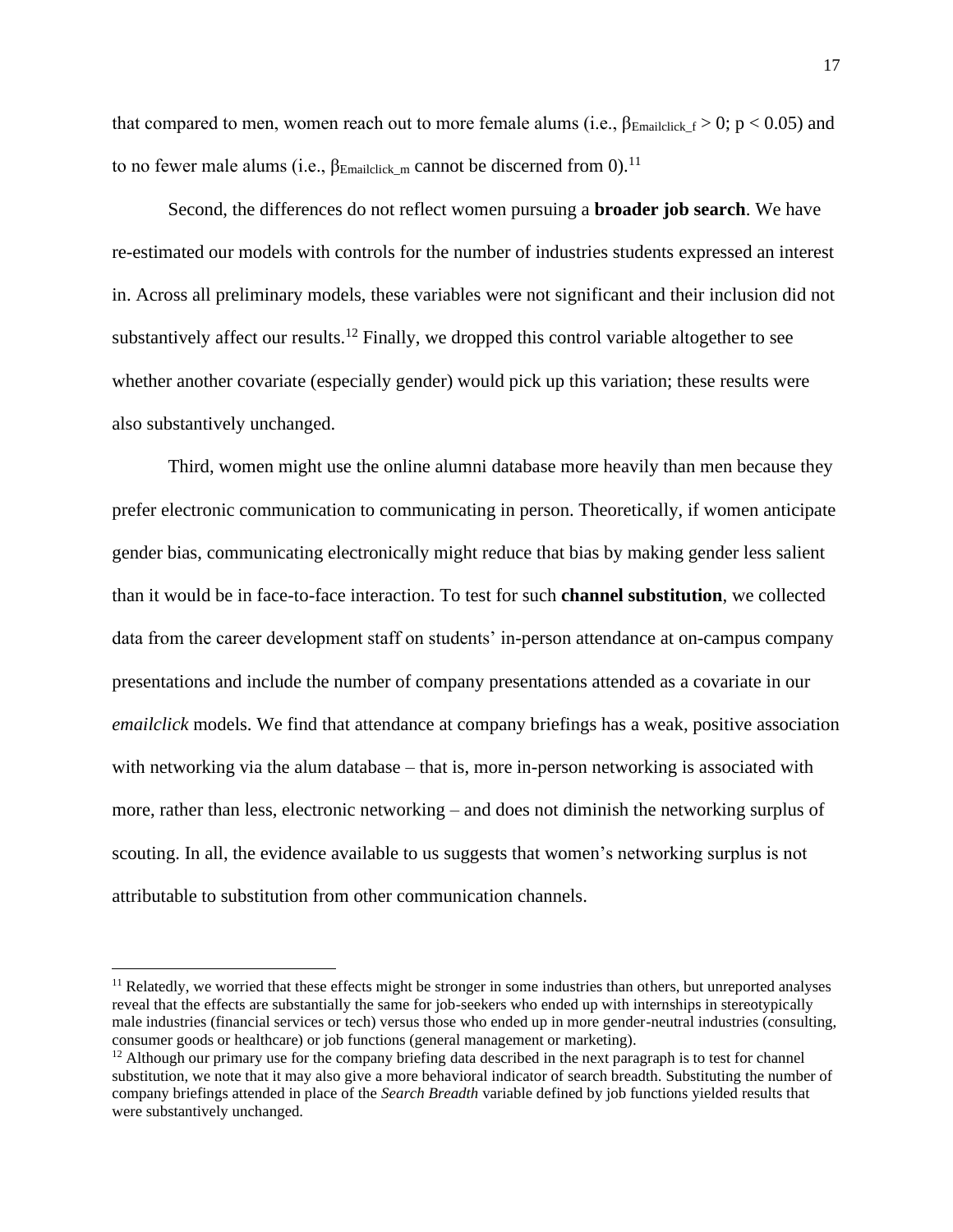Fourth, we worried that if women receive **unhelpful responses** to their networking outreach generally (Abraham 2019) or more helpful responses from women (Greenberg & Mollick 2017), this might spur additional networking, specifically targeting female alums. So we surveyed students about the responsiveness and helpfulness of alums to their network outreach. In the survey conducted in May, students were presented with a list of alums and asked about their interactions with each alum and what type of help (if any) the alum provided. Types of help included "providing general career advice," informing about a job opening" and "acting as a referral". Using dyad-level, random-effects, linear probability models we found no gender difference: both female and male alums appear to be equally likely to respond to female and male students and to provide them with the same amount of help (Appendix 1, Table A1-3).

Fifth, due to the skewness of the *emailclick* variable, we worried that the effect might be driven by a few uninhibited **outliers** engaging in extensive networking with alums. As a robustness check, we replicated Table 3 using a subsample of students that excludes those who contacted at least twenty alums. In these analyses, the gender difference in *emailclick*, and *emailclick\_f* diminishes slightly in magnitude, but is otherwise substantially similar, suggesting that these are not outlier effects.

Finally, we were concerned that the gender difference we observe could be the compensatory result of women's **weak pre-MBA networks.** Although we lack data to assess this mechanism directly<sup>13</sup>, we attempt to address this possibility indirectly by examining function- and industry-switchers: those students who accepted internships in a job function and/or an industry different from their pre-MBA work experience. We focus on this subset of job

 $13$  The most direct way to assess this mechanism would be to measure the outside networks of MBA students – for example, as represented on LinkedIn, a business and employment-oriented online social network – and compare men's and women's networks. However, LinkedIn's privacy policy precludes us from obtaining the data necessary to assess network size, let alone structure or quality.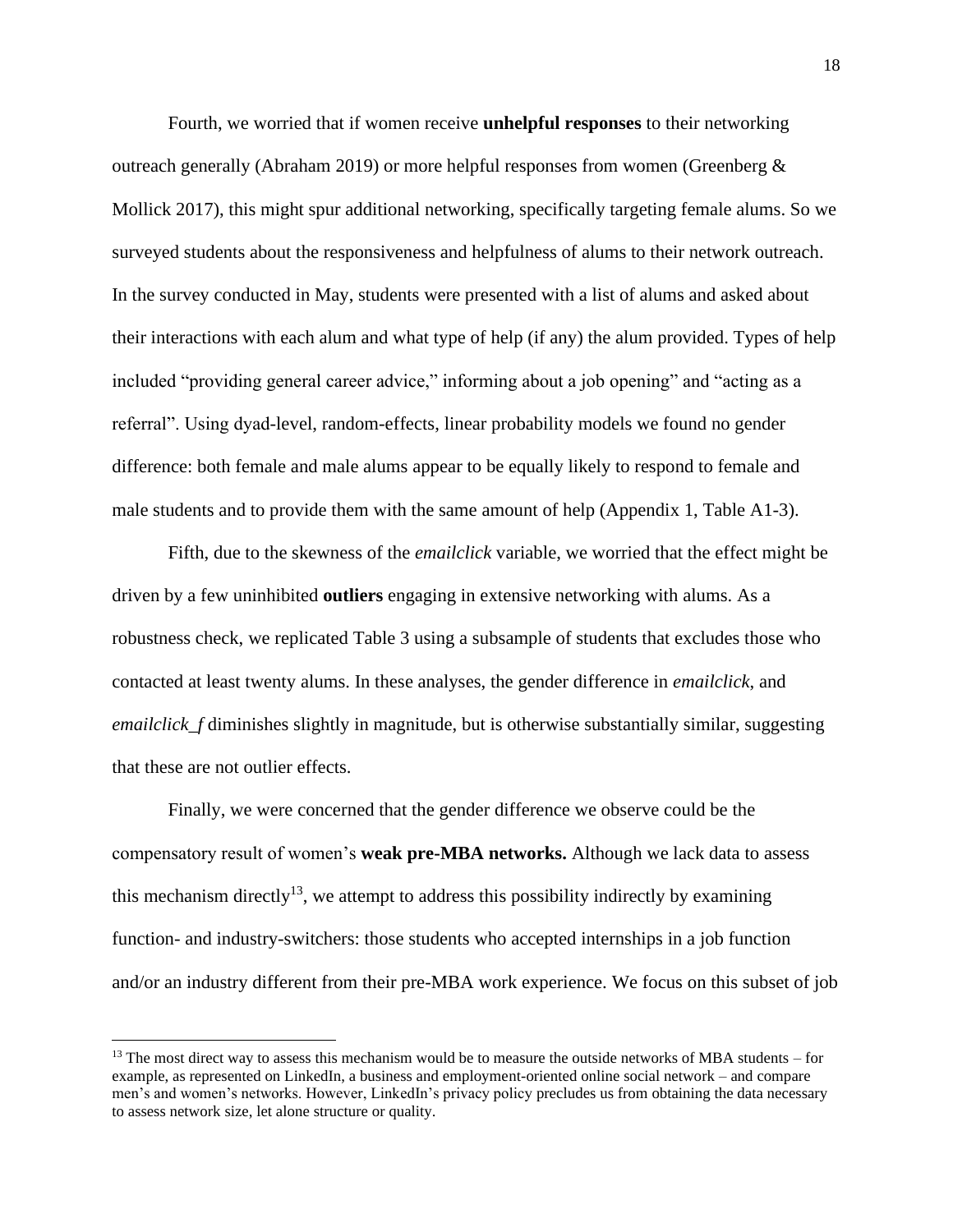seekers because regardless of gender, their prior work experience is likely to have left them with pre-existing networks that are of relatively little value in finding their subsequent employment. If the mechanism underlying the gender gap in networking behavior stems from women's desire to compensate for their weaker pre-existing networks, then we should expect that in this subsample, where both men and women lack relevant professional networks, the gender difference in networking should be attenuated or eliminated entirely. Across all of these subsamples of switchers, the gender surplus in networking persists and, indeed, is even larger than in the full sample: compared to their male peers, female switchers network with more than double the number of alums. We interpret this as evidence inconsistent with a mechanism of compensation for weak pre-existing network. Finally, we note that women and men are equally likely to switch job functions ( $p > 0.12$ ), industries ( $p > .26$ ), or both ( $p > 0.32$ ), so the increase in the gender gap in networking activity is not the spurious result of a gender difference in propensity to change jobs.

Thus, to summarize the core result of Study 1, when a group of MBA students is presented with the same pool of potential contacts for networking, women reach out to male alums at a rate that is comparable with that of their male counterparts; in addition, they consistently reach out to significantly more female alums. Furthermore, we tested and found little evidence for various explanations of these results. Our quantitative results suggest that these patterns are not explained by differences in characteristics of industries in which women and men seek jobs; by the breadth of their job-searches; their preference for communication medium; by the responses they receive from alumni or the strength of their pre-existing networks. What, then, explains the incremental networking behavior engaged in by women?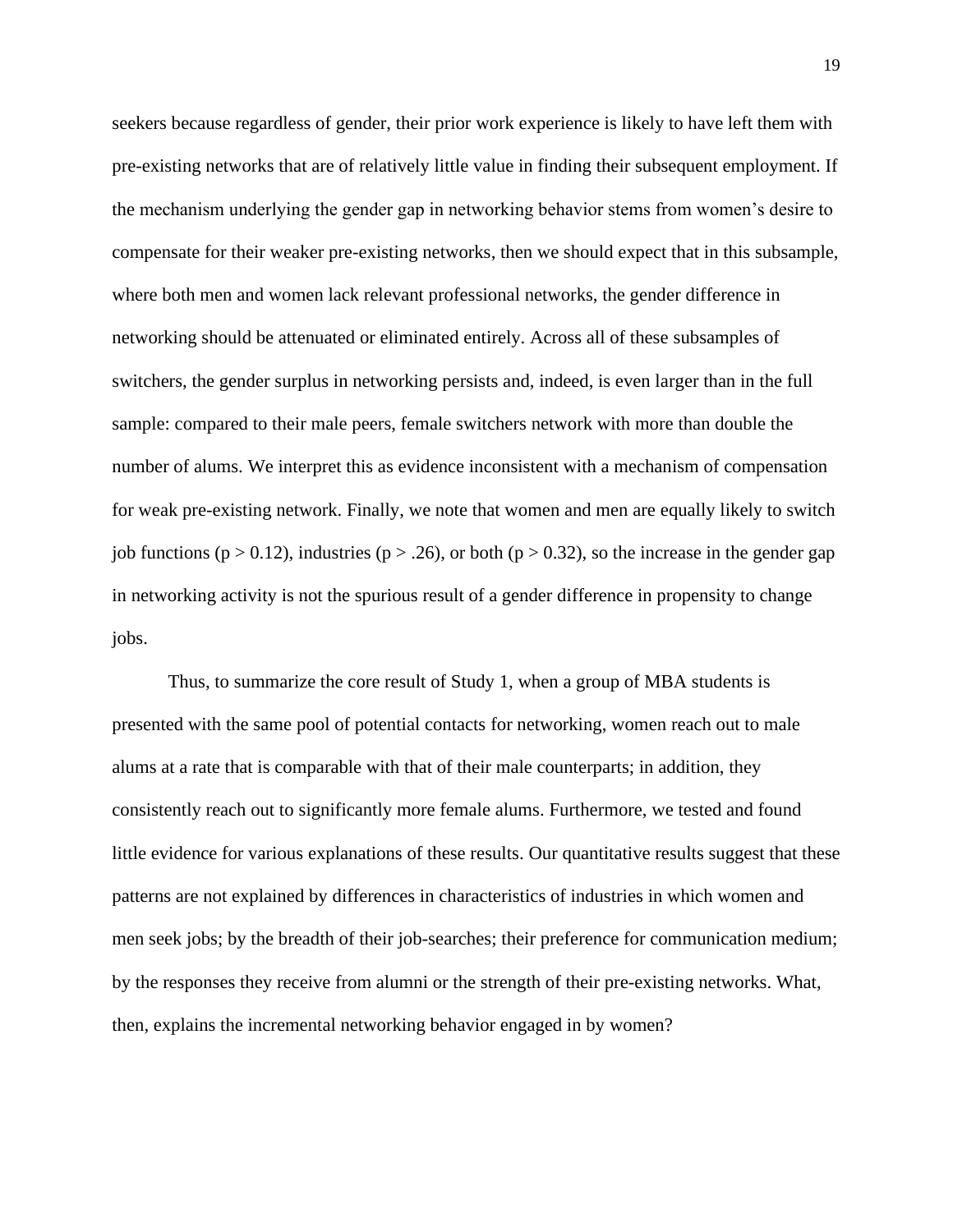#### **STUDY 2: METHODS**

To investigate more deeply why women manifest this networking surplus, we conducted two sets of follow-up interviews to elucidate two specific questions raised by the quantitative results. To answer the first question – *What benefits do female job-seekers get from networking that men do not?* – a team of MBA research assistants (5 men and 5 women) conducted 41 exploratory interviews in May 2017 with 20 female and 21 male MBA students. The interviews included questions about what students hoped to get out of networking, how they accessed organizational fit, and asked students to describe one or two specific experiences with alumni networking (see interview guide in Appendix 2A-1). The average interview length was 20 minutes. The interviews were recorded and professionally transcribed.

In order to allow gender differences to emerge unprompted, we wanted to keep these interviews conversational and informal. As MBA students often compare notes on the interview process, we recruited MBA students to conduct these interviews in order to put informants at ease and reduce social desirability bias. We worried that a researcher who was familiar with the research question might inadvertently signal to subjects what kinds of things we were interested in or looking for. Using interviewers who are blind to the research question avoided this potential source of bias. MBA research assistants were completing an intensive research-based, seminarformat course that required them to read original research papers and discuss them. Thus, they had some exposure to research methods, both quantitative and qualitative. Second, we gave them a brief primer in conducting qualitative interviews, emphasizing the importance of an openended interview process.

To keep the interview process as natural as possible, we also did not place restrictions on whom students could interview, aside from encouraging them to interview a roughly equal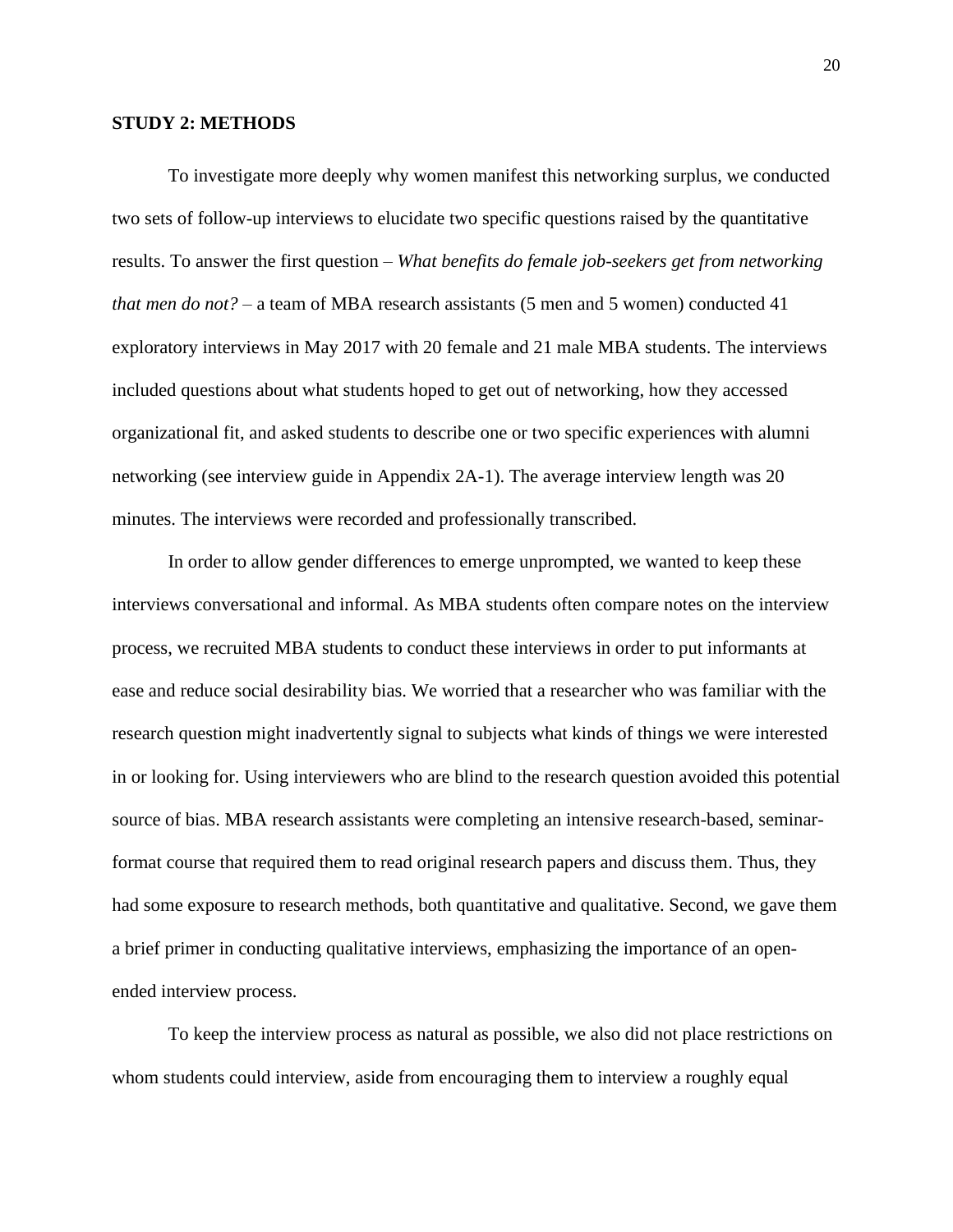number of women and men. Our interview subjects are indistinguishable from the broader cohort of students in terms of their gender  $(t = 0.401)$  and marital status  $(t = -0.473)$ ; they are slightly more likely to be U.S. citizens  $(81\% \text{ vs. } 65\%; t = -2.30; p < 0.05)$  and are younger by a statistically significant, but practically meaningless amount (27.4 vs. 28.4 years old;  $t = 3.63$ ;  $p <$ 0.001). While we do not claim that the resulting sample is representative of the student population in the program we studied, it did result in a balanced sample reflecting the diversity of the students in the program, including 28 white students and 12 minority students, 36 single students and 4 married ones.

We used a four-step, inductive theme-development approach (Gioia, Corley & Hamilton 2012) to analyze these qualitative data. In Step 1, we identified first-order concepts using students' own terms. In Step 2, we grouped first-order concepts into a smaller number of secondorder emergent themes. After iterating between student's terms and emerging themes (Locke 2001), we arrived at a preliminary list of themes. In Step 3, using this list, we identified themes with important differences between female and male MBA students. In Step 4, to further refine our second-order themes, we repeated Steps 2-4 for those themes that exhibited substantial gender differences. For example, while our preliminary list of themes included "work-life balance," closer reading of the first-order concepts grouped under this theme, revealed that women were more concerned than men about one specific subset of work-life balance issues: those relating to parenting. Iterative cycles of transcript-reading and discussion revealed two themes – gender dynamics and support for parenting – that only appeared in interviews with women, reflecting women's concerns that were not shared by men.

After we identified these themes, and to answer a second question raised by the results above – *Why do women scout with other women?* – one of the co-authors conducted five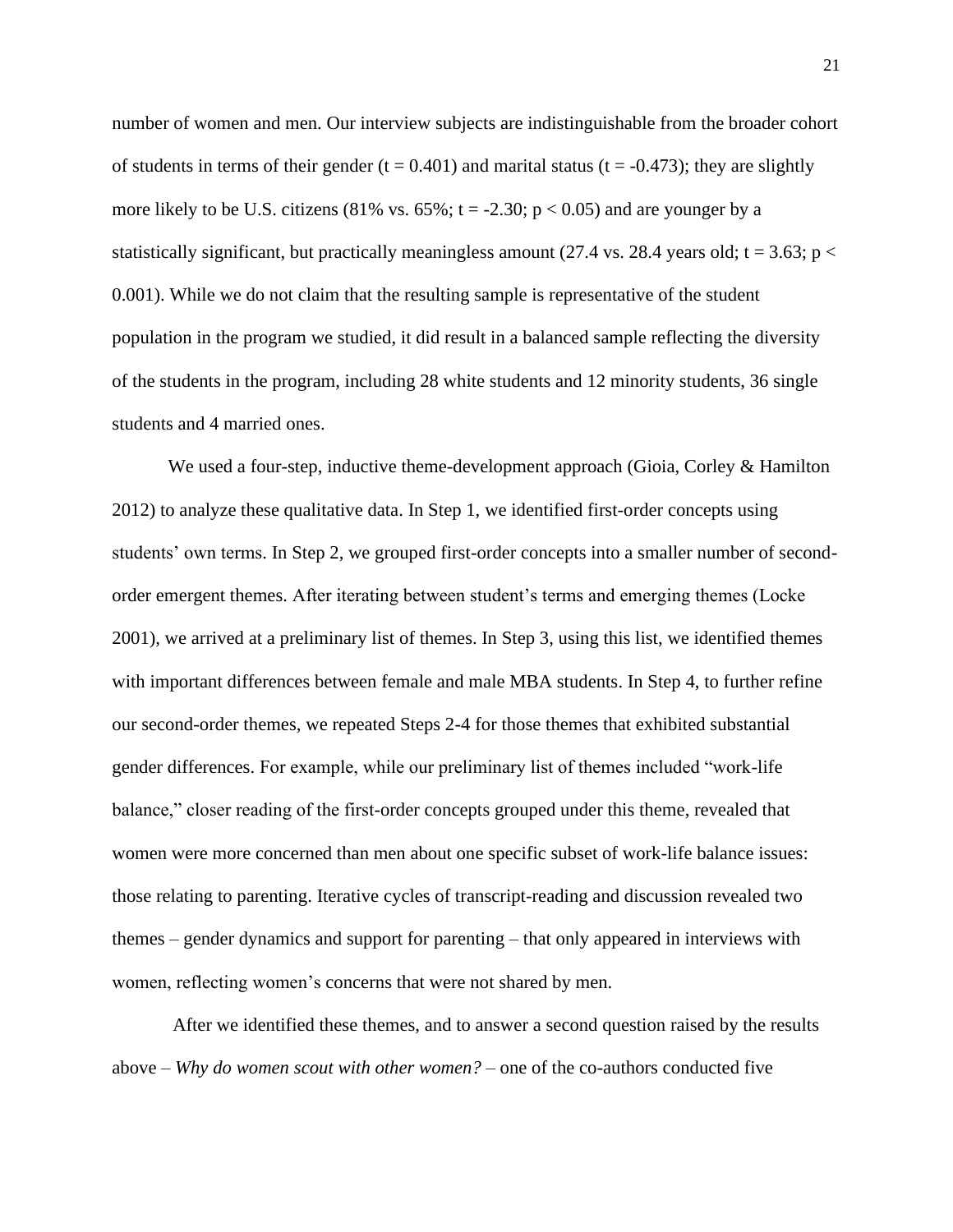additional explanatory interviews with female MBA students in September 2018. As the interviews aimed to reveal and explain motivations behind behavior observed in exploratory interviews, we asked open-ended questions about what they gained from networking with other women, why they thought it was important to network with other women and their interpretation of our results (see interview guide in Appendix 2A-2).

#### **STUDY 2: RESULTS**

#### *Schmoozing vs Scouting*

As the data structure in Table 4 shows, our exploratory interviews revealed many similarities in how female and male students approached job search networking, but also two striking differences. To start, we found that both female and male students used networking to *schmooze* – that is, to explore career opportunities, including learning about industries, roles, and career strategies, to identify job leads, to obtain interview help, referrals and even advocacy. Furthermore, both female and male students sought information about the internal workings of firms in order to assess their potential fit. Collectively, we term this behavior *schmoozing* and it is the facet of job-search networking that is most widely perceived and understood.

However, two themes came up in exploratory interviews with female job-seekers about their job-search networking that did not come up in conversations with male job-seekers. These themes concerned gender dynamics and employers' support for parenting. Collectively, we term the incremental networking that women do to explore these issues *scouting*. Out of 20 women interviewed, 9 women brought up at least one of the themes comprising scouting, whereas none of the men did. Importantly, these issues came up unprompted, suggesting that they are relatively top-of-mind for a significant number of female job-seekers. Furthermore, women across industries brought up these issues, signifying that they are not unique to those who enter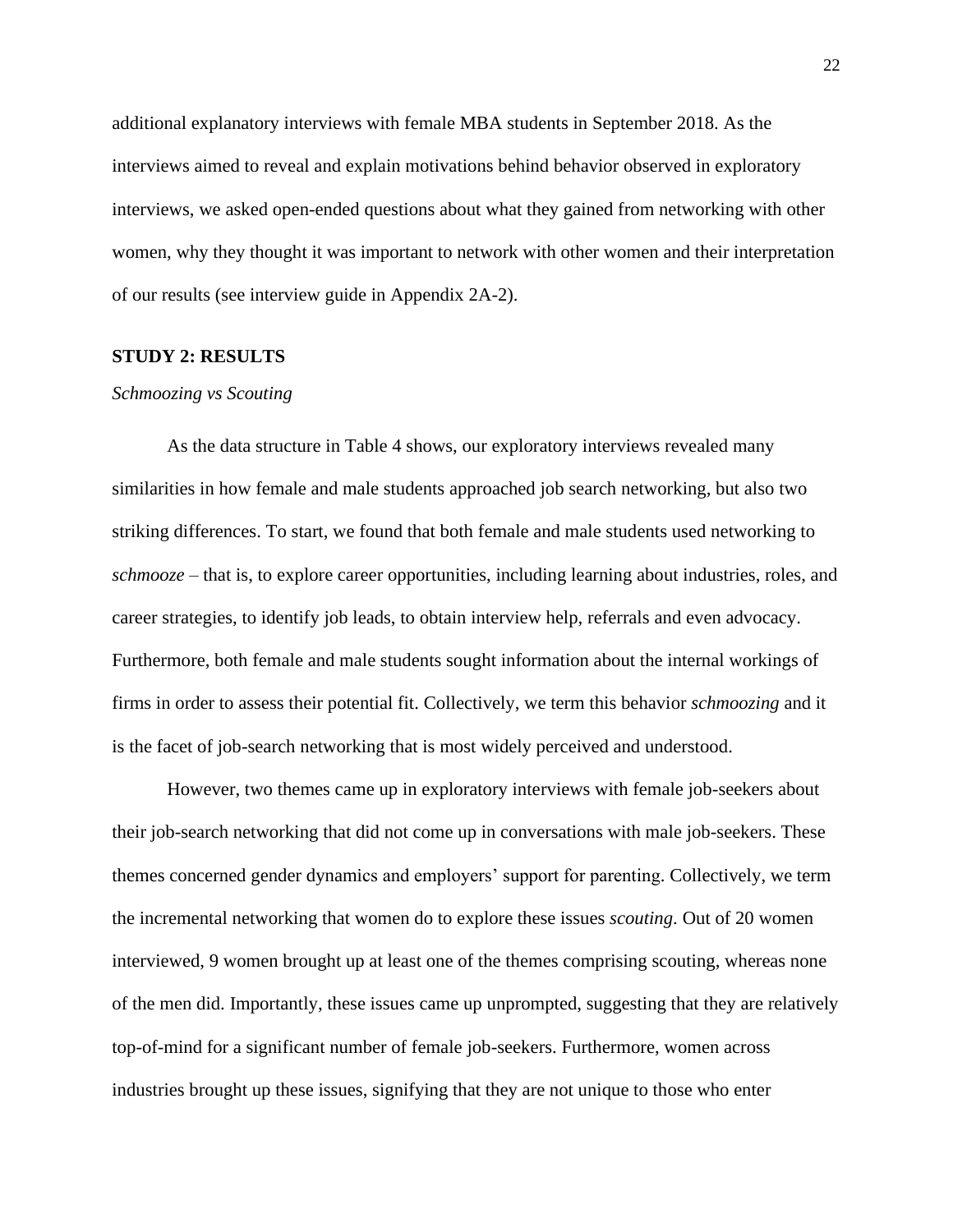stereotypically masculine industries, such as finance and technology, or those who enter more gender neutral industries, such as healthcare and consulting.

In our exploratory interviews, seven women (35%) brought up workplace gender dynamics as a topic that they explored in their networking. For example, when asked about how she assessed fit, Avery (F10), mentioned that considering how open the company was to women was an important factor in her decision-making:

*I wanted to know how receptive the company was to women… I also asked questions in the call about how is the experience of women at these organizations, on how people socialize there, work life balance etc.*

Another student, Lucy (F18), related a long conversation with a female alum who described a time when the employer gave sports vests as company gifts, without realizing that such vests were more suitable as business casual attire for men than for women. Lucy noted that that she enjoyed the conversation because it candidly acknowledged the types of issues women are likely to encounter in a consulting career:

## *I like when I meet women who recognize that there is a problem with women in consulting. Who aren't like, 'Oh, well I got here, so it's fine.'*

We also found that throughout our interviews, female MBAs reported asking more questions and more specific questions about work-life balance (e.g. flexible hours, need for travel). More tellingly, support for parenting was one aspect of work-life balance that did not arise in interviews with men at all, but was mentioned by five women (25%). This is particularly striking, given that only one woman in our exploratory interview sample was a parent. Kate (F4), for example, described asking about maternity leave policies as well as other issues affecting employees with children:

*I asked a lot about maternity leave policies. And also asked about the flexibility with work-life balance post having kids. If they [the alums] have kids or if they didn't have*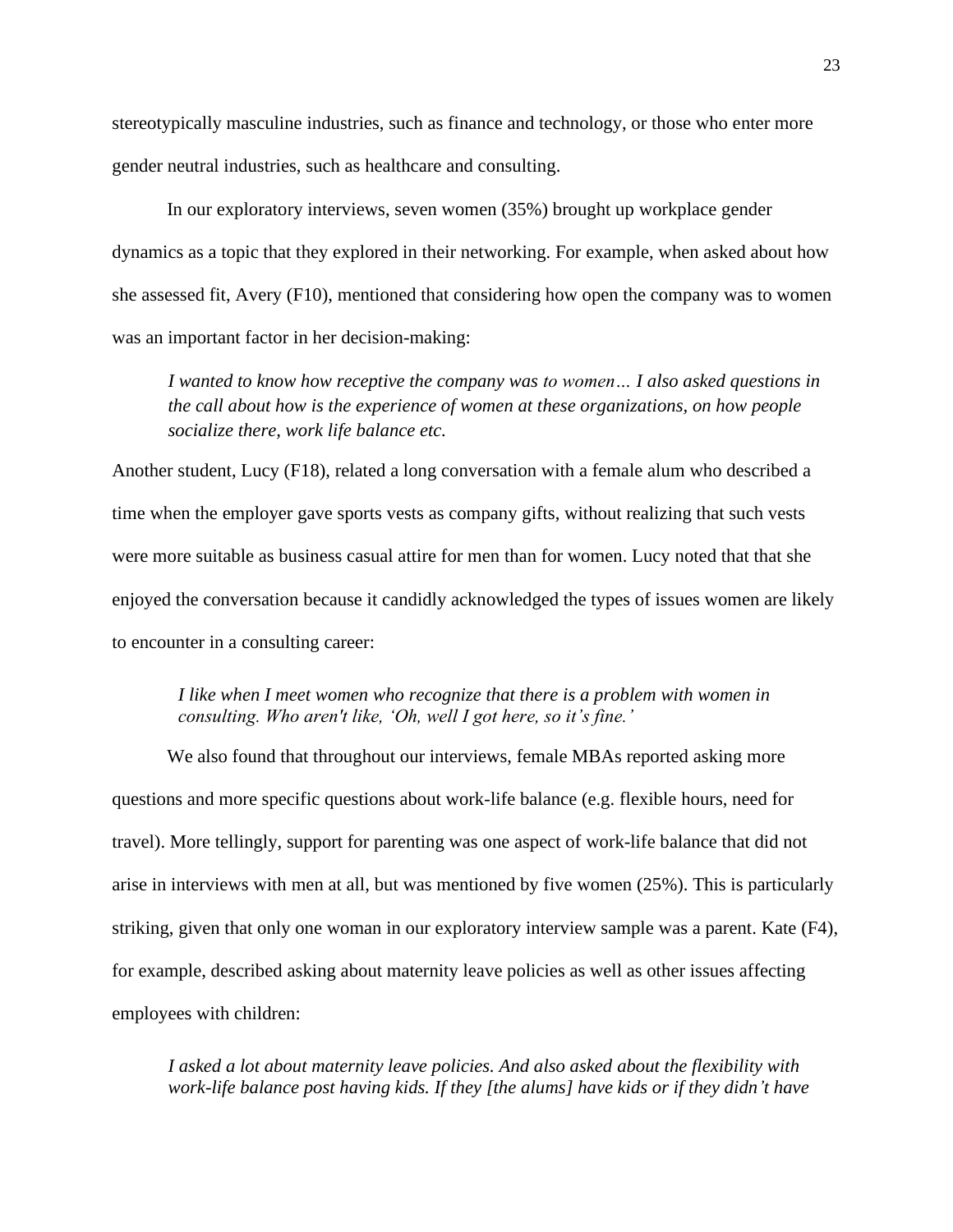*kids, how they perceived their coworkers with children, since that would be a factor fairly shortly after I start.* 

Another student, Jen (F-13), also asked about support for women with children:

*I said, "I don't mean to bring this up, I'm not married, I'm not having kids any time soon, but I do want to build a career at a bank. So, I want to understand what is the support like for women having children?"*

This finding is consistent with research that suggests that women are more likely to ask for parenting accommodations openly, while men seek them through informal means, partly because corporate policies are more likely to target women than men (Reid 2015).

### *Shared minority status and gender homophily in scouting*

To further explore why women network with more women, we conducted five additional interviews where we specifically asked students for their interpretation of our results. In these interviews, women noted that they found it more comfortable to approach other women and that they expected women to be more helpful. For example, Bella (F21) noted that in choosing networking targets she: "just gravitated towards younger females." Amal (F25) described that she assumed that "a woman will see the email and respond, and maybe it is intimidating to email someone you do not know… [With a woman] it is easier to form a connection, which is kind of what you want from these calls." Similarly, Alexandria (F23) noted:

*I assumed women will be more receptive to my pitch. And sometimes … if I am reaching out to a gentleman, for better or for worse, I feel more under the microscope… This might come off bad, but as a woman, I will always be objectified in a certain way.*

We also find that MBA women approached female alums because they assumed that other women confront similar obstacles to professional advancement that men do not. For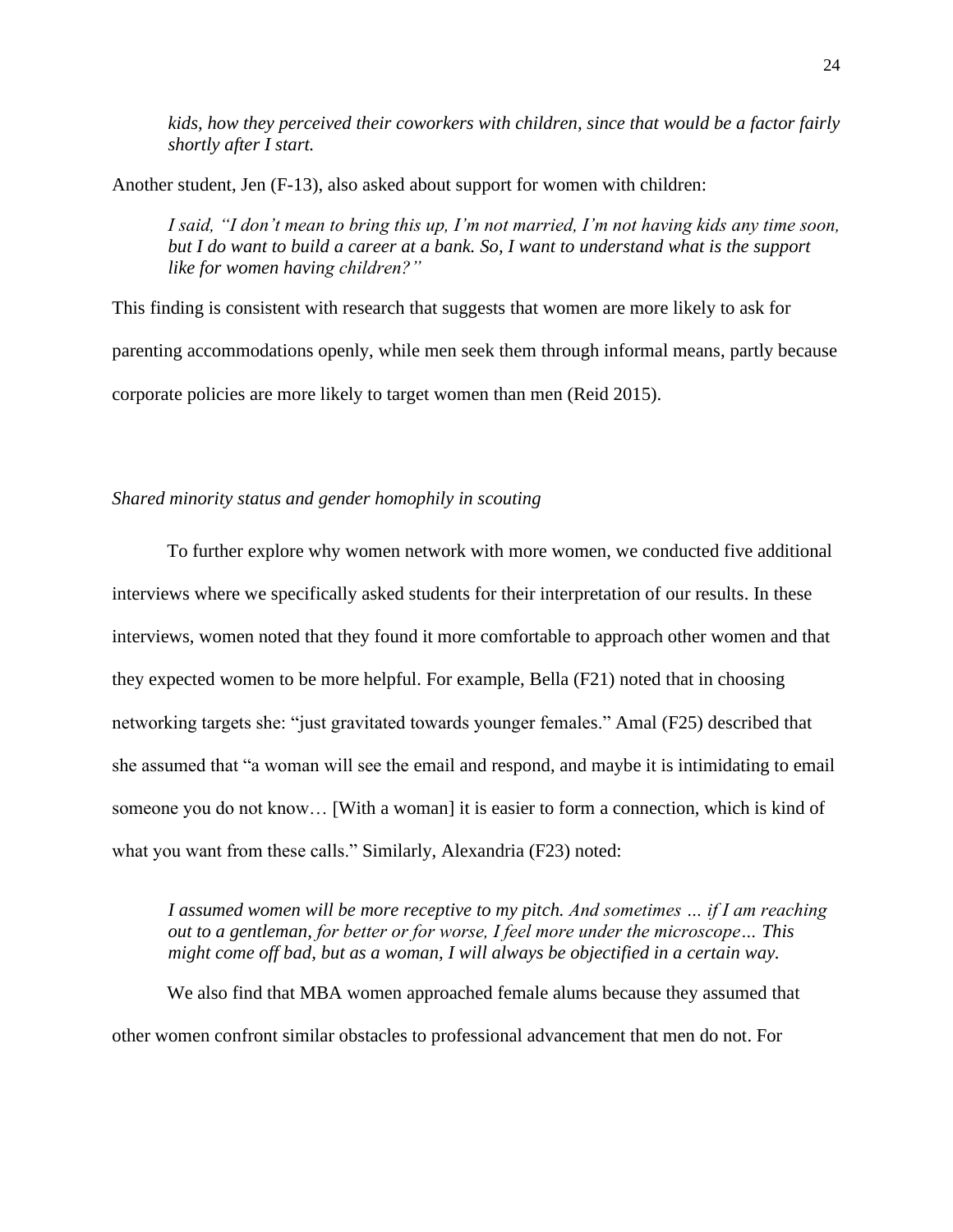example, Nina (F25) told us that she sought information about gender dynamics from women

because men did not directly experience them:

*I think if there are issues with how women are treated differently from men, they are going to be real with you about it. It's harder for a man to do if they're not directly experiencing it.*

Similarly, Pooja (F24) found that when she was asking questions about maternity leave and

support for employees with children, women knew better "where [she] was coming from":

*Another woman would … know where I'm coming from when I'm asking these questions. They probably thought through the same issues. ... I feel like you're more likely to find a woman who's done that thinking than you are to find a man.*

In addition, we find that female job-seekers hoped that reaching out and connecting to these female alums was a first step in forming a supportive relationship for the future because of their shared minority status. For example, Lucy (F18) related that when a classmate mentioned a sister who was working the same industry and was also an alum, Lucy reached out because she hoped this classmate's sister was going to become her friend:

*She's probably going to be my friend which was the goal at this point. If she said, "My brother does the same thing," I wouldn't reach out to her, but in particular because she was a woman, I felt a special connection.* 

In contrast, women were reluctant to discuss these issues with men. For example, in investigating prospective employers, Bella (F21) wanted to learn about women in leadership positions, gender pay differences, and misogyny in the workplace. Yet she was reluctant to brings these issues up with male alums noting "I don't know that I ever would have felt comfortable asking a man about those things."

In summary, the qualitative evidence in Study 2 indicates that the women's networking surplus documented in the quantitative evidence of Study 1 is attributable – at least in part – to women's homophilous networking to better understand issues around gender dynamics in the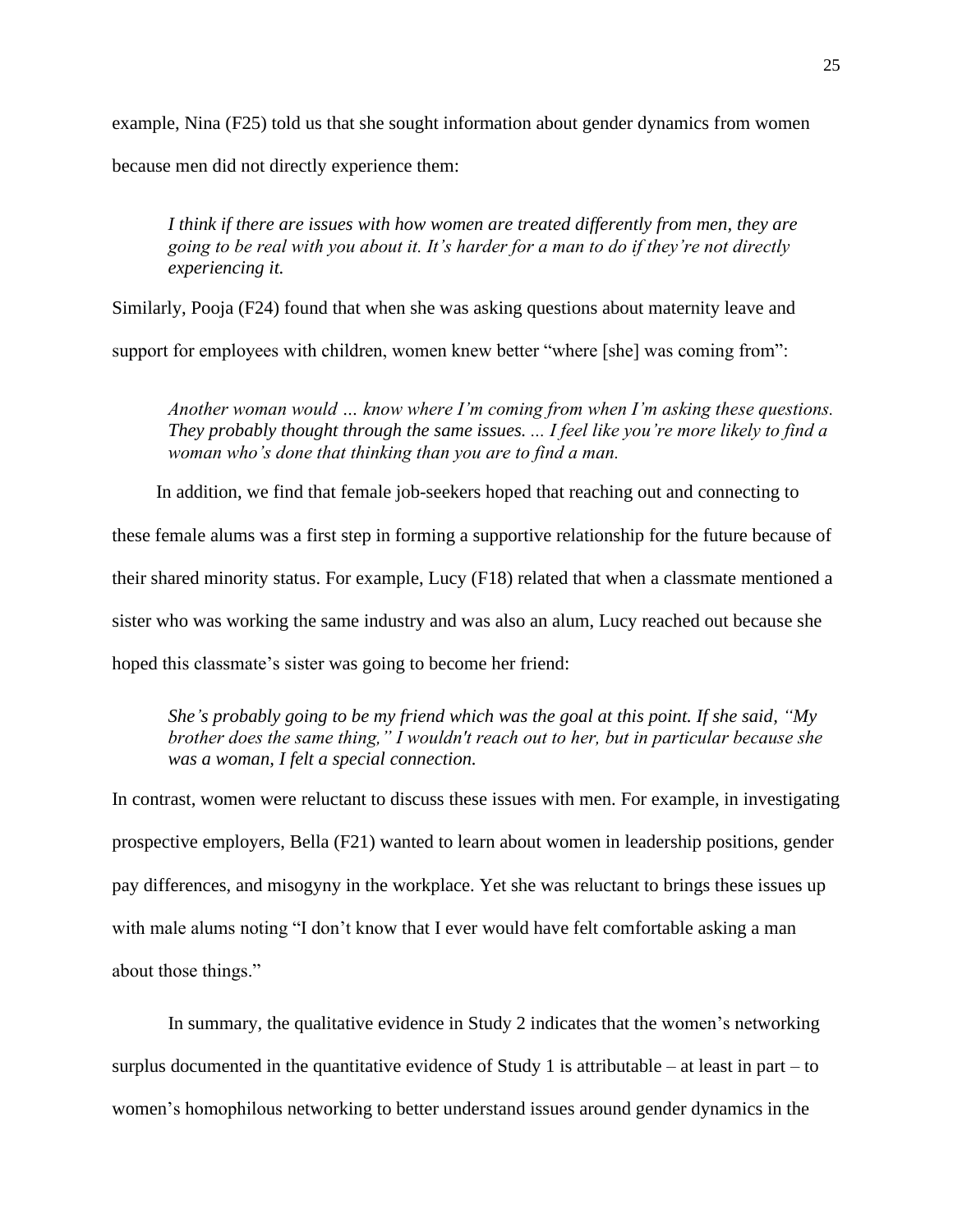workplace and the organization's support for parenting. These results may reflect that many of these women are entering jobs in firms and industries that remain disproportionally male, where concerns about gender dynamics are particularly salient. It is also not surprising that for some of these women – who are in their late 20s and early 30s – parenting becomes an important concern. What is striking about our results is how starkly absent these concerns were for the men we interviewed and the extent to which the women we interviewed assumed that male alums might lack the knowledge and/or willingness to discuss these issues with women.

#### **DISCUSSION**

Networking behaviors are a potentially important factor driving gender differences in social networks and contributing to the gender gap in career achievement, yet we know little about how and why gender shapes networking behavior. To answer these questions, we focused on students' job search networking in an elite MBA program, a setting that has the important advantage of giving women and men access to an identical pool of contacts. The results of Study 1 suggest that female job-seekers, while reaching out to the same number of male alums as men did, also reached out to significantly more female alums. Qualitative interviews in Study 2 suggested an explanation for this difference: that in addition to networking for information and access, just as men do, women engage in incremental networking, mostly with other women, to access two aspects of fit that men were less concerned about: gender dynamics and support for parenting. Taken together, these results suggest that, in addition to the *schmoozing* that men also do, women engage in *scouting*, a heretofore unexamined gender-homophilous form of networking aimed at finding employers and career options where they will have the best chance of professional success. Importantly, women do not contact more women at the expense of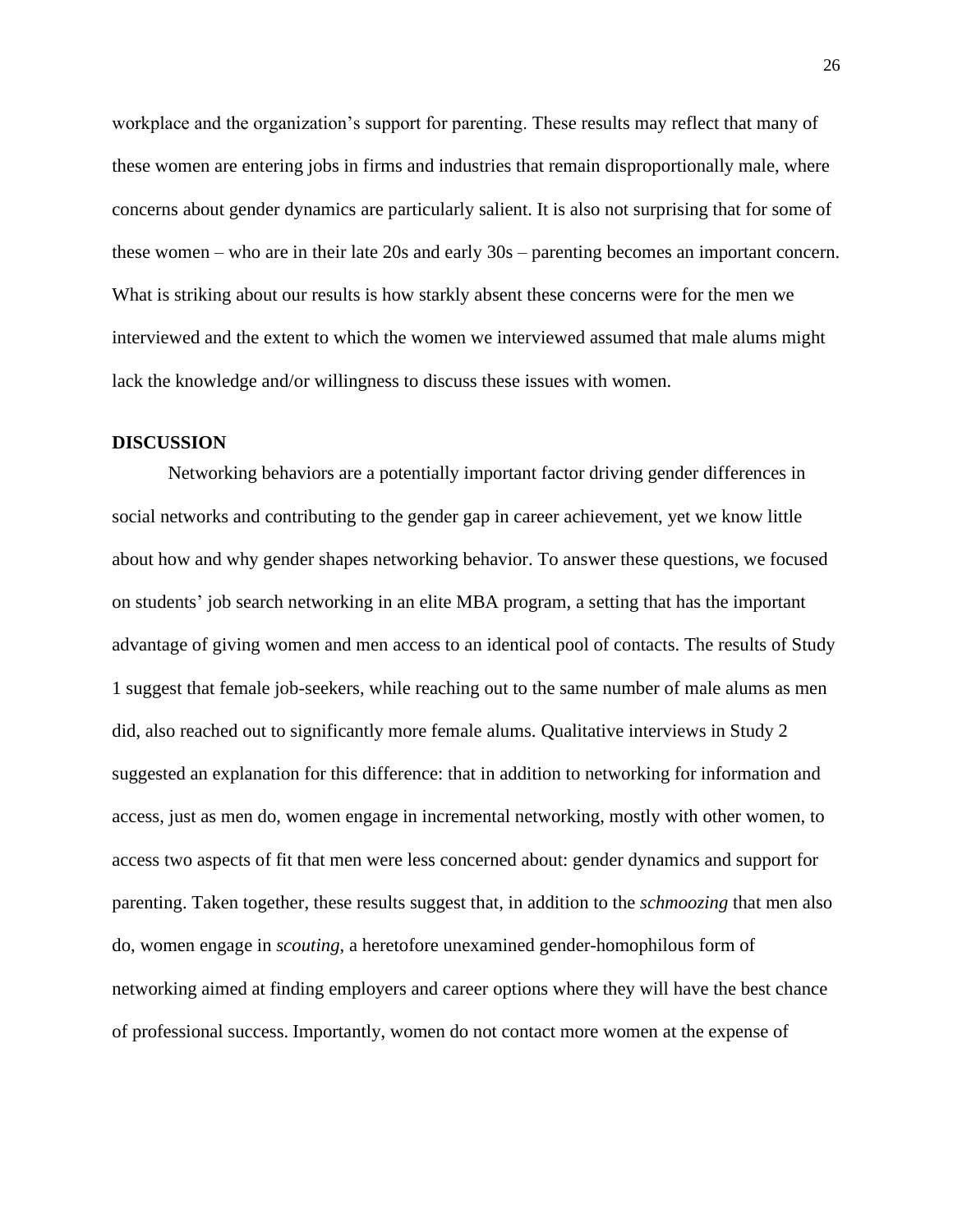contacting men: women engage in scouting *in addition* to doing all the same schmoozing that men engage in.

Our data suggest little association between networking activity and individual-level outcomes: once we control for the industry of the internship, we do not find gender differences in internship salary, satisfaction, or timing of receiving an offer (unreported results). There are a number of ways to interpret these results. It is possible that our outcome measures were not nuanced enough to pick up genuine differences. It is possible that our highly-structured setting solves some empirical challenges (e.g., giving men and women an equal opportunity set of potential contacts), but creates others (e.g., internship programs may have uniform salaries for all candidates). However, it is also likely that the lack of the association is due to an endogeneity in networking behavior. Consider that people who network the most might be people who had the hardest time finding a job (e.g. Loury 2006). If this is the case, the association between *emailclicks* and outcomes might, in fact, be negative. Only future research with a different research design can lead to an accurate causal interpretation.

While our analysis focused on gender, we suspect that other negatively-stereotyped minorities also engage in "scouting". Data limitations precluded us from a rigorous quantitative analysis of whether racialized minorities engaged in scouting, but our interviews yielded some evidence of scouting among women of color and international students. For example, Bola (F19), a Black woman, related that she particularly valued discussions with – and deliberately sought out – people "like herself" to better understand what her experience at a particular firm might be like:

*When I was talking to alums, the ones that I felt that I could connect with the most – so it'd be women or minorities* – *I asked them questions about fit because I knew that they would be able to give me a perspective that would be of value to me. …There would be no point*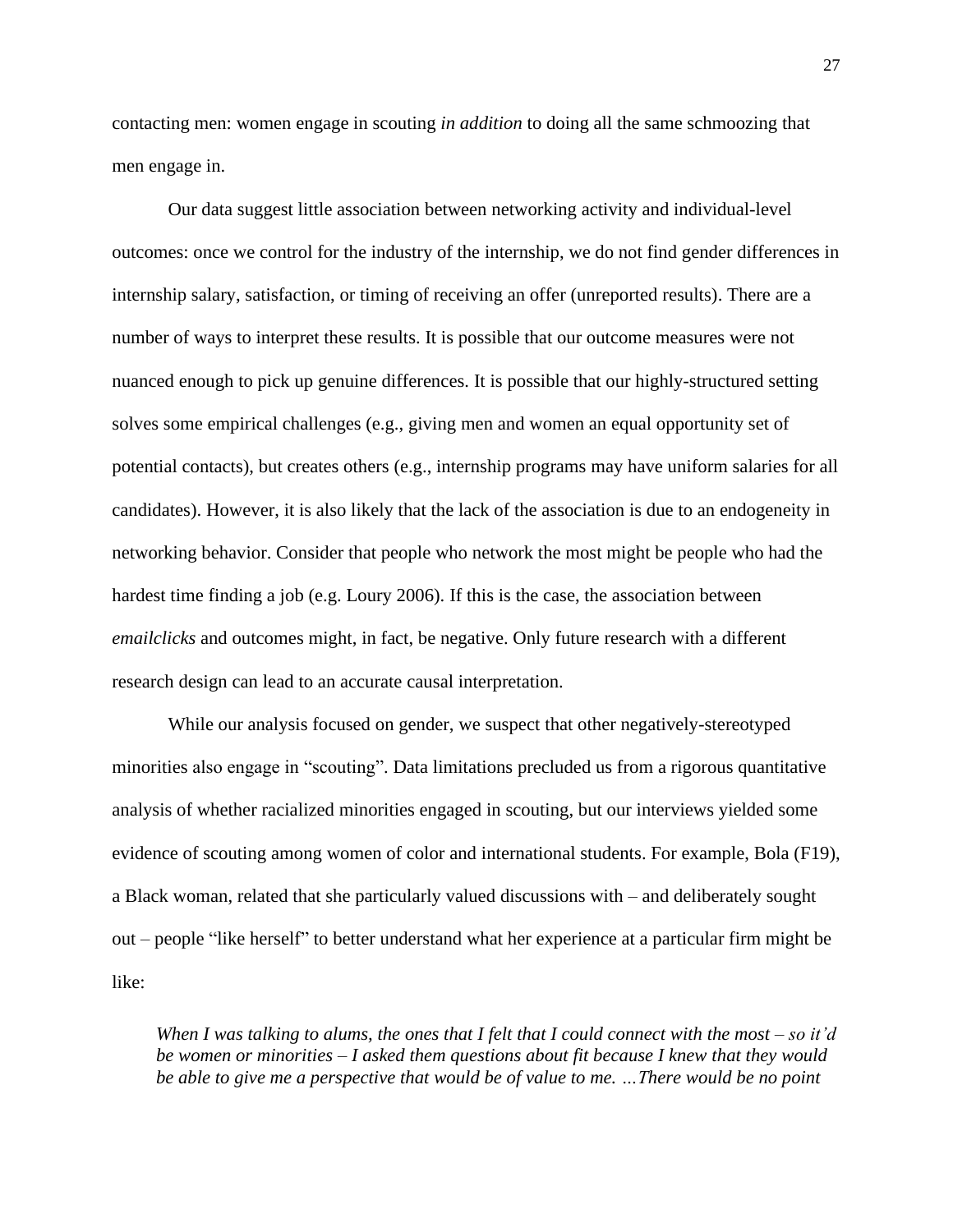*asking somebody that I felt was very different from me, and … because if they enjoy the fit, I may not… I would level up and be, 'Just tell me exactly how it is over here.'*

This sentiment was echoed by Alexandria, a Latinx woman (F23), who reported that when networking, she "was excited if there was a woman of color or person of color." We leave it to future research to more systematically examine the intersectional question of whether networking behavior varies by race or other social status and whether scouting plays a similar role for other racialized minorities and international students as it does for women.

#### *Scouting as "Discrimination Insurance"*

As such, scouting constitutes a kind of "discrimination insurance" that is costly to women, but which, they hope, will prevent larger challenges later. One way in which scouting as "discrimination insurance" manifests itself can be found in discussions prompted by the #MeToo movement, which emerged on social media in the fall of 2017 and which brought to light the existence of "whisper networks" (New York Times 2017). Whisper networks are reputed to discuss workplace sexual misconduct, harassment and assault, but also more mundane areas in which women might encounter gender-based obstacles, like how to handle office politics, salary negotiations, promotion processes and work-life balance issues. Journalistic reporting in the wake of the #MeToo movement has revealed many anecdotes of women in media, technology and finance who relied on such networks, but, as their name suggests, they have eluded systematic research. Our results suggest that these "whisper networks" are not an isolated phenomenon related to sexual misconduct, harassment and assault, but rather one – perhaps the most extreme – manifestation of women's attempts to "scout out good jobs" by seeking and sharing information with other women.

While scouting has these benefits, it is costly to women who engage in it. The most obvious cost in our context is the time and effort required in networking, an activity that many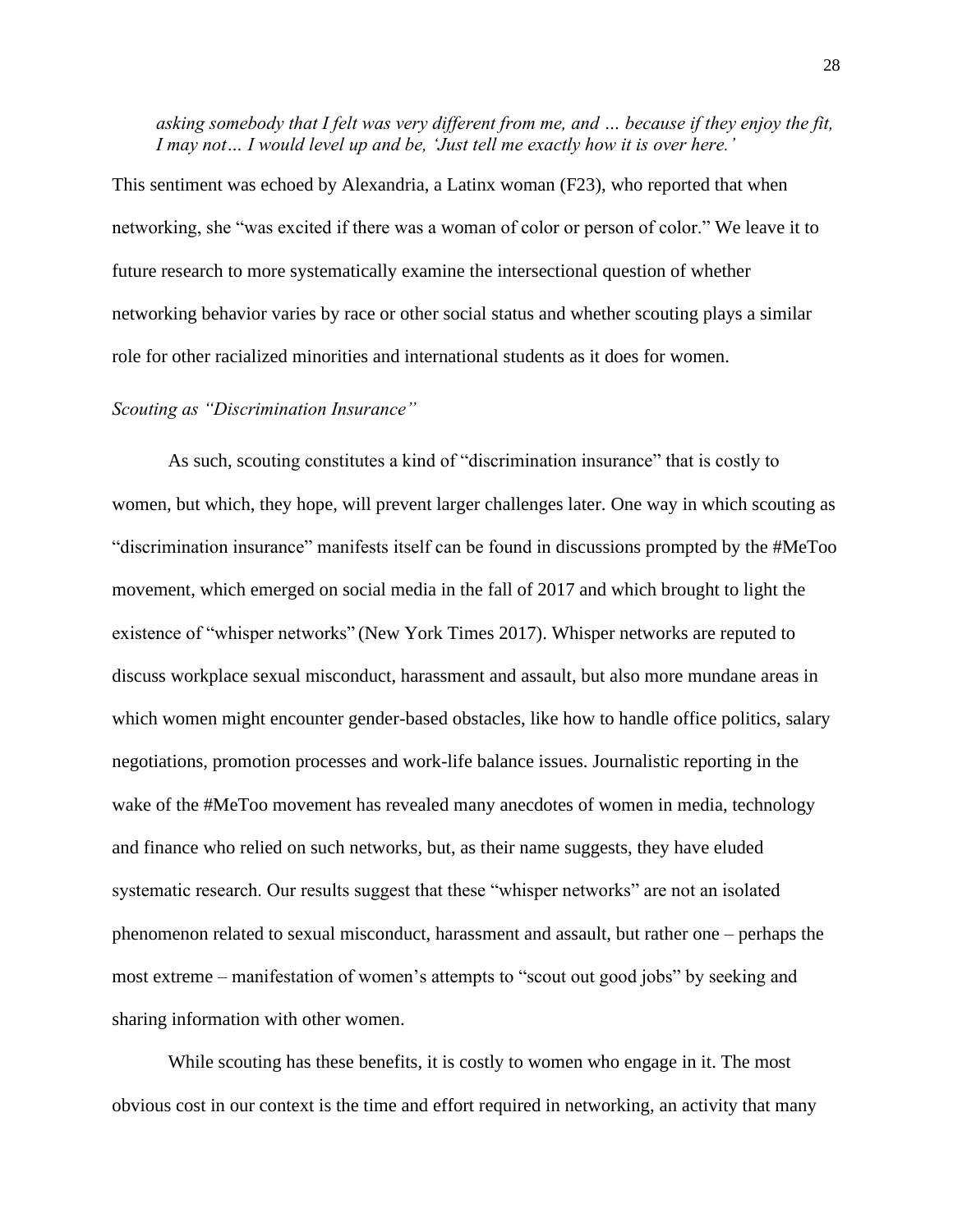consider to be unpleasant (Casciaro, Gino & Kouchaki 2014; Kuwabara, Hildebrand & Zou 2016). Because time is the scarcest resource of all busy professionals, the incremental networking that women do must come at the expense of other activities. Given time constraints, reaching out to more people can be carried out at the expense of deepening existing networking ties. This might be particularly harmful for women, for whom research suggest it is important to have an inner circle of strong ties (Burt 1998; Yang, Chawla & Uzzi 2019). Such "functionally differentiated networking" also likely leads to the evolution of functionally differentiated networks, in which women seek and receive emotional support and help from women, while they turn to men for instrumental help (Ibarra 1992).

An interesting implication of the "discrimination insurance" metaphor is the possibility that the insurance is simply too costly for some women<sup>14</sup>. That is, some women who did not explore issues related to gender dynamics and support for parenting with their network contacts may have avoided doing so, despite holding such concerns, perhaps because they are too busy to invest in scouting or perhaps out of fear of the signal that doing so might send (e.g., getting labeled as "difficult" or as "mommy track;" Reid 2015). The possibility that scouting sends a potentially negative signal was brought up by one of our respondents, Jen (F-13). Interestingly, she argued that by asking potentially stigmatizing questions about a firm's gender representation at the VP level and its support for parenting, she believed that she was signaling to potential employers her interest in a long-term career because "if a woman isn't asking you those questions, you can't believe that she actually wants to work at this firm long term." Unfortunately, our research design did not enable us to assess how often this occurred – that is, we did not ask informants who did not raise such concerns why they did not. We leave it for

<sup>&</sup>lt;sup>14</sup> We are grateful to an anonymous reviewer for this intriguing insight.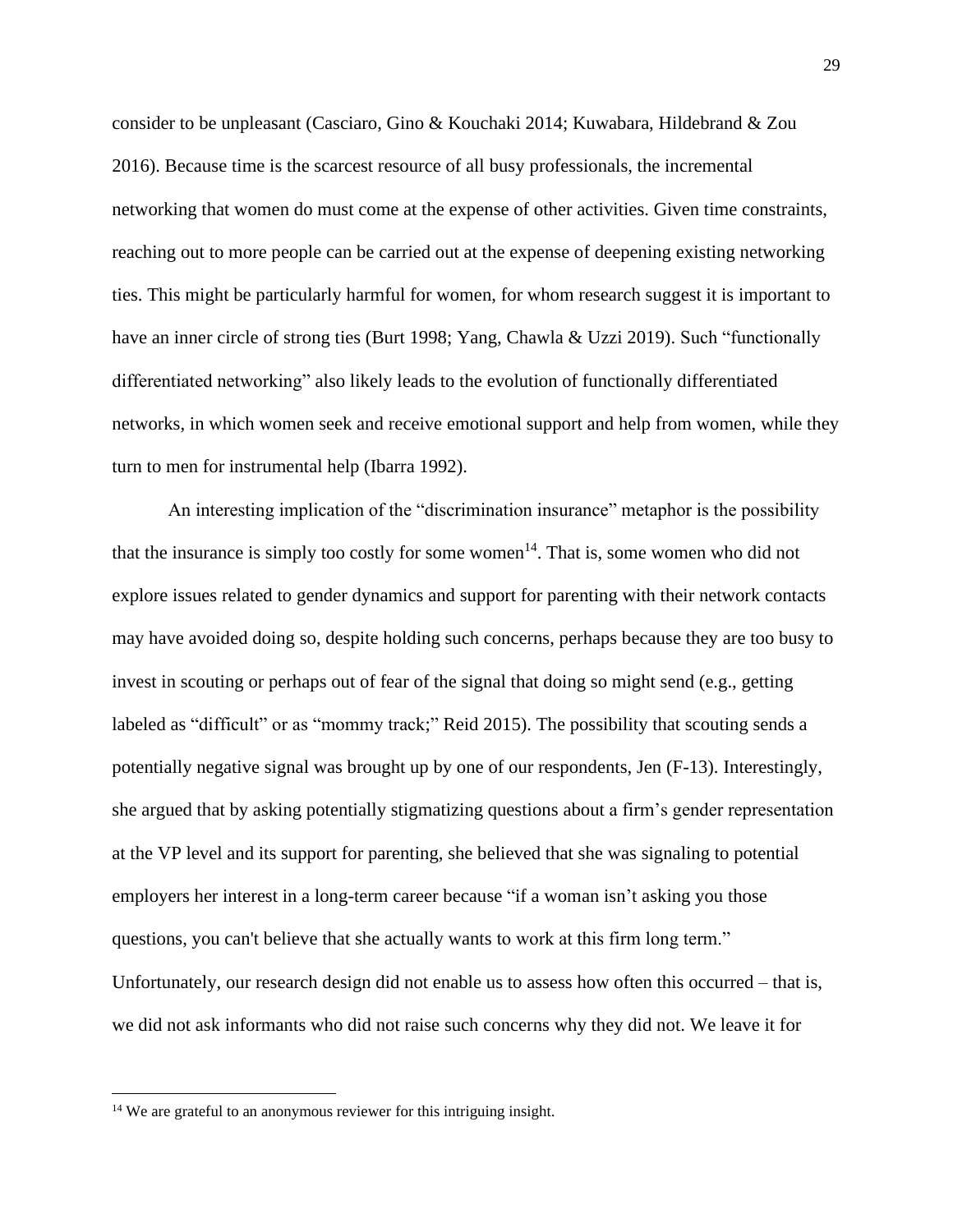future research to explore the long-term career consequences of scouting (or not scouting) as well as how the signals sent by scouting are received by others.

#### **IMPLICATIONS AND CONCLUSION**

Our study contributes to the growing literature on networking in professional contexts. Our finding – that in job search, women engage in incremental *scouting* with other women, in addition to doing the same *schmoozing* that men do – is at odds with the results of the other research into job-related networking behaviors, which have found little evidence of gender differences in networking intensity or in networking styles (Aldrich, Reese, & Dubini 1989; Forret & Dougherty 2004; Casciaro, Gino & Kouchaki 2014; Bensaou, Galunic & Jonczyk-Sedes 2016). This discrepancy has two important implications. First, it provides additional support to our interpretation that the women's networking surplus we observed is linked to concerns about professional opportunities for women, rather than women's inherent propensity for sociability or homophily. Second, it underscores the importance of future research on networking to explore systematically what resources women and men seek through networking to elucidate in which contexts gender differences in networking are likely to emerge.

This study also makes two significant contributions to the literatures on networks and gender. To start, our study suggests that, at least in the present context, gender homophily in women's job-search networking is not a product of men rebuffing women's networking attempts (c.f. Mehra, Kilduff & Brass 1998), but rather of the unique benefits same-gender relationships offer to women. Prior research on gender and networks (e.g., Ibarra 1992, 1997; see also Kleinbaum, Stuart & Tushman 2013) has often found it difficult to determine whether gender homophily in intra-organizational networks results from men's exclusion of women, or women's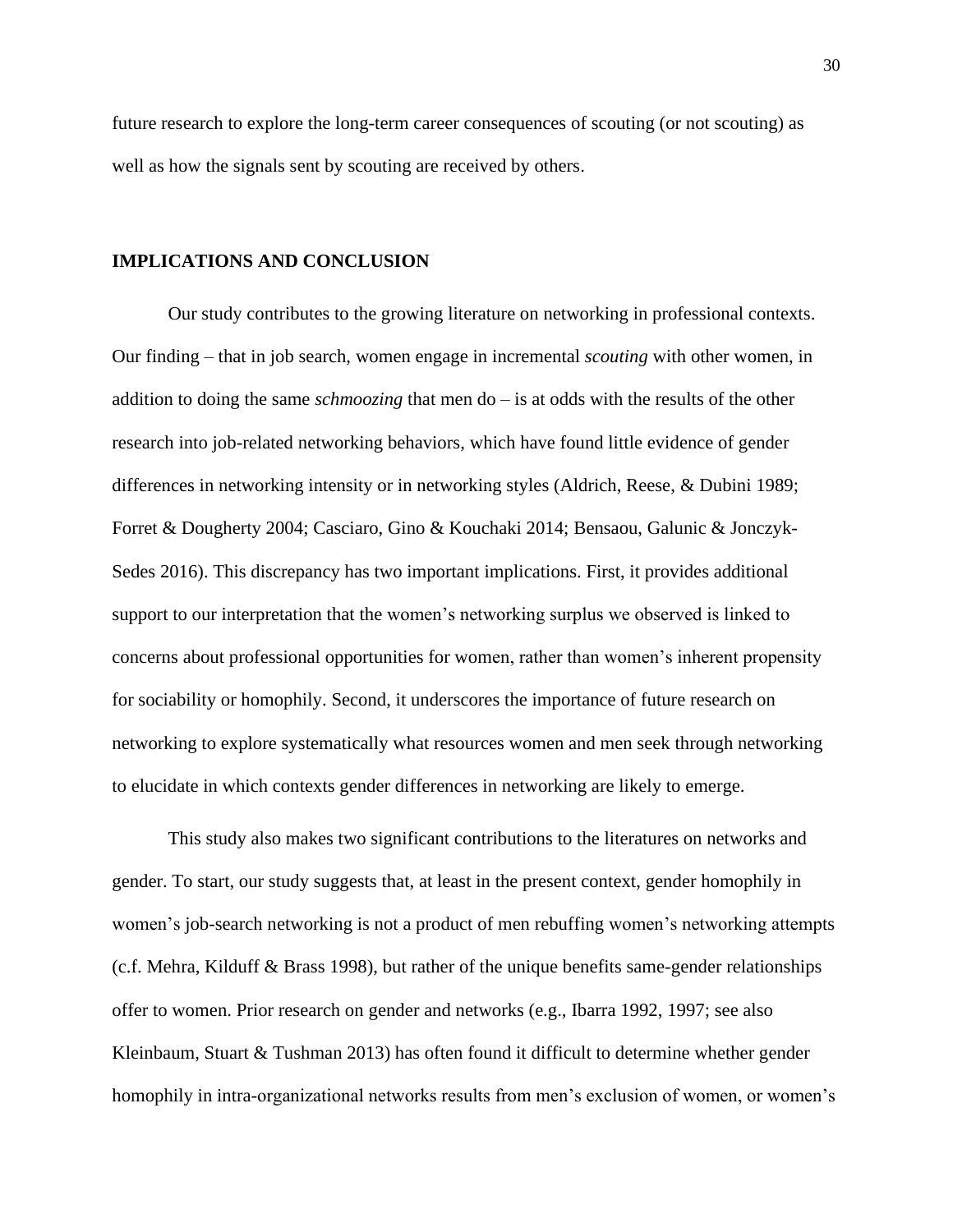pursuit of same-same relationships. We find, consistent with other studies that describe the benefits of same-gender relationships for women (Ibarra 1992, 1997; Yang, Chawla & Uzzi 2019), that during networking, women actively seek out other women because they seek unique gender-relevant resources from these relationships.

Our study also shines new light on the gendered processes of tie formation and mobilization. Despite the evidence that the benefits individuals derive from social networks do not explain how they create and mobilize social ties (Ryall & Sorenson 2007; Buskens & van de Rijt 2008; Obukhova & Lan 2013; Kwon & Adler 2014), most research in the social network field has focused on network structure, largely neglecting the agentic processes of tie formation (Casciaro, Gino & Lobo 2014: Kuwabara, Hildebrand & Zou 2016; Kleinbaum, Jordan & Audia 2015; Kneeland 2019). The neglect of attention to these processes is problematic for future development of the social network field, as it tries to understand not only career consequences of individual differences in networks, but also processes that give rise to these differences in the first place (Kilduff, Tsai & Hanke 2006; Ahuja, Soda & Zaheer 2012; Kleinbaum 2012, 2018). By isolating the role of gender in giving rise to individual differences in networking outreach, our study makes an important step toward revealing processes that lead to individual difference in networks. And by revealing differences in how individuals network our study brings us one step closer to understanding the role of agency in social networks.

Our study suggests important new directions for the research on gender in the labor market. Prior research suggests that women pre-emptively steer out of jobs where they expect to encounter hiring discrimination, hostile work cultures, and other gender-based obstacles (Fernandez-Mateo & Fernandez 2016; see also Goldsmith et al. 2004; Barbulescu & Bidwell 2013), yet we are only beginning to understand how they make such decisions. Some studies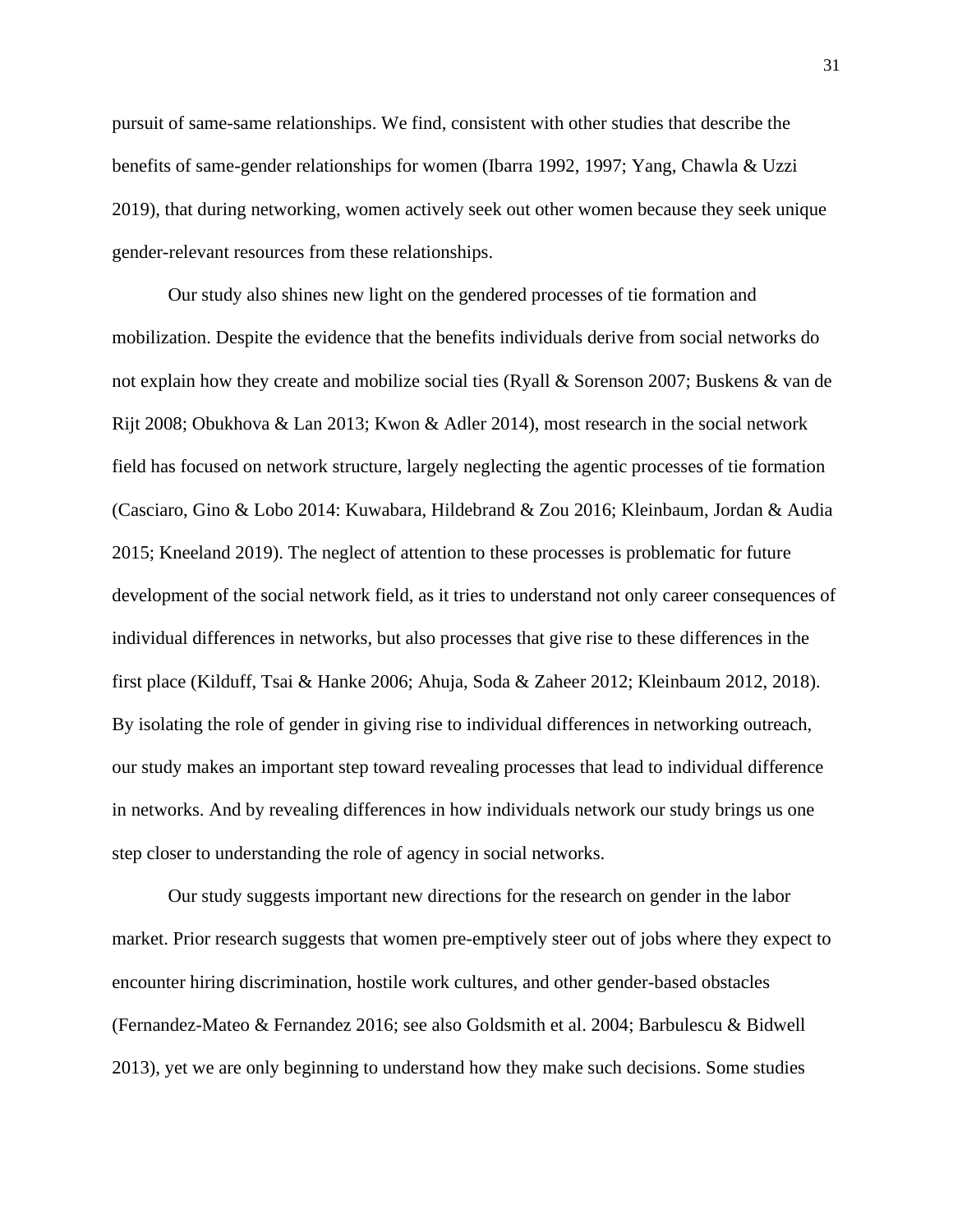show that to form some of these judgements about an employer's culture women use publicly available signals, such as the gender of the CEO (Campero & Kacperczyk 2019) or the language used in the recruitment presentation (Wynn & Correll 2018). Our study shows that networking can be another important mechanism through which women assess fit with potential employers and evaluate career options. Together with the revelations about the importance of women's networks in male-dominated industries brought forth by the #MeToo movement, our study suggests the need for future research to explore how networking can inform women's labor supply decisions.

Like all research, this study is not without limitations. One limit on the generalizability of our results stems from features of the MBA setting itself. Our setting offered a unique opportunity to study network outreach using a combination of digital data and qualitative interviews. This setting also offered an equal opportunity set of potential contacts (i.e., the alumni database) to all students of both genders, equalizing the opportunity structure for networking. And to a first approximation, all job seekers in this setting are comparable in their human capital. However, these benefits come at a significant cost. It goes without saying that this population is selected from the broader population in a decidedly non-random way, so we cannot know the extent of generalizability of our results. Furthermore, MBA programs go to significant lengths to remove structural barriers to women networking, for example by encouraging networking to take place in gender-neutral spaces. And while work by Shih (2006) on Silicon Valley white female engineers suggests the possibility that scouting may not be unique to MBA women, we leave it for future research to investigate how gender shapes networking in other parts of the labor market.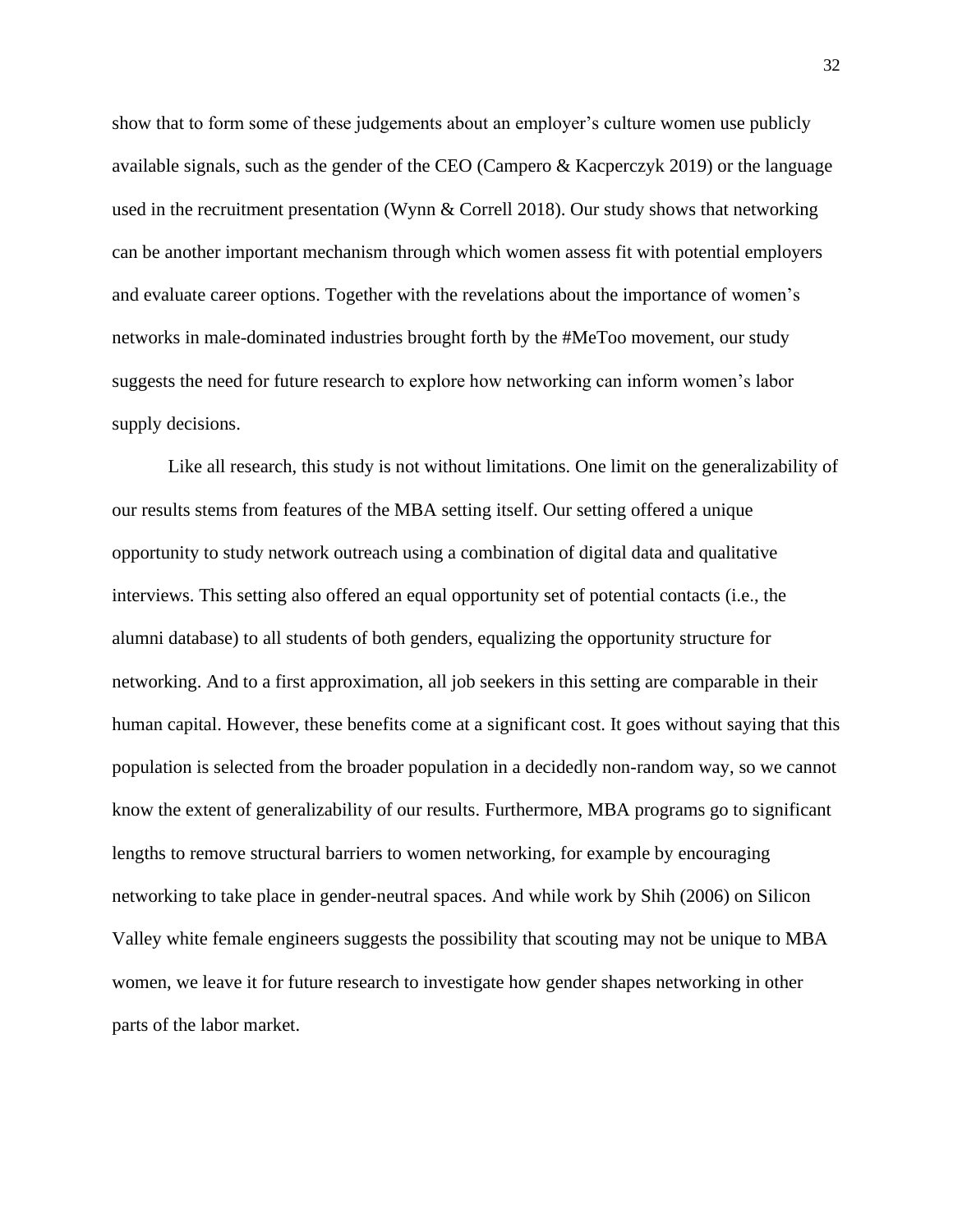In spite of these limitations, our study has significant practical implications for organizational and societal efforts to promote gender equity. Our work highlights that, until society can remove the barriers that women (and, perhaps, negatively-stereotyped minorities) face in the workplace, resources like alumni databases offer the potential benefits of providing them with access to networking opportunities. While many employers have realized the importance of using diverse recruiting teams to provide job candidates with opportunities to interact with someone like them (Lockwood 2006) in order to learn informally about a prospective employer (Rivera 2015: 46, 70), our study highlights that contacts can be sourced by candidates themselves using alumni databases. This is important as increasingly, it is not only universities, but also firms who think about their former affiliates as alumni (e.g., The Economist 2014; Forbes 2016) and as internet technologies make such databases of potential contacts more accessible than ever before. Our results suggest that these institutional efforts to create networking opportunities are a valuable response to gender-based barriers in the workplace, in that they give women greater, if costly, opportunity to "scout for good jobs."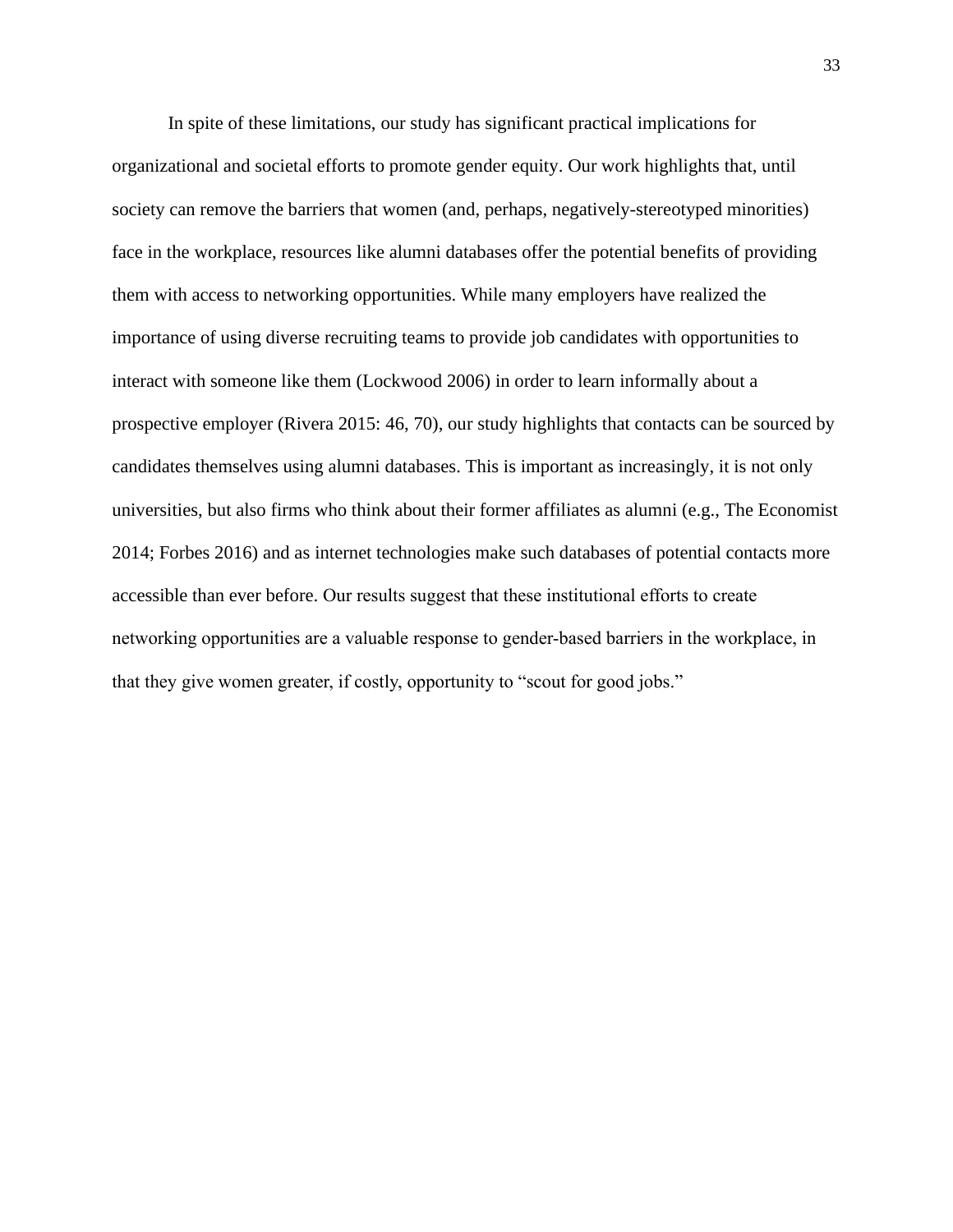#### **REFERENCES**

- Abraham, M. 2019. Gender-role incongruity and audience-based gender bias: An examination of networking among entrepreneurs**.** *Administrative Science Quarterly***.**
- Ahuja, G., Soda, G., & Zaheer, A. 2012. The Genesis and Dynamics of Organizational Networks. *Organization Science*, 23(2): 434-448.
- Aldrich, H., Reese, R.P., & Dubini, P. 1989. Women on the verge of a breakthrough: Networking among entrepreneurs in the United States and Italy. *Entrepreneurship and Regional Development*, 1(4): 339-356.
- Bapna, S., & R. Funk. 2018. An Experimental Assessment of Interventions for Improving Women's Professional Networking: Results from IT. *Social Science Research Network*. Available at [https://ssrn.com/abstract=3157260.](https://ssrn.com/abstract=3157260)
- Barbulescu, R. 2015. The strength of many kinds of ties: Unpacking the role of social contacts across stages of the job search process. *Organization Science*, 26(4): 1040-1058.
- Barbulescu, & R., Bidwell, M. 2013. Do women choose different jobs from men? Mechanisms of application segregation in the market for managerial workers. *Organization Science*, 24(3): 737-756.
- Bem, S. L. 1974. The Measurement of Psychological Androgyny. *Journal of Consulting and Clinical Psychology*, 42(2): 155.
- Bensaou, B.M., Galunic, C., & Jonczyk-Sédès, C. 2014. Players and purists: Networking strategies and agency of service professionals. *Organization Science*, 25(1): 29-56.
- Brass, D.J. 1985. Men's and women's networks: A study of interaction patterns and influence in an organization. *Organization Science*, 28(2): 327-343.
- Burt, R.S. 1992. *Structural Holes.* Cambridge, MA: Harvard University Press.
- Burt, R.S. 1998. The gender of social capital. *Rationality and Society*, 10(1): 5-46.
- Buskens, V., & van Rijt, A. 2008. Dynamics of networks if everyone strives for structural holes. *American Journal of Sociology*, 114(2): 371-407.
- Campero, S., & A. Kacperczyk 2019. Homophily versus Status-seeking in the Search for Startup Jobs. Paper presented at Center for Industrial Relations & Human Resources, University of Toronto.
- Casciaro, T., Gino, F., & Kouchaki, M. 2014. The contaminating effects of building instrumental ties: How networking can make us feel dirty. *Administrative Science Quarterly*, 59(4): 705- 735.
- Castilla, E.J., Lan, & G.J., Rissing, B.A. 2013. Social networks and employment: Mechanisms (part 1). *Sociology Compass*, 7(12): 999-1012.
- The Economist. 2014 "Corporate Alumni: Gone But Not Forgotten." (March 1, 2014). Last accessed June 21, 2017 at: http://www.economist.com/news/business/21597935-more-firms-areseeking-stay-touch-former-staff-gone-not-forgotten.
- Eagly, A. H. &Carli, L.L. 2007. *Through the Labyrinth: The Truth about How Women Become Leaders.* Harvard Business School Press: Cambridge, MA.
- Ely, R. J., Ibarra, H., & Kolb, D. M. 2011. Taking gender into account: Theory and design for women's leadership development programs. *Academy of Management Learning & Education*, 10(3): 474-493.
- Feiler, D.C., & Kleinbaum, A.M. 2015. Popularity, similarity, and the network extraversion bias. *Psychological Science*, 26(5) : 593-603.
- Fernandez, R. M., & Sosa, M. L. 2005. Gendering the job: Networks and recruitment at a call center. *The American Journal of Sociology*, 111: 859–904.
- Fernandez-Mateo, I. 2009. Cumulative gender disadvantage in contract employment. *American Journal of Sociology*, 114(4): 871-923.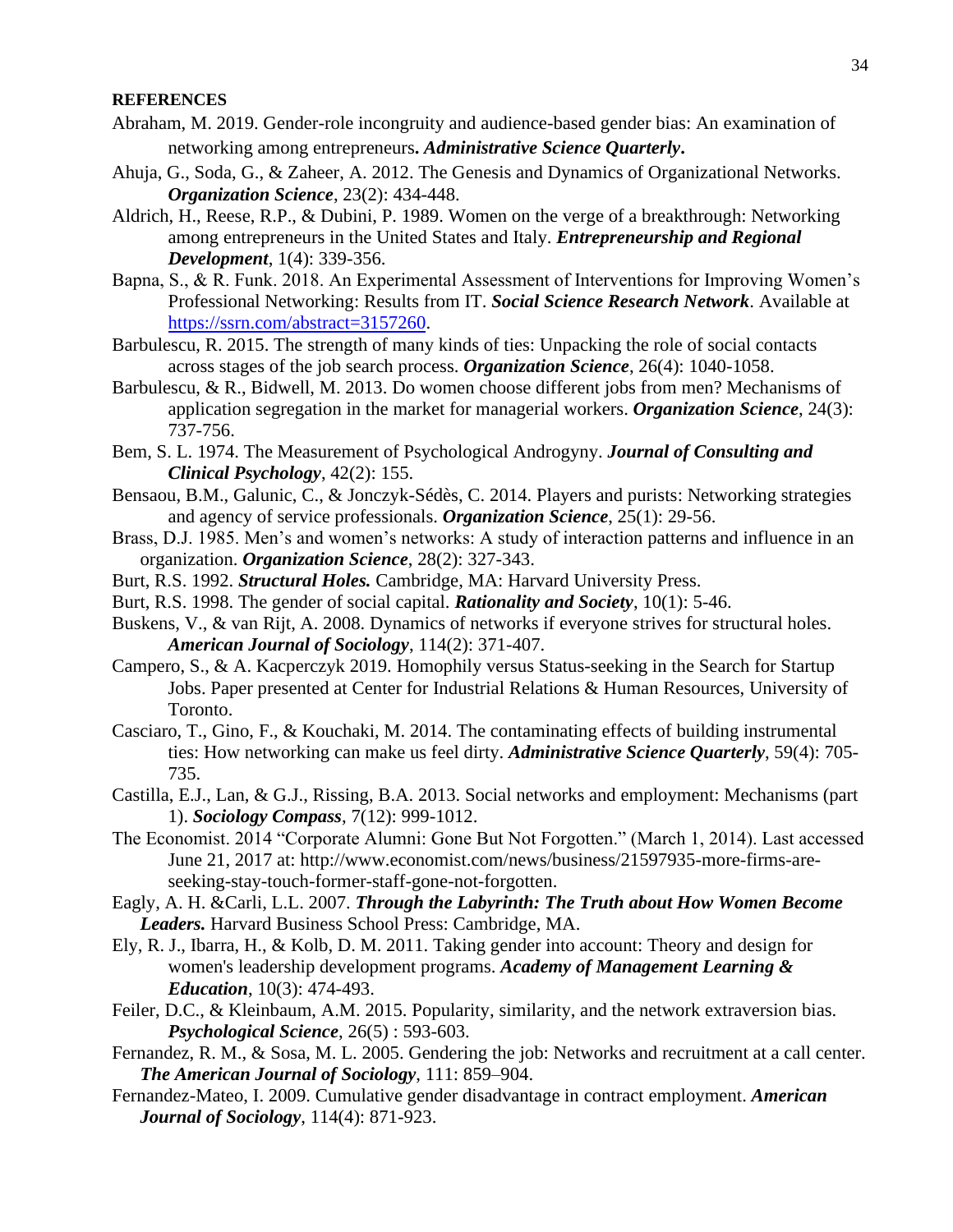- Fernandez-Mateo, I., & Fernandez, R.M. 2016. Bending the pipeline? Executive search and gender inequality in hiring for top management jobs. *Management Science*, 62(12): 3636-3655.
- Forbes 2016. "Why McKinsey & Company's Alumni Network Is Crucial To Its Success." Last accessed June 21, 2017 at https://www.forbes.com/sites/davidburkus/2016/07/05/whymckinsey-companys-alumni-network-is-crucial-to-its-success/.
- Forret, M.L., & Dougherty, T.W. 2004. Networking behaviors and career outcomes: Differences for men and women? *Journal of Organizational Behavior*, 25: 419-437.
- Gioia, D. A., Corley, K. G., & Hamilton, A. 2012. Seeking qualitative rigor in inductive research. *Organizational Research Methods*, 16(1): 15-31.
- Granovetter, M. 1974 (1995). *Getting a job: A study of contacts and careers* (2nd ed.). Chicago: University of Chicago Press.
- Greenberg, J., & Fernandez, R.M. 2016. The strength of weak ties in MBA job search: A withinperson test. *Sociological Science*.
- Greenberg, J., & Mollick, E. 2017. Activist choice homophily and the crowdfunding of female founders. *Administrative Science Quarterly*, 62(2): 341-374.
- Halaby, C. N. 2003. Where job values come from: Family and schooling background, cognitive ability, and gender. *American Sociological Review*, 68: 251-278.
- Ibarra, H. 1992. Homophily and differential returns: Sex-differences in network structure and access in an advertising firm. *Administrative Science Quarterly*, 37(3): 422-447.
- Ibarra, H. 1997. Paving an alternative route: Gender differences in managerial networks. *Social Psychology Quarterly*, 60(1): 91-102.
- Ingram, P., & Morris, M. W. 2007. Do people mix at mixers? Structure, homophily, and the "life of the party". *Administrative Science Quarterly*, 52(4): 558-585.
- Ivankova, N.V., Creswell, J.W., & Stick, S.L. 2006. Using mixed-methods sequential explanatory design: From theory to practice. *Field Methods*, 18(1): 3-20.
- Jacobsen, J. 1994. *The Economics of Gender.* Willey-Blackwell.
- John, O.P., & Srivastava, S. 1999. The big five trait taxonomy: History, measurement, and theoretical perspectives. *Pp. 102-138. Handbook of Personality: Theory and Research*, Pervin, L.A., & John O.P., eds. Guilford Press, New York.
- Kilduff, M., Tsai, W., & Hanke, R. 2006. A paradigm too far? A dynamic stability reconsideration of the social network research program. *Academy of Management Review*, 31(4): 1031- 1048.
- Kleinbaum, A. M. 2012. Organizational misfits and the origins of brokerage in intrafirm networks. *Administrative Science Quarterly*, 57(3): 407-452.
- Kleinbaum, A. M. 2018. Reorganization and tie decay choices. *Management Science*, 64(5): 2219- 2237.
- Kleinbaum, A. M., Jordan, A. H., & Audia, P. 2015. An altercentric perspective on the origins of brokerage in social networks: how perceived empathy moderates the self-monitoring effect. *Organization Science*, 26(4): 1226 - 1242.
- Kleinbaum, A.M., Stuart, T.E., & Tushman, M.L. 2013. Discretion within constraint: Homophily and structure in a formal organization. *Organization Science*, 24(5): 1316-1336.
- Kneeland, M. K. 2019. Agency and the Dynamics of Network Churn, **NYU-Stern Working Paper**. New York.
- Kuwabara, K., Hildebrand, C., & Zou, X. 2016. Lay theories of networking: How laypeople's beliefs about networks affect their attitudes and engagement toward instrumental networking. *Academy of Management Review*, 43(1): 50-64.
- Kwon, S.-W., & Adler, P.S. 2014. Social capital: maturation of a field of research. *Academy of Management Review*, 39(4): 412-422.
- Locke, K. D. 2001. *Grounded theory in management research*. London: Sage.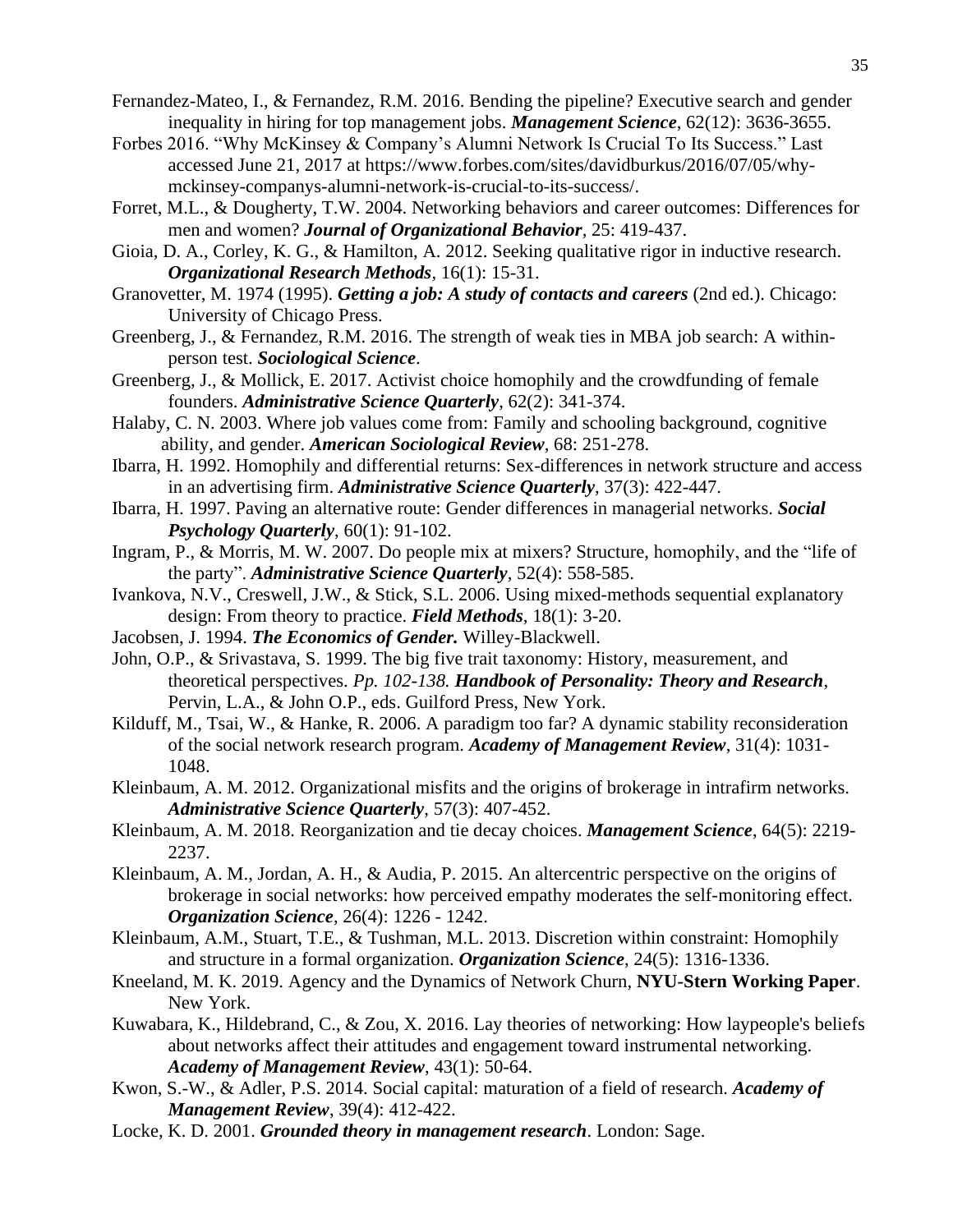- Lockwood, P. 2006. "Someone like me can be successful": Do college students need same-gender role models? *Psychology of Women Quarterly*, 30(1): 36-46.
- Loury Datcher, L. 2006. Some contacts are more equal than others: Informal networks, job tenure, and wages. *Journal of Labor Economics,* 24(2): 299-318.
- Lutter, M. 2015. Do women suffer from network closure? The moderating effect of social capital on gender inequality in a project-based labor market, 1929 to 2010. *American Sociology Review*, 80(2): 329-358.
- Lynn, R., & Martin, T. 1997. Gender differences in extraversion, neuroticism, and psychoticism in 37 nations. *Journal of Social Psychology*, 137(3); 369-373.
- Mehra, A., Kilduff, M., & Brass, D. J. 1998. At the margins: A distinctiveness approach to the social identity and social networks of underrepresented groups. *Academy of Management Journal*, 41(4); 441-462.
- New York Times 2017. "Women's Whisper Network Raises Its Voice." Last accessed June 14, 2019 at https://www.nytimes.com/2017/11/04/business/sexual-harassment-whisper-network.html.
- Obukhova, E., & Lan, G. 2013. Do job seekers benefit from contacts? A direct test with contemporaneous searches. *Management Science*, 59(10); 2204-2216.
- Petersen, T., & Morgan, L.A. 1995. Separate and unequal: Occupation establishment sex segregation and the gender wage gap. *American Journal of Sociology*. 101(2): 329–365.
- Reid, E. 2015. Embracing, passing, revealing, and the ideal worker image: How people navigate expected and experienced professional identities. *Organization Science*, 26(4): 997-1017.
- Rivera, L.A. 2015. *Pedigree: How elite students get elite jobs*. Princeton University Press, Princeton, NJ.
- Ryall, M.D., & Sorenson, O. 2007. Brokers and competitive advantage. *Management Science*, 53(4): 566-583.
- Sharone, O. 2013. *Flawed System/Flawed Self: Job Searching and Unemployment Experiences*. Chicago: University of Chicago Press.
- Sharone, O. 2017. LinkedIn or LinkedOut? How social networking sites are reshaping the labor market. In A. L. Kalleberg, & S. Vallas (Eds.), *Emerging Conceptions of Work, Management and the Labor Market*: 1-31: Emerald Publishing.
- Shih, J. 2006. Circumventing discrimination: Gender and ethnic strategies in Silicon Valley. *Gender and Society*, 20(2):177–206.
- Shipilov, A., Labianca, G., Kalnysh, V., & Kalnysh, Y. 2014 Network-building behavioral tendencies, range, and promotion speed. *Social Networks*, 39: 71-83.
- Silva, J.M.C.S, Tenreyro S. 2006. The log of gravity. *Review of Economics and Statistics*, 88(4): 641-658.
- Sterling, A.D. 2014. Friendships and search behavior in labor markets. *Management Science*, 60(9): 2341-2354.
- Tasselli, S. & Kilduff, M. 2020. **Error! Hyperlink reference not valid.** *The Academy of Management Annals***.**
- Vissa, B. 2012. Agency in action: Entrepreneurs' networking style and initiation of economic exchange. *Organization Science*, 23(2): 492-510.
- Yang, Y., Chawla, N. V., & Uzzi, B. 2019. A network's gender composition and communication pattern predict women's leadership success. *Proceedings of the National Academy of Sciences*, 116(6): 2033-2038.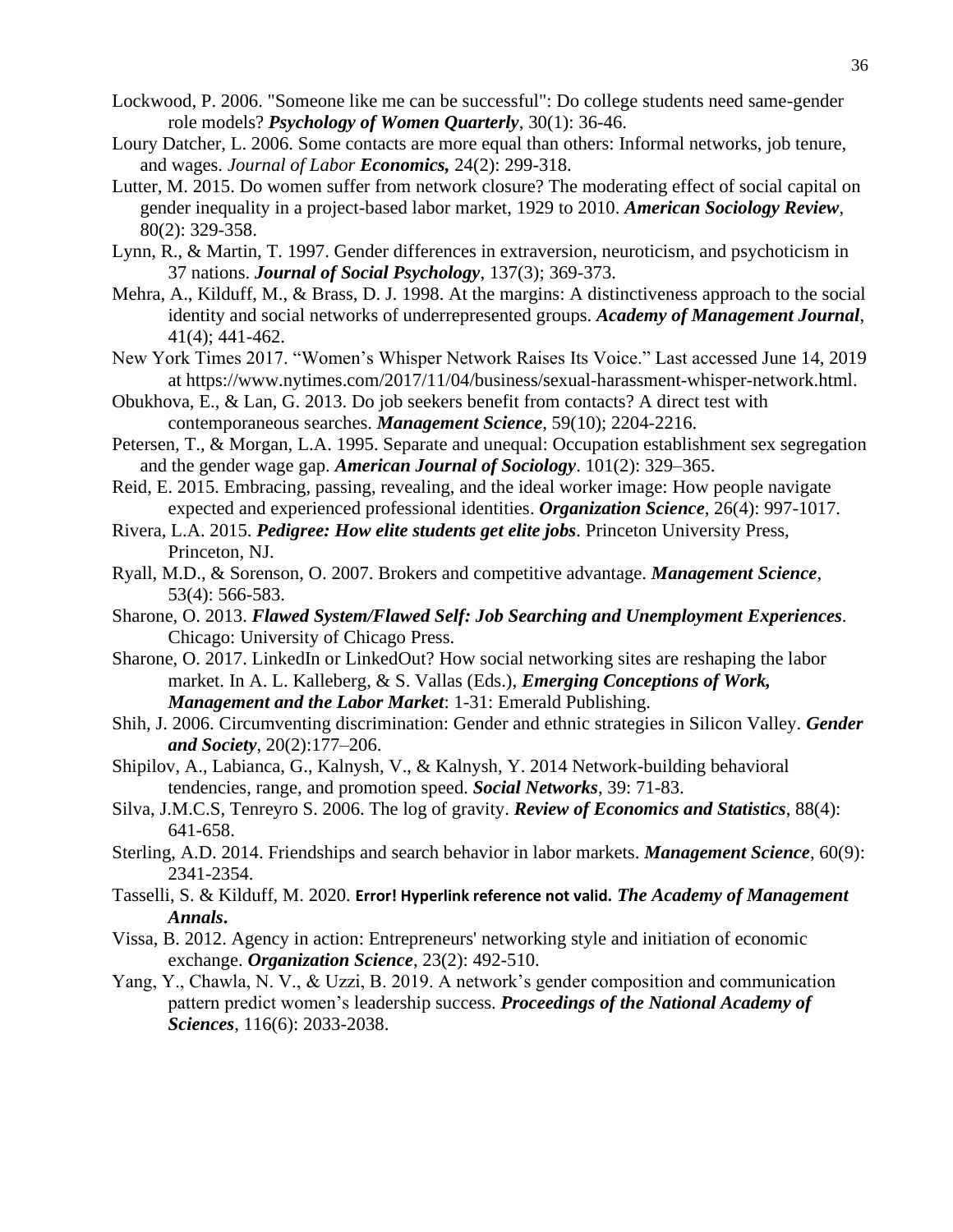## **BIOGRAPHICAL SKETCH**

Elena Obukhova [\(elena.obukhova@mcgill.ca\)](mailto:elena.obukhova@mcgill.ca) is an Assistant Professor of Strategy and Organization at McGill University. Trained as an economic sociologist, she studies the effects of social structures on economic exchange, with a particular focus on how social networks affect job search strategies and outcomes.

Adam M. Kleinbaum [\(adam.m.kleinbaum@tuck.dartmouth.edu\)](mailto:adam.m.kleinbaum@tuck.dartmouth.edu) is an Associate Professor in the Strategy and Management area at the Tuck School of Business at Dartmouth College. His research employs diverse methods to examine the formation and evolution of social networks in organizations.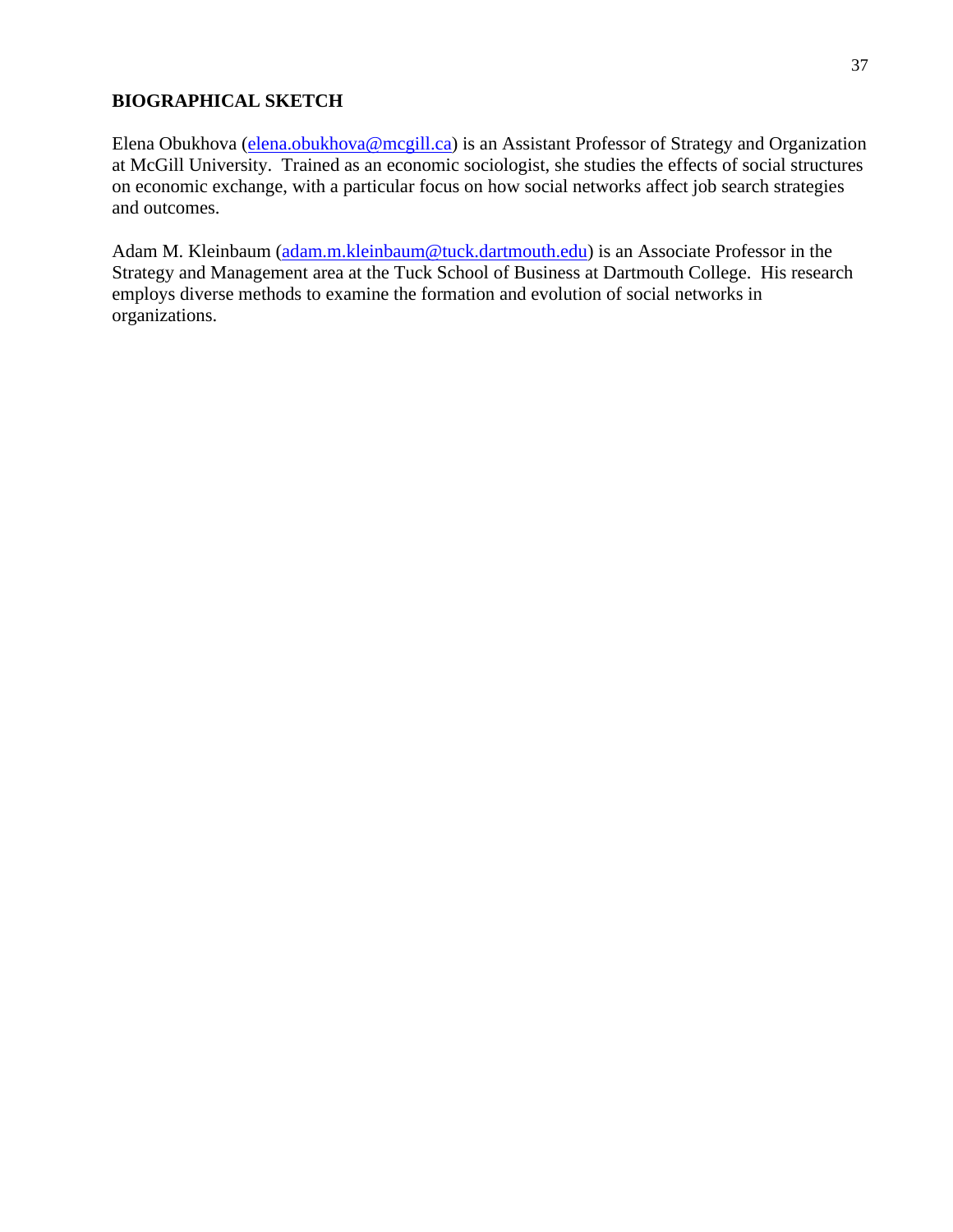**Figure 1**. Histogram of the total number of alums contacted per student, separated out by the gender of the student. The distribution may be skewed slightly to the right for female students, compared to male students ( $p = 0.084$ ).

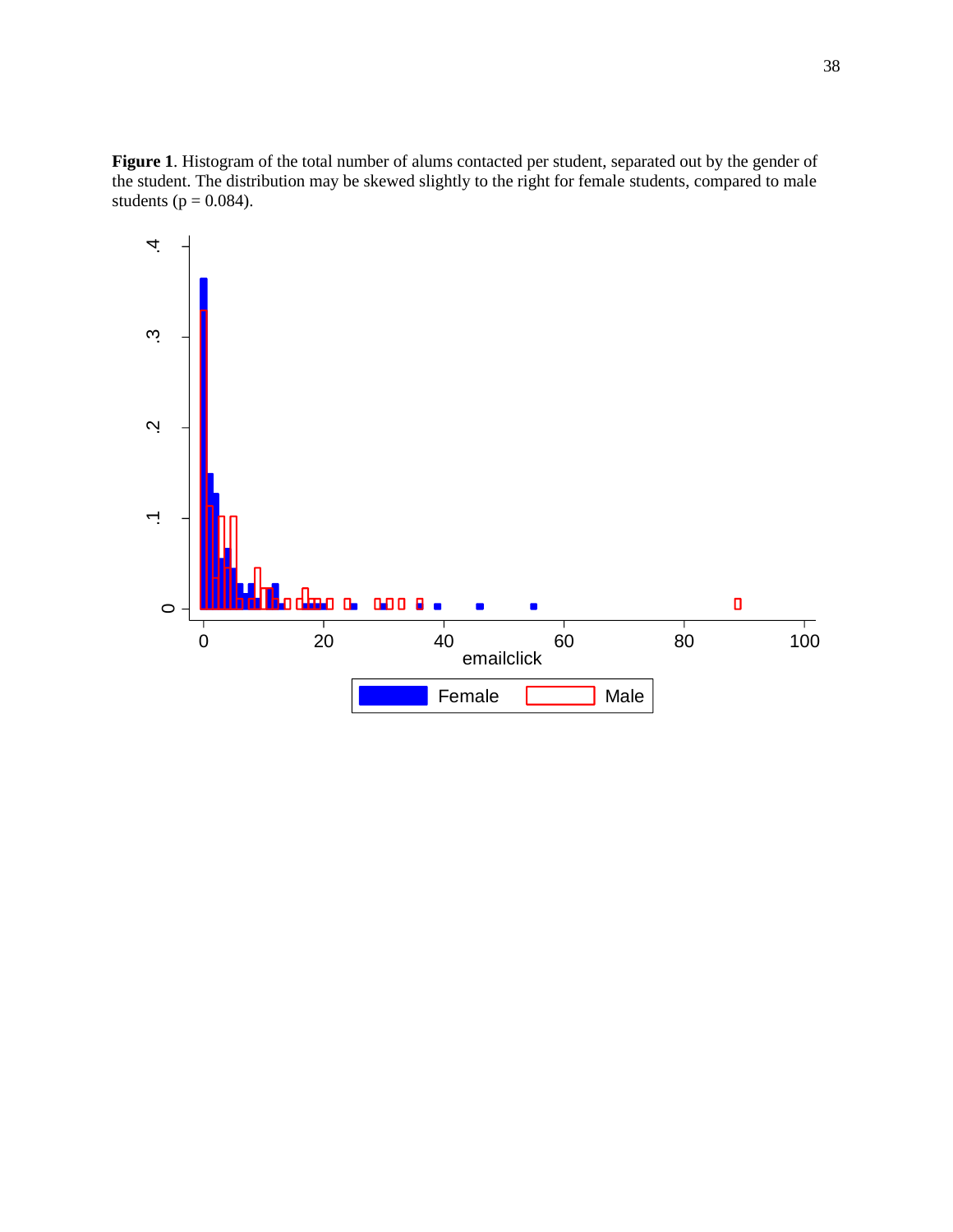**Figure 2**. Scatter plot of *emailclick\_m* against *emailclick\_f* by gender, with random perturbations to better visualize discrete data. Male students (red dots) are clustered below the line, contacting a disproportionate number of male alums, whereas female students (blue Xs) are clustered above the line, contacting a disproportionate number of female alums.

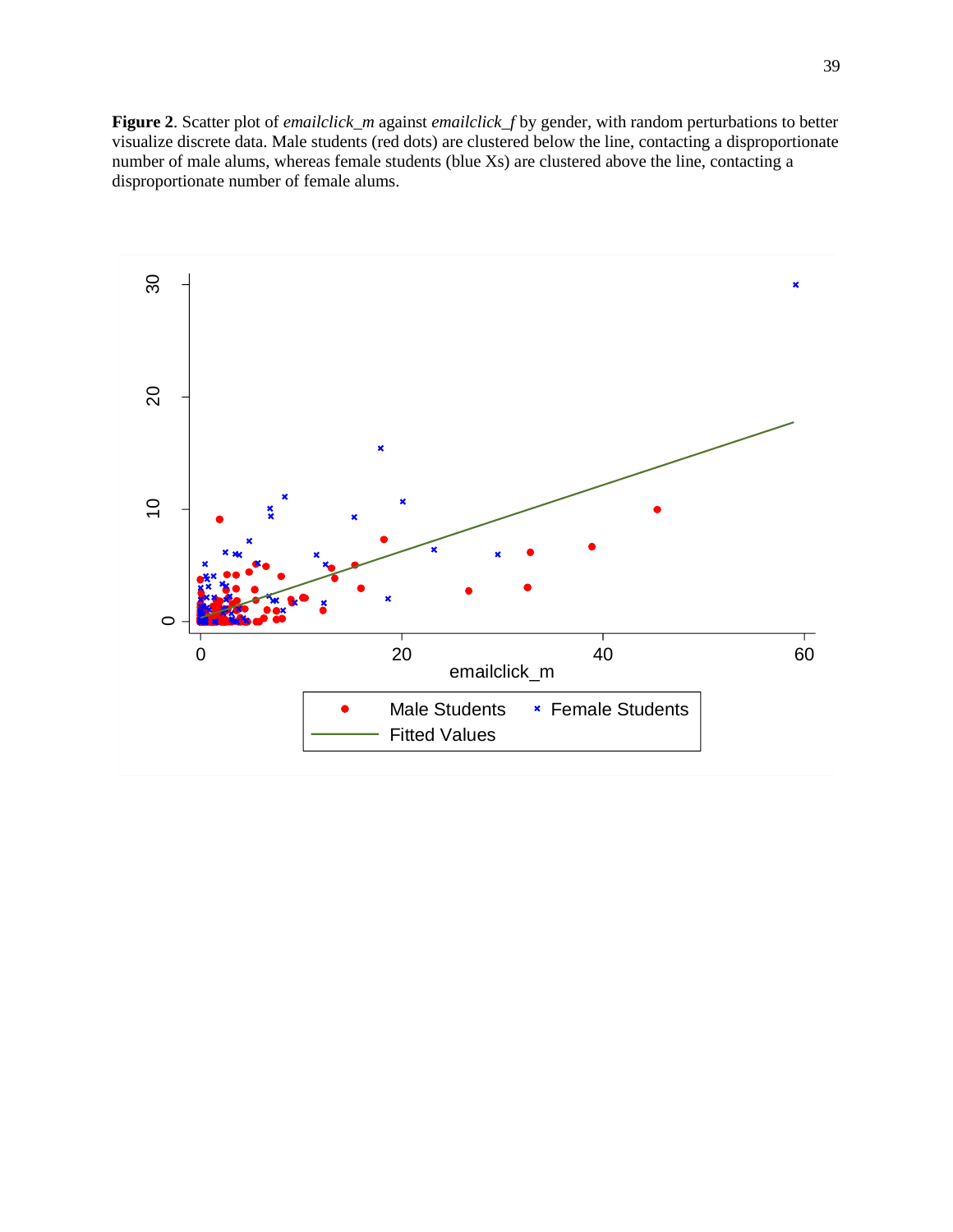|     |                            | <b>Mean</b> | <b>SD</b> | (1)     | (2)     | (3)     | (4)     | (5)     | (6)     | (7)     | (8)     | (9)     | (10)    | (11)         |
|-----|----------------------------|-------------|-----------|---------|---------|---------|---------|---------|---------|---------|---------|---------|---------|--------------|
| (1) | Female                     | 0.33        | 0.47      |         |         |         |         |         |         |         |         |         |         |              |
| (2) | emailclick                 | 4.81        | 9.40      | 0.10    |         |         |         |         |         |         |         |         |         |              |
| (3) | emailclick_f               | 1.39        | 2.90      | 0.25    | 0.79    |         |         |         |         |         |         |         |         |              |
| (4) | emailclick m               | 3.42        | 7.09      | 0.04    | 0.97    | 0.63    |         |         |         |         |         |         |         |              |
|     | $(5)$ GMAT $(std)$         | $-0.01$     | 1.00      | $-0.21$ | 0.03    | $-0.06$ | 0.06    |         |         |         |         |         |         |              |
|     | (6) Sponsored              | 0.02        | 0.15      | $-0.05$ | $-0.08$ | $-0.06$ | $-0.08$ | $-0.02$ |         |         |         |         |         |              |
|     | (7) Native English Speaker | 0.61        | 0.49      | 0.04    | $-0.09$ | 0.00    | $-0.11$ | 0.06    | $-0.03$ |         |         |         |         |              |
|     | (8) Extraversion           | 3.39        | 0.82      | $-0.04$ | 0.07    | 0.13    | 0.05    | 0.00    | 0.06    | 0.16    |         |         |         |              |
|     | (9) Search Breadth         | 0.29        | 0.46      | 0.01    | 0.17    | 0.16    | 0.16    | 0.00    | $-0.04$ | 0.03    | $-0.02$ |         |         |              |
|     | (10) On Campus Resident    | 0.52        | 0.50      | 0.17    | 0.08    | 0.06    | 0.08    | $-0.02$ | 0.00    | $-0.06$ | 0.07    | $-0.03$ |         |              |
|     | $(11)$ U.S. Citizen        | 0.64        | 0.48      | 0.05    | $-0.09$ | 0.00    | $-0.11$ | $-0.08$ | 0.01    | 0.71    | 0.17    | $-0.01$ | $-0.05$ | $\mathbf{1}$ |
|     | (12) Log Prior Experience  | 1.74        | 0.33      | $-0.08$ | $-0.01$ | $-0.01$ | $-0.01$ | $-0.02$ | $-0.03$ | 0.01    | $-0.11$ | $-0.01$ | $-0.03$ | $-0.02$      |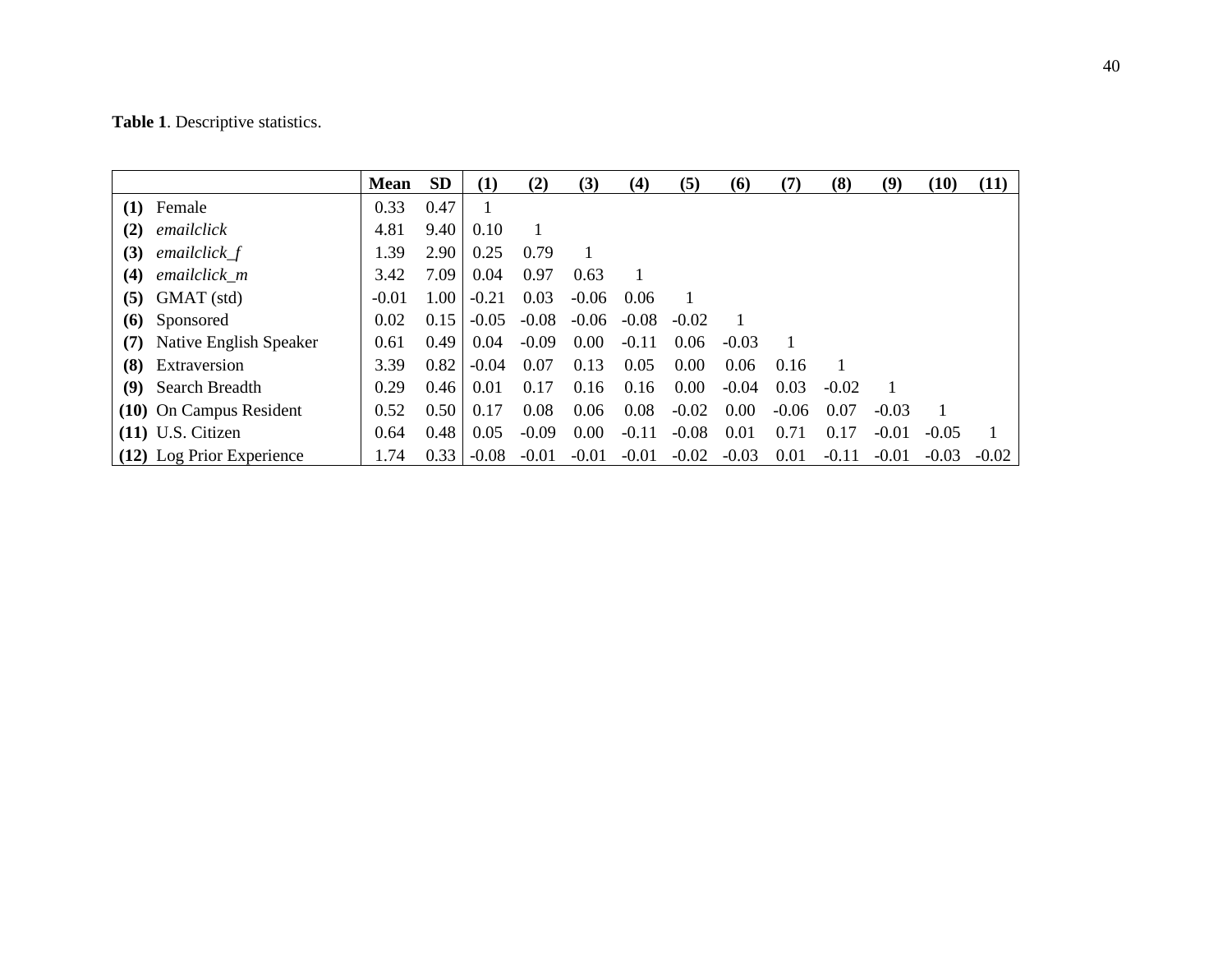**Table 2**. Descriptive analysis of networking behaviors with alums by male and female job-seekers, showing mean values (standard deviations in parentheses) and the p-values of simple, one-tailed t-tests of whether female job seekers contacted more alums than male job-seekers, on average.

|                | <b>Average Male</b><br><b>Job-Seeker</b> | <b>Average Female</b><br><b>Job-Seeker</b> | <b>Magnitude of</b><br>difference | p-value of<br>difference |
|----------------|------------------------------------------|--------------------------------------------|-----------------------------------|--------------------------|
| emailclick     | 3.99(7.73)                               | 6.50(12.00)                                | $+63%$                            | $0.0310*$                |
| emailclick $f$ | 0.88(1.69)                               | 2.42(4.28)                                 | $+175%$                           | $0.0007***$              |
| emailclick m   | 3.10(6.46)                               | 4.08(8.24)                                 | (n.s.)                            | 0.1427                   |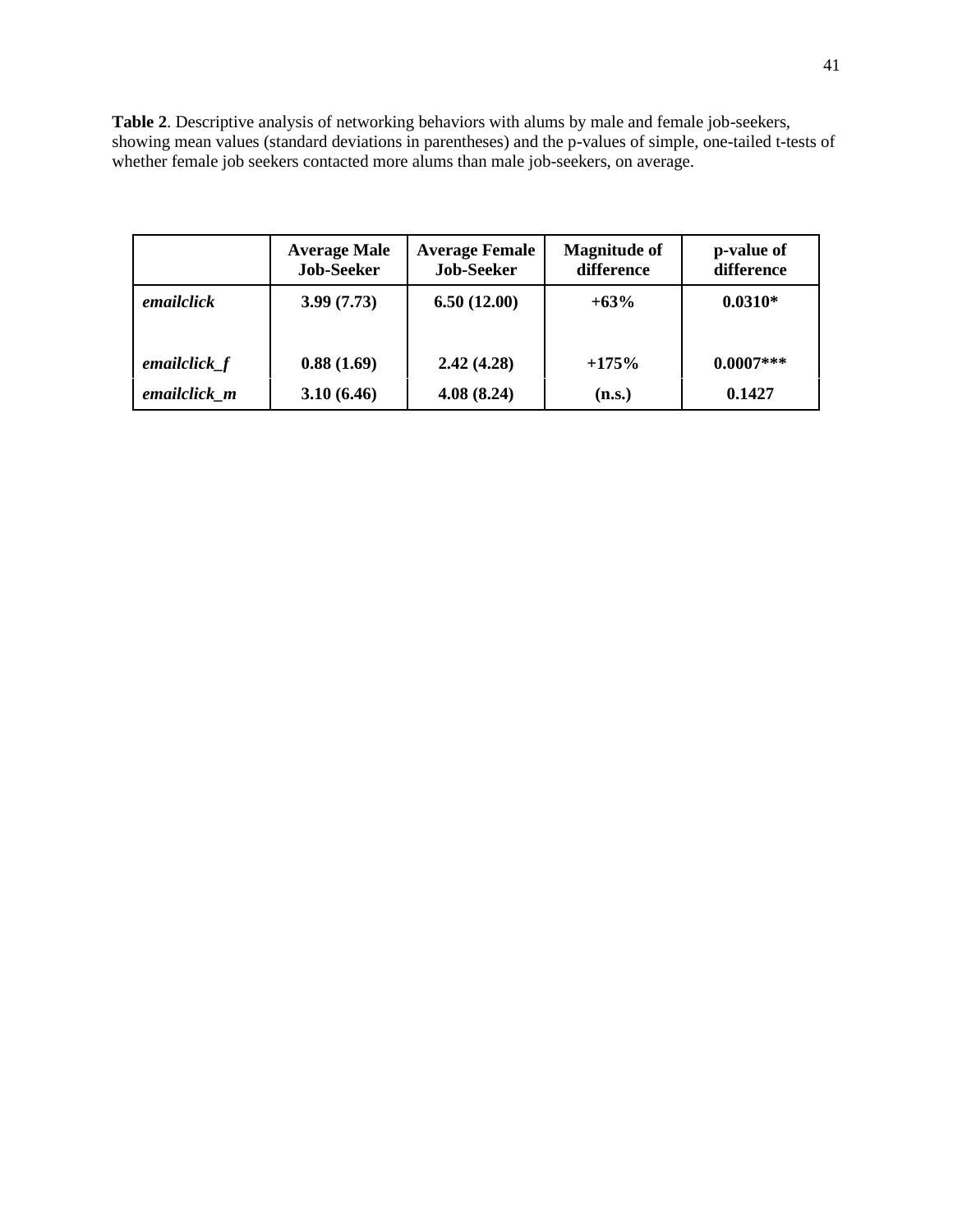|                               | (1)          | (2)            | (3)          |
|-------------------------------|--------------|----------------|--------------|
| DV:                           | emailclick   | emailclick $f$ | emailclick m |
| <b>Female</b>                 | $0.359*$     | $0.822***$     | 0.171        |
|                               | (0.174)      | (0.195)        | (0.187)      |
| Asian                         | 0.0674       | 0.222          | $-0.00809$   |
|                               | (0.295)      | (0.309)        | (0.339)      |
| <b>Other Ethnicity</b>        | $-0.575^{+}$ | $-0.331$       | $-0.655^{+}$ |
|                               | (0.325)      | (0.339)        | (0.360)      |
| <b>GMAT</b> (std)             | 0.0132       | $-0.0731$      | 0.0603       |
|                               | (0.0818)     | (0.0705)       | (0.106)      |
| <b>Sponsored</b>              | $-2.025***$  | $-1.132^*$     | $-2.822**$   |
|                               | (0.667)      | (0.494)        | (0.985)      |
| <b>Native English Speaker</b> | $-0.552^{+}$ | $-0.171$       | $-0.706*$    |
|                               | (0.297)      | (0.291)        | (0.352)      |
| <b>Extraversion</b>           | 0.231        | $0.360*$       | 0.185        |
|                               | (0.180)      | (0.168)        | (0.197)      |
| <b>Search Breadth</b>         | $0.613*$     | $0.549*$       | $0.633*$     |
|                               | (0.257)      | (0.223)        | (0.291)      |
| <b>Log Work Experience</b>    | $-0.0162$    | 0.0780         | $-0.0566$    |
|                               | (0.239)      | (0.338)        | (0.233)      |
| <b>Constant</b>               | 0.791        | -1.598         | 0.873        |
|                               | (0.872)      | (1.009)        | (0.919)      |
| <b>Observations</b>           | 256          | 256            | 256          |

**Table 3**. Regressions of networking activity with all alums (Model 1) and with female and male alums (Models 2-3) for the full sample of student job seekers.

<sup>+</sup> *p* < .10, \* *p* < .05, \*\* *p* < .01, \*\*\* *p* < .001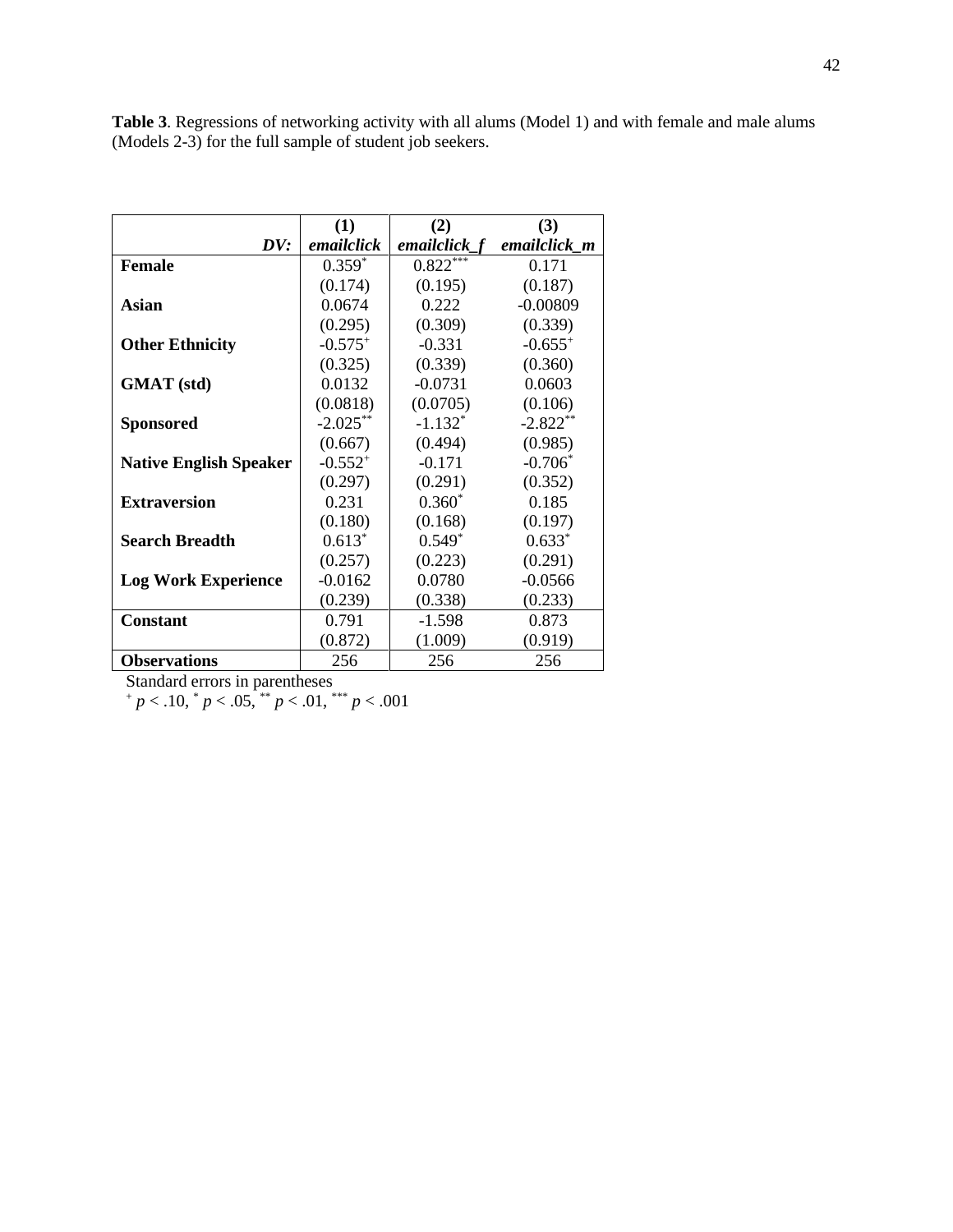**Table 4.** Data structure derived from first-phase exploratory interviews. First order themes with examples of first order concepts in quotes.

| <b>OBJECTIVE</b>              | <b>WOMEN</b>                                                                                                                                 | <b>MEN</b>                                                                                                                                          |
|-------------------------------|----------------------------------------------------------------------------------------------------------------------------------------------|-----------------------------------------------------------------------------------------------------------------------------------------------------|
| Schmoozing                    |                                                                                                                                              |                                                                                                                                                     |
| <b>Instrumental Help</b>      | "figure out if X was hiring"<br>➤<br>$\triangleright$ "what the company is<br>looking for and how to<br>prepare myself for the<br>interview" | $\triangleright$ "opportunities at the firm"<br>$\triangleright$ "to get vocabulary to talk<br>intelligibly for when I<br>actually have interviews" |
|                               | "get my resume picked out<br>$\blacktriangleright$<br>of the pile"                                                                           | $\triangleright$ "make a good impression"<br>that would lead to a hire"                                                                             |
| <b>Career Opportunities</b>   | "zeroing in on something in<br>$\blacktriangleright$<br>the industry that was a<br>trend"                                                    | $\blacktriangleright$<br>"tell me your story, what's<br>exciting in industry X"                                                                     |
|                               | "hoping to understand is<br>➤<br>this for me, is this industry<br>for me, is this company for<br>me"                                         | $\triangleright$ "learn about X position,<br>how X worked"                                                                                          |
|                               | "what skills companies"<br>➤<br>looking for to prepare at X<br>business school"                                                              | $\triangleright$ "understand what was<br>helpful to come into the job<br>with"                                                                      |
| <b>Organizational Culture</b> | "trying to understand what<br>$\blacktriangleright$<br>is unique about each<br>company"                                                      | $\triangleright$ "looking for fit – a job I<br>would do for a long time"                                                                            |
|                               | "could I hang out with<br>➤<br>people in the office?"                                                                                        | $\triangleright$ "the language, the style,<br>sense of goals and<br>ambitions"                                                                      |
|                               | "sustainability of personal"<br>➤<br>life and work"                                                                                          | "work life balance"<br>➤                                                                                                                            |
| <b>Scouting</b>               |                                                                                                                                              |                                                                                                                                                     |
| <b>Gender Dynamics</b>        | "how receptive was the<br>➤<br>company to women"<br>"ask about women at VP<br>➤<br>level"                                                    |                                                                                                                                                     |
| <b>Support for Parenting</b>  | "how colleagues perceived"<br>$\blacktriangleright$<br>co-workers with kids"<br>"maternity leave policies"<br>➤                              |                                                                                                                                                     |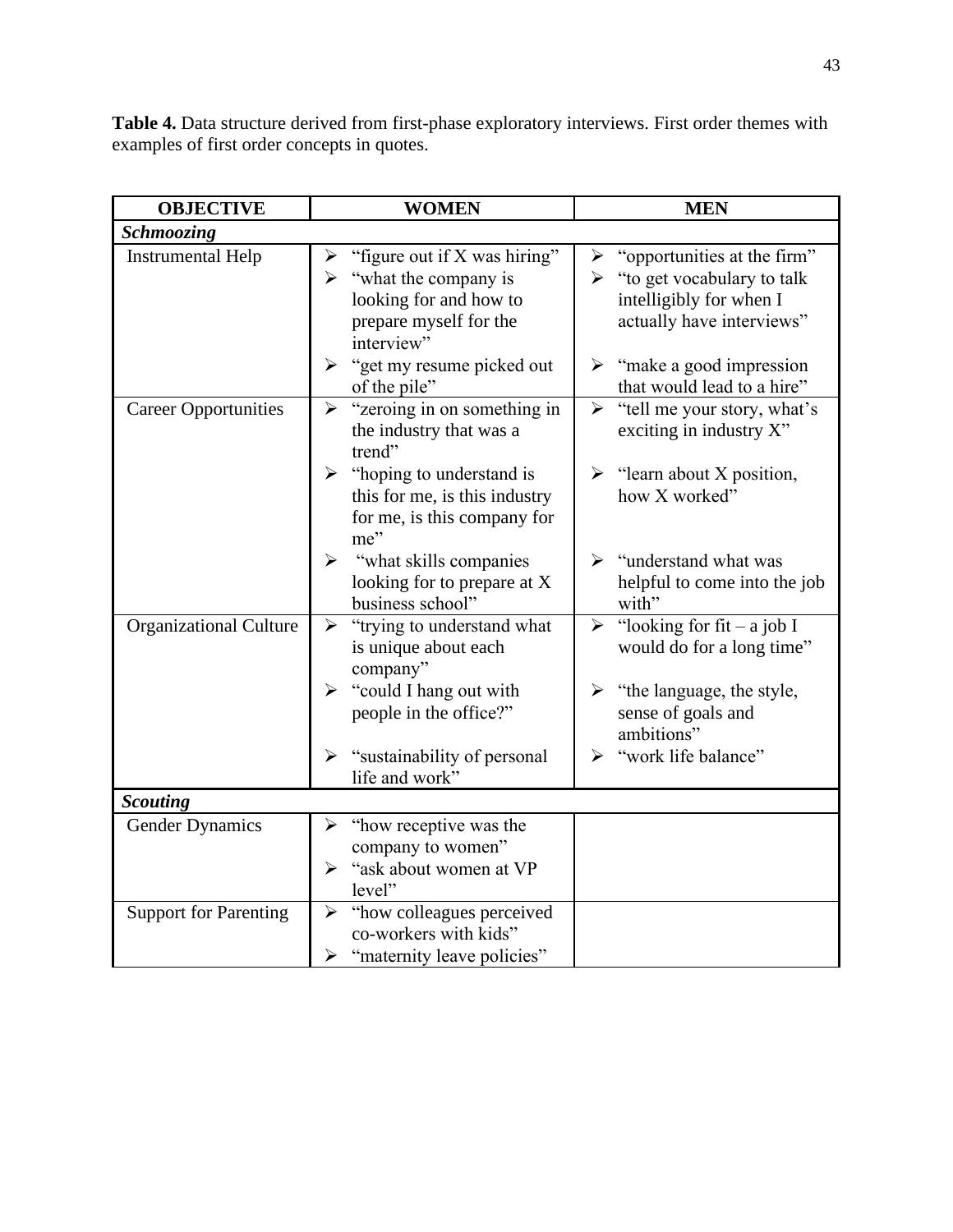### **APPENDIX 1: SUPPLEMENTARY ANALYSES FOR STUDY 1**



**Figure A1-1**: Students' networking choices (by gender) relative to the risk set of available alumni.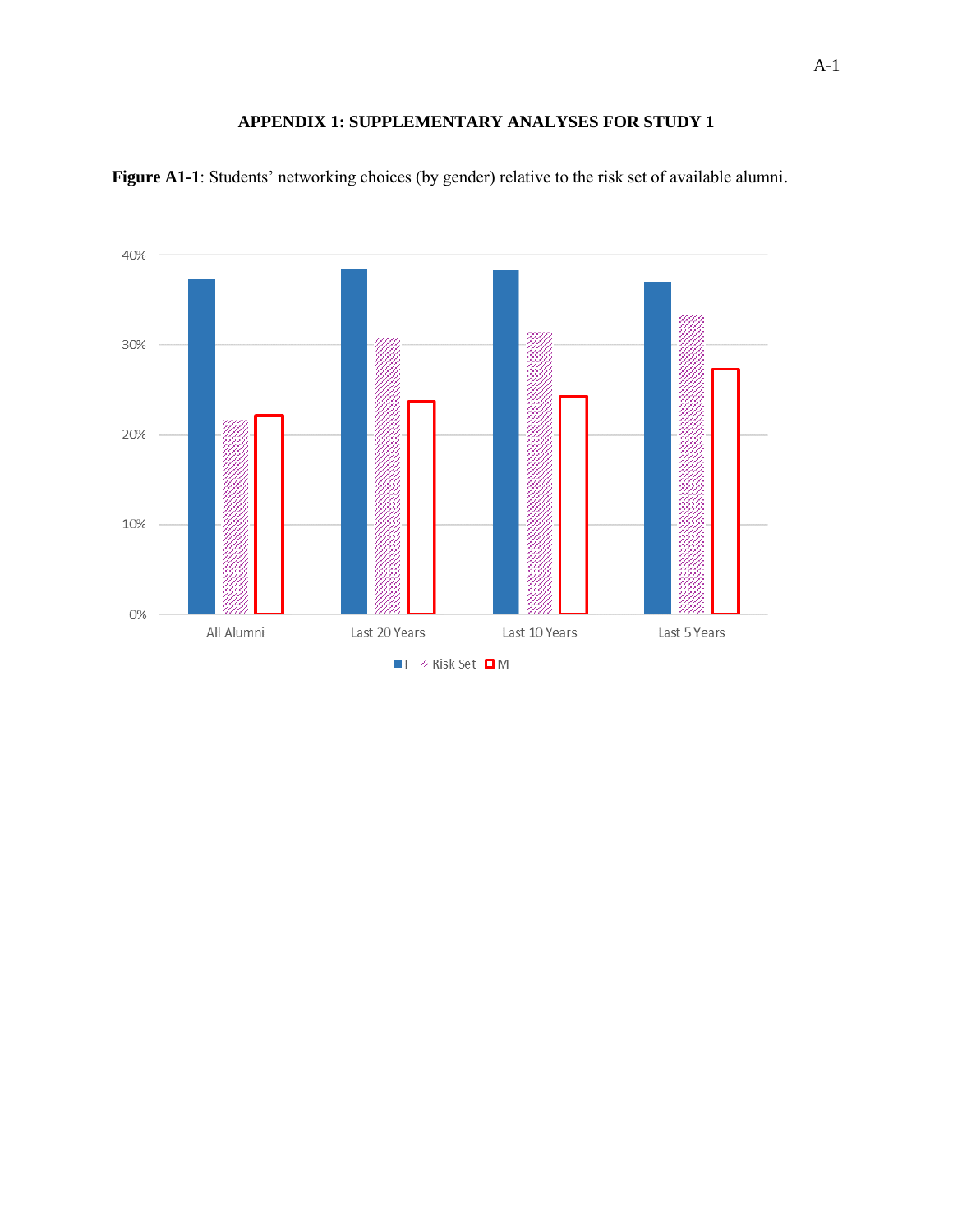**(1) (2) (3)** *DV: emailclick emailclick\_f emailclick\_m* **Female** 0.222 0.629<sup>\*\*</sup> 0.0465  $(0.207)$   $(0.200)$   $(0.228)$ **Asian**  $\begin{array}{|c|c|c|c|c|} \hline -0.0379 & 0.238 & -0.165 \hline \end{array}$  $(0.318)$   $(0.292)$   $(0.364)$ **Other**  $\qquad \qquad$   $-0.501^+$  $-0.247$   $-0.583^{+}$  $(0.289)$   $(0.276)$   $(0.343)$ **GMAT (std)**  $\qquad$  -0.0134 -0.106 0.0380  $(0.106)$   $(0.0776)$   $(0.134)$ **Sponsored**  $\qquad 2.007**$ -1.123\*  $-2.794**$  $(0.697)$   $(0.495)$   $(1.007)$ **Native English Speaker** | -0.394 | -0.0412 -0.546  $(0.351)$   $(0.291)$   $(0.418)$ **Extraversion** 1 0.224 0.327<sup>\*\*</sup> 0.180  $(0.140)$   $(0.124)$   $(0.158)$ **Search Breadth**  $0.566^*$  |  $0.445^*$  0.625<sup>\*</sup>  $(0.232)$   $(0.214)$   $(0.270)$ **Log Work Experience**  $\vert$  -0.0608  $\vert$  0.0876 -0.115  $(0.270)$   $(0.358)$   $(0.270)$ **Interest in Consulting**  $\begin{array}{|c|c|c|c|} \hline 0.546^* & 0.0140 & 0.737^{**} \hline \end{array}$  $(0.221)$   $(0.318)$   $(0.238)$ **Interest in Finance**  $\qquad$   $\qquad$  -0.204  $\qquad$  -0.396<sup>+</sup> -0.143  $(0.181)$   $(0.241)$   $(0.201)$ **Interest in General Mgmt** | -0.351 | 0.0321 -0.493<sup>+</sup>  $(0.288)$   $(0.474)$   $(0.297)$ **Interest in Human Res.**  $\begin{array}{ccc} 0.883^{**} & 0.602^{*} & 0.989^{**} \end{array}$  $(0.325)$   $(0.295)$   $(0.358)$ **Interest in Info Tech**  $\begin{array}{|c|c|c|c|} \hline 0.382 & 0.255 & 0.424 \hline \end{array}$  $(0.247)$   $(0.261)$   $(0.269)$ **Interest in Marketing | 0.108 | 0.528\*** -0.0458  $(0.209)$   $(0.246)$   $(0.225)$ **Constant** 0.620 -1.700<sup>\*</sup> 0.680  $(0.717)$   $(0.789)$   $(0.812)$ **Observations** 256 256 256

**Table A1-1**. Regressions of networking activity with all alums (Model 1) and with female and male alums (Models 2-3) for the full sample of student job seekers (as in Table 3), controlling for each student's ex ante career interests.

 $+p < .10, p < .05, p < .01, p < .01$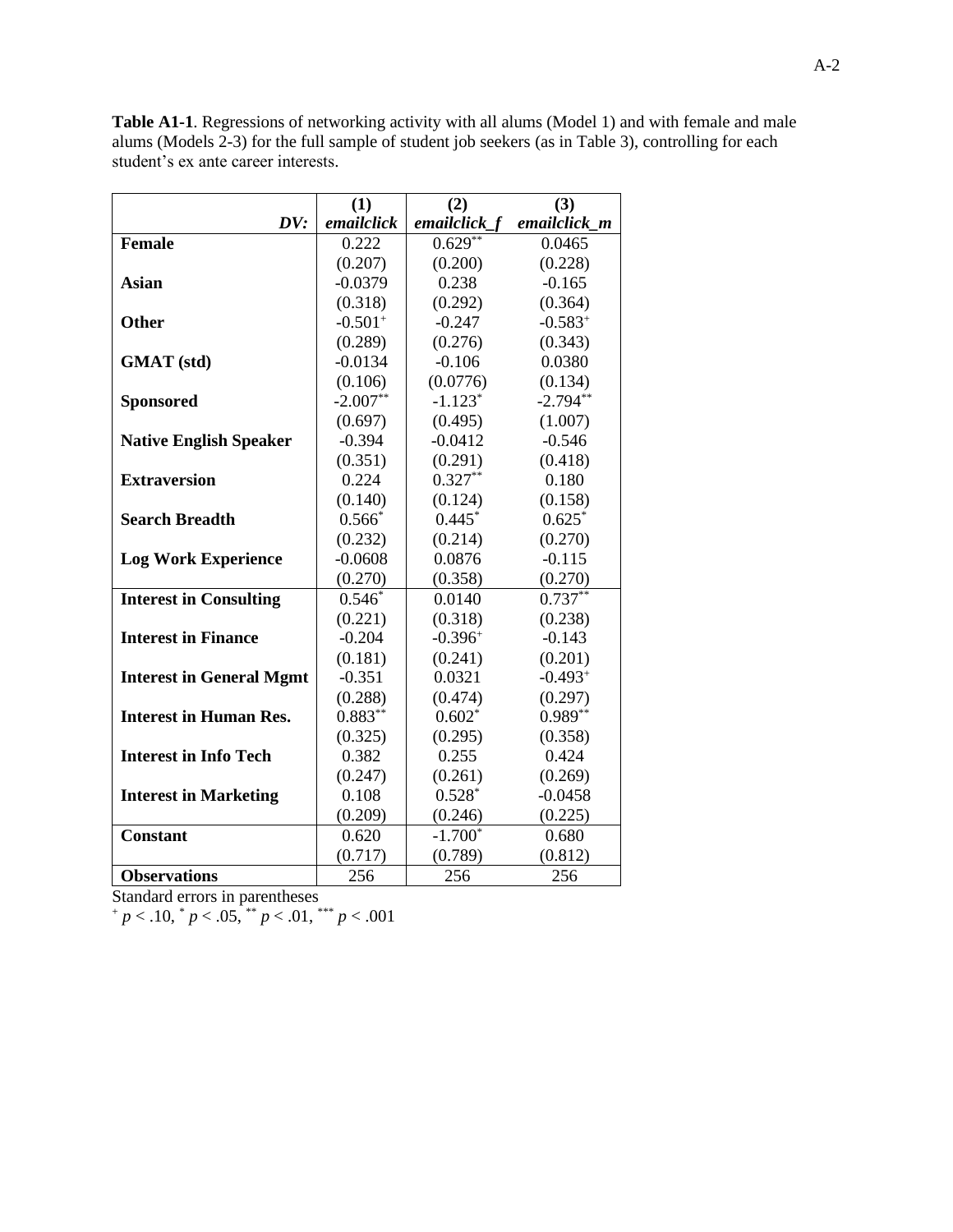|                           | (1)        | (2)            | (3)          |
|---------------------------|------------|----------------|--------------|
| DV:                       | emailclick | $emailclick_f$ | emailclick m |
| <b>Female</b>             | 0.308      | $0.666*$       | 0.156        |
|                           | (0.233)    | (0.261)        | (0.250)      |
| <b>Asian</b>              | 0.195      | 0.345          | 0.122        |
|                           | (0.280)    | (0.276)        | (0.331)      |
| <b>Other</b>              | $-0.452$   | $-0.229$       | $-0.528$     |
|                           | (0.355)    | (0.346)        | (0.409)      |
| <b>GMAT</b> (std)         | $-0.107$   | $-0.225$ *     | $-0.0460$    |
|                           | (0.110)    | (0.0922)       | (0.133)      |
| <b>Sponsored</b>          | $-1.976**$ | $-1.293*$      | $-2.652**$   |
|                           | (0.706)    | (0.572)        | (1.004)      |
| <b>Native English</b>     | $-0.504$   | $-0.109$       | $-0.666$     |
| <b>Speaker</b>            | (0.334)    | (0.285)        | (0.413)      |
| <b>Extraversion</b>       | 0.348      | $0.462**$      | 0.305        |
|                           | (0.213)    | (0.168)        | (0.235)      |
| <b>Search Breadth</b>     | $0.688*$   | $0.562*$       | $0.737*$     |
|                           | (0.286)    | (0.241)        | (0.317)      |
| <b>Log Work</b>           | $-0.497$   | $-0.239$       | $-0.600$     |
| <b>Experience</b>         | (0.396)    | (0.526)        | (0.396)      |
| <b>Consulting</b>         | 0.466      | 0.156          | 0.635        |
|                           | (0.428)    | (0.411)        | (0.505)      |
| <b>Energy</b>             | $-0.343$   | $-0.944$       | $-0.0696$    |
|                           | (0.529)    | (0.581)        | (0.623)      |
| <b>Financial Services</b> | 0.640      | 0.173          | 0.849        |
|                           | (0.482)    | (0.482)        | (0.557)      |
| Government                | 0.959      | $-0.0900$      | $1.334+$     |
|                           | (0.640)    | (0.773)        | (0.693)      |
| <b>Manufacturing</b>      | $0.728*$   | 0.476          | $0.857*$     |
|                           | (0.364)    | (0.429)        | (0.398)      |
| Media, Sports,            | 0.818      | 0.700          | 0.907        |
| <b>Entertainment</b>      | (0.615)    | (0.661)        | (0.781)      |
| Pharma, Biotech,          | 0.888      | 0.688          | 0.995        |
| <b>Healthcare</b>         | (0.546)    | (0.565)        | (0.679)      |
| <b>Real Estate</b>        | 1.903      | 0.110          | $2.428+$     |
|                           | (1.234)    | (1.236)        | (1.283)      |
| <b>Retail</b>             | 0.771      | 0.716          | 0.785        |
|                           | (0.535)    | (0.495)        | (0.619)      |
| <b>Technology</b>         | 0.588      | 0.476          | 0.666        |
|                           | (0.502)    | (0.494)        | (0.575)      |
| <b>Constant</b>           | 0.594      | $-1.683$       | 0.601        |
|                           | (0.946)    | (1.027)        | (1.030)      |
| <b>Observations</b>       | 214        | 214            | 214          |

**Table A1-2**. Regressions of networking activity with all alums (Model 1) and female and male alums (Models 2-3) for the full sample of student job seekers (as in Table 3), controlling for the industry of each student's eventual internship.

 $+p < .10, p < .05, \pm p < .01, \pm p < .001$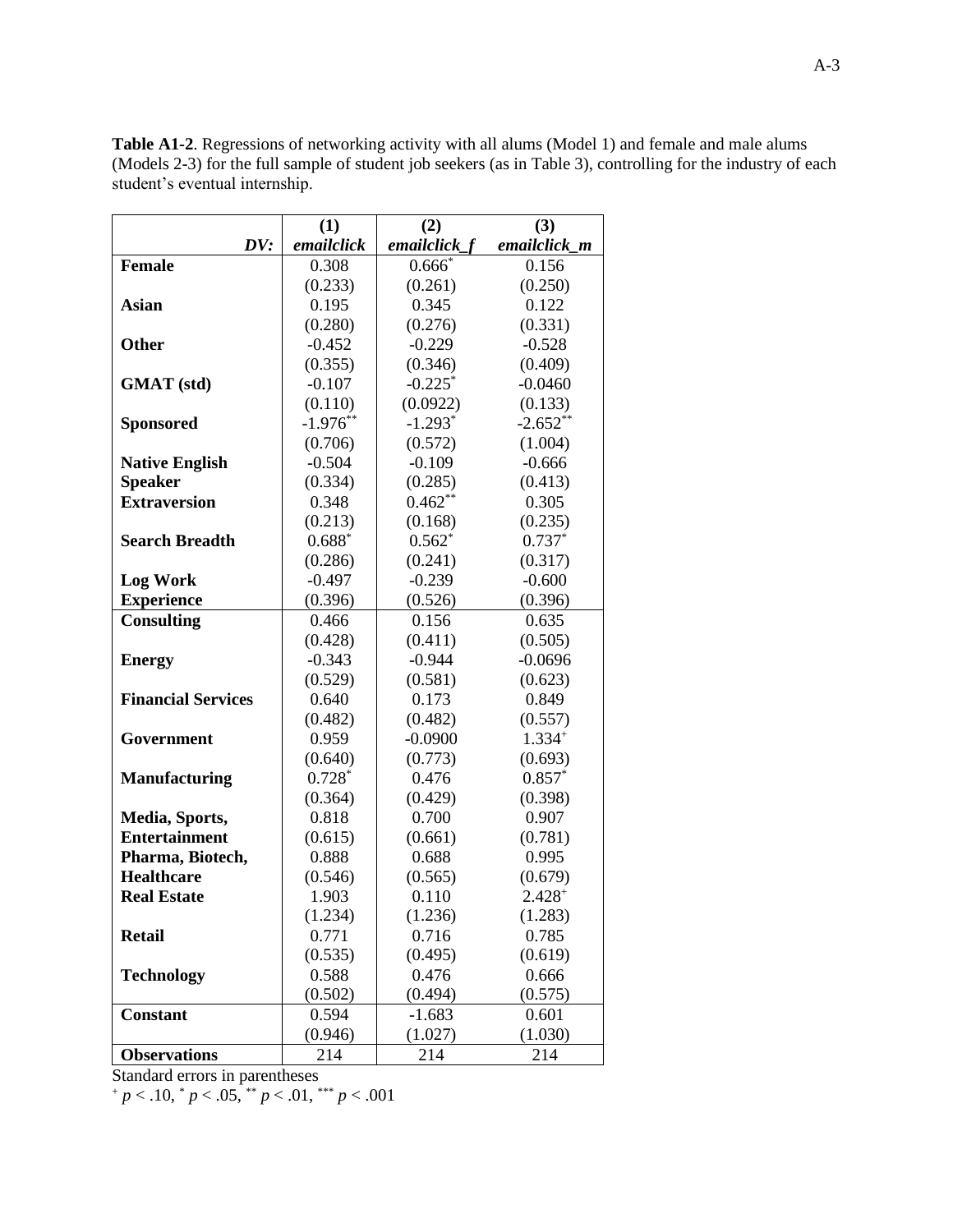|                       | (6)                    | (7)            | (8)         | (9)          | (10)                  | (11)                   | (12)        | (13)           | (14)        |
|-----------------------|------------------------|----------------|-------------|--------------|-----------------------|------------------------|-------------|----------------|-------------|
| DV:                   | Any<br><b>Help</b>     | Costly<br>Help | Referral    | Any<br>Help  | Costly<br><b>Help</b> | Referral               | Any<br>Help | Costly<br>Help | Referral    |
| <b>Female Student</b> | $-0.0184$              | 0.0283         | $-0.00462$  | $-0.0111$    | 0.0242                | $-0.00398$             | $-0.0244$   | 0.0458         | $-0.0128$   |
|                       | (0.0398)               | (0.0514)       | (0.0173)    | (0.0397)     | (0.0511)              | (0.0171)               | (0.0421)    | (0.0577)       | (0.0176)    |
| <b>Female Alum</b>    |                        |                |             | $-0.0679*$   | $-0.00235$            | $-0.00324$             | $-0.0845+$  | 0.0243         | $-0.0138$   |
|                       |                        |                |             | (0.0342)     | (0.0376)              | (0.0158)               | (0.0438)    | (0.0488)       | (0.0196)    |
| <b>Female Student</b> |                        |                |             |              |                       |                        | 0.0471      | $-0.0762$      | 0.0306      |
| $\times$ Female Alum  |                        |                |             |              |                       |                        | (0.0679)    | (0.0764)       | (0.0338)    |
| <b>Asian</b>          | 0.0207                 | 0.0301         | $-0.0281$   | 0.0249       | 0.0325                | $-0.0281$              | 0.0251      | 0.0328         | $-0.0281$   |
|                       | (0.0423)               | (0.0651)       | (0.0239)    | (0.0424)     | (0.0652)              | (0.0239)               | (0.0426)    | (0.0655)       | (0.0237)    |
| Other                 | 0.0208                 | 0.0713         | $-0.0420$   | 0.0221       | 0.0726                | $-0.0422$ <sup>+</sup> | 0.0247      | 0.0701         | $-0.0409$   |
|                       | (0.0740)               | (0.0893)       | (0.0256)    | (0.0736)     | (0.0893)              | (0.0256)               | (0.0746)    | (0.0895)       | (0.0253)    |
| <b>GMAT</b> (std)     | $-0.00614$             | $-0.0151$      | 0.00447     | $-0.00755$   | $-0.0157$             | 0.00444                | $-0.00684$  | $-0.0169$      | 0.00485     |
|                       | (0.0139)               | (0.0229)       | (0.00619)   | (0.0140)     | (0.0229)              | (0.00624)              | (0.0140)    | (0.0232)       | (0.00642)   |
| <b>Sponsored</b>      | $0.0623+$              | $-0.0678$      | $-0.0526**$ | $0.0679^{+}$ | $-0.0669$             | $-0.0524**$            | $0.0669^+$  | $-0.0642$      | $-0.0530**$ |
|                       | (0.0355)               | (0.119)        | (0.0176)    | (0.0357)     | (0.119)               | (0.0173)               | (0.0356)    | (0.120)        | (0.0173)    |
| <b>Native English</b> | $0.0889+$              | $-0.0103$      | $-0.0400$   | $0.0885+$    | $-0.0107$             | $-0.0401$              | $0.0871+$   | $-0.00772$     | $-0.0413$   |
| <b>Speaker</b>        | (0.0494)               | (0.0592)       | (0.0266)    | (0.0497)     | (0.0592)              | (0.0266)               | (0.0497)    | (0.0601)       | (0.0267)    |
| <b>Extraversion</b>   | 0.0143                 | $0.0667**$     | $0.0175*$   | 0.0143       | $0.0668**$            | $0.0175*$              | 0.0136      | $0.0678**$     | $0.0171*$   |
|                       | (0.0168)               | (0.0250)       | (0.00841)   | (0.0168)     | (0.0250)              | (0.00841)              | (0.0167)    | (0.0252)       | (0.00823)   |
| <b>Search Breadth</b> | 0.00230                | 0.0121         | $-0.0150$   | 0.00650      | 0.0138                | $-0.0149$              | 0.00876     | 0.0101         | $-0.0134$   |
|                       | (0.0282)               | (0.0491)       | (0.0139)    | (0.0284)     | (0.0489)              | (0.0140)               | (0.0281)    | (0.0495)       | (0.0142)    |
| <b>Log Work</b>       | $-0.0586$              | $-0.143+$      | 0.0126      | $-0.0546$    | $-0.145+$             | 0.0129                 | $-0.0527$   | $-0.148+$      | 0.0140      |
| <b>Experience</b>     | (0.0555)               | (0.0785)       | (0.0502)    | (0.0542)     | (0.0786)              | (0.0502)               | (0.0543)    | (0.0795)       | (0.0502)    |
| <b>Constant</b>       | $0.887^{\ast\ast\ast}$ | 0.255          | $-0.00503$  | $0.893***$   | 0.258                 | $-0.00482$             | $0.895***$  | 0.252          | $-0.00281$  |
|                       | (0.136)                | (0.186)        | (0.0946)    | (0.135)      | (0.186)               | (0.0946)               | (0.134)     | (0.188)        | (0.0937)    |
| <b>Observations</b>   | 580                    | 580            | 580         | 579          | 579                   | 579                    | 579         | 579            | 579         |

**Table A1-3**. Random effects linear probability models with errors clustered by student predicting the level of help a student received as a function of the student's and the alum's gender.

<sup>+</sup> *p* < .10, \* *p* < .05, \*\* *p* < .01, \*\*\* *p* < .001

Note: Students were asked about the following types of help: "provided general career advice," "provided general advice about how to find an internship," "informed me about a job opening", "gave feedback on my resume, cover letter, etc.," "introduced me to his/her contacts, "put in a good word for me at his/her company", "acted as a formal referrer for me". We coded these outcomes using three dummy variables, representing different levels of help: *Any Help* was coded as 1 if the student reported receiving any type of help and 0 if the student indicated that the alum did not provide help of any type; *Costly Help* was coded as 1 if the student received an "introduction," a "good word," or a "referral" and as 0 otherwise; and *Referral* was coded as 1 if the student received a specific job referral and 0 otherwise. Note that *Costly Help* and *Referral* both imply that the alum was willing to put his or her own reputation on the line for the student; as such, these are potentially costlier for the contact.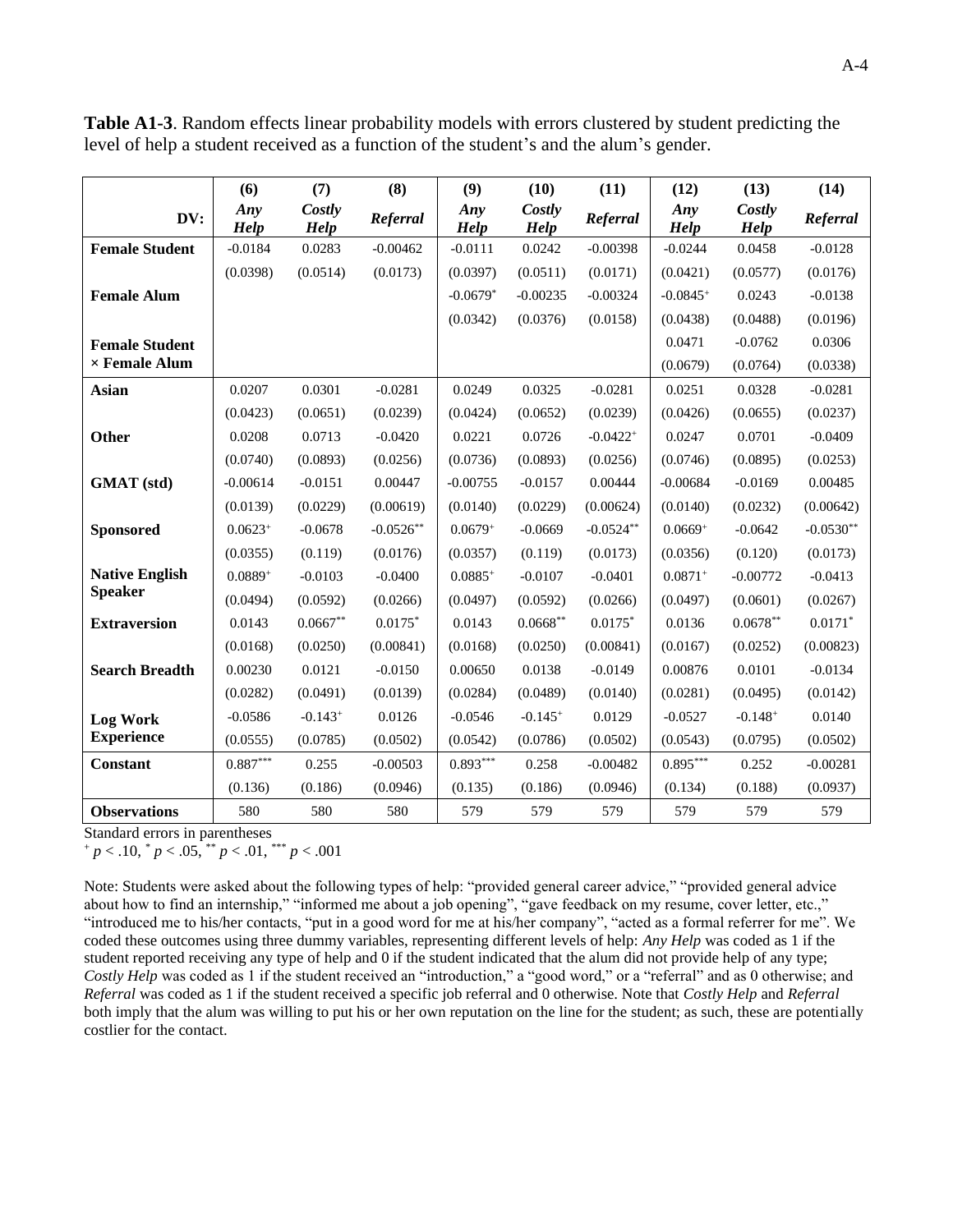|                               | (1)          | (2)          | (3)          | (4)          | (5)          | (6)          |
|-------------------------------|--------------|--------------|--------------|--------------|--------------|--------------|
|                               | emailclick   | emailclick f | emailclick_m | emailclick   | emailclick f | emailclick_m |
| <b>Female</b>                 | $0.419*$     | $0.852***$   | 0.241        | $-2.495$     | $-2.727$     | $-2.462$     |
|                               | (0.170)      | (0.186)      | (0.192)      | (1.801)      | (2.018)      | (1.882)      |
| <b>Asian</b>                  | 0.0518       | 0.211        | $-0.0230$    | 0.0718       | 0.233        | $-0.00393$   |
|                               | (0.291)      | (0.307)      | (0.332)      | (0.293)      | (0.309)      | (0.337)      |
| Other                         | $-0.579^{+}$ | $-0.337$     | $-0.657+$    | $-0.555^{+}$ | $-0.309$     | $-0.634+$    |
|                               | (0.316)      | (0.333)      | (0.347)      | (0.301)      | (0.341)      | (0.328)      |
| <b>GMAT</b> (std)             | 0.0235       | $-0.0677$    | 0.0713       | 0.00180      | $-0.0947$    | 0.0517       |
|                               | (0.0810)     | (0.0711)     | (0.102)      | (0.0845)     | (0.0745)     | (0.110)      |
| <b>Sponsored</b>              | $-1.977**$   | $-1.126*$    | $-2.758**$   | $-1.874**$   | $-0.982*$    | $-2.672**$   |
|                               | (0.653)      | (0.478)      | (0.984)      | (0.652)      | (0.471)      | (0.976)      |
| <b>Native English Speaker</b> | $-0.606+$    | $-0.206$     | $-0.761$ *   | $-0.528$     | $-0.104$     | $-0.692^{+}$ |
|                               | (0.311)      | (0.292)      | (0.365)      | (0.336)      | (0.311)      | (0.394)      |
| <b>Extraversion</b>           | $0.267^{+}$  | $0.388*$     | 0.221        | 0.250        | $0.374*$     | 0.204        |
|                               | (0.152)      | (0.158)      | (0.166)      | (0.156)      | (0.154)      | (0.173)      |
| <b>Search Breadth</b>         | $0.589*$     | $0.534*$     | $0.607*$     | $0.591*$     | $0.534*$     | $0.609*$     |
|                               | (0.241)      | (0.216)      | (0.273)      | (0.235)      | (0.208)      | (0.267)      |
| <b>Log Work Experience</b>    | $-0.0130$    | 0.0765       | $-0.0490$    | $-0.0102$    | 0.0749       | $-0.0458$    |
|                               | (0.236)      | (0.336)      | (0.231)      | (0.249)      | (0.343)      | (0.244)      |
| <b>BSRI Femininity</b>        | 0.152        | 0.0515       | 0.176        | 0.220        | 0.135        | 0.240        |
|                               | (0.249)      | (0.211)      | (0.279)      | (0.320)      | (0.287)      | (0.336)      |
| <b>BSRI</b> Masculinity       | $-0.315$     | $-0.174$     | $-0.352$     | $-0.543^{+}$ | $-0.540*$    | $-0.539^{+}$ |
|                               | (0.251)      | (0.250)      | (0.272)      | (0.289)      | (0.266)      | (0.315)      |
| <b>BSRI Fem × Female</b>      |              |              |              | $-0.316$     | $-0.321$     | $-0.320$     |
|                               |              |              |              | (0.474)      | (0.430)      | (0.555)      |
| <b>BSRI Masc × Female</b>     |              |              |              | 0.881        | $1.020^{+}$  | 0.842        |
|                               |              |              |              | (0.600)      | (0.555)      | (0.690)      |
| <b>Constant</b>               | 1.519        | $-1.058$     | 1.650        | 2.300        | 0.305        | 2.263        |
|                               | (1.455)      | (1.416)      | (1.556)      | (1.482)      | (1.310)      | (1.582)      |
| <b>Observations</b>           | 256          | 256          | 256          | 256          | 256          | 256          |

**Table A1-4.** Results of models that add the Bem (1974) Sex Role Inventory (BSRI) Femininity and Masculinity Indices (Models 1-3), along with their interactions with biological sex (Models 4-6).

<sup>+</sup> *p* < .10, \* *p* < .05, \*\* *p* < .01, \*\*\* *p* < .001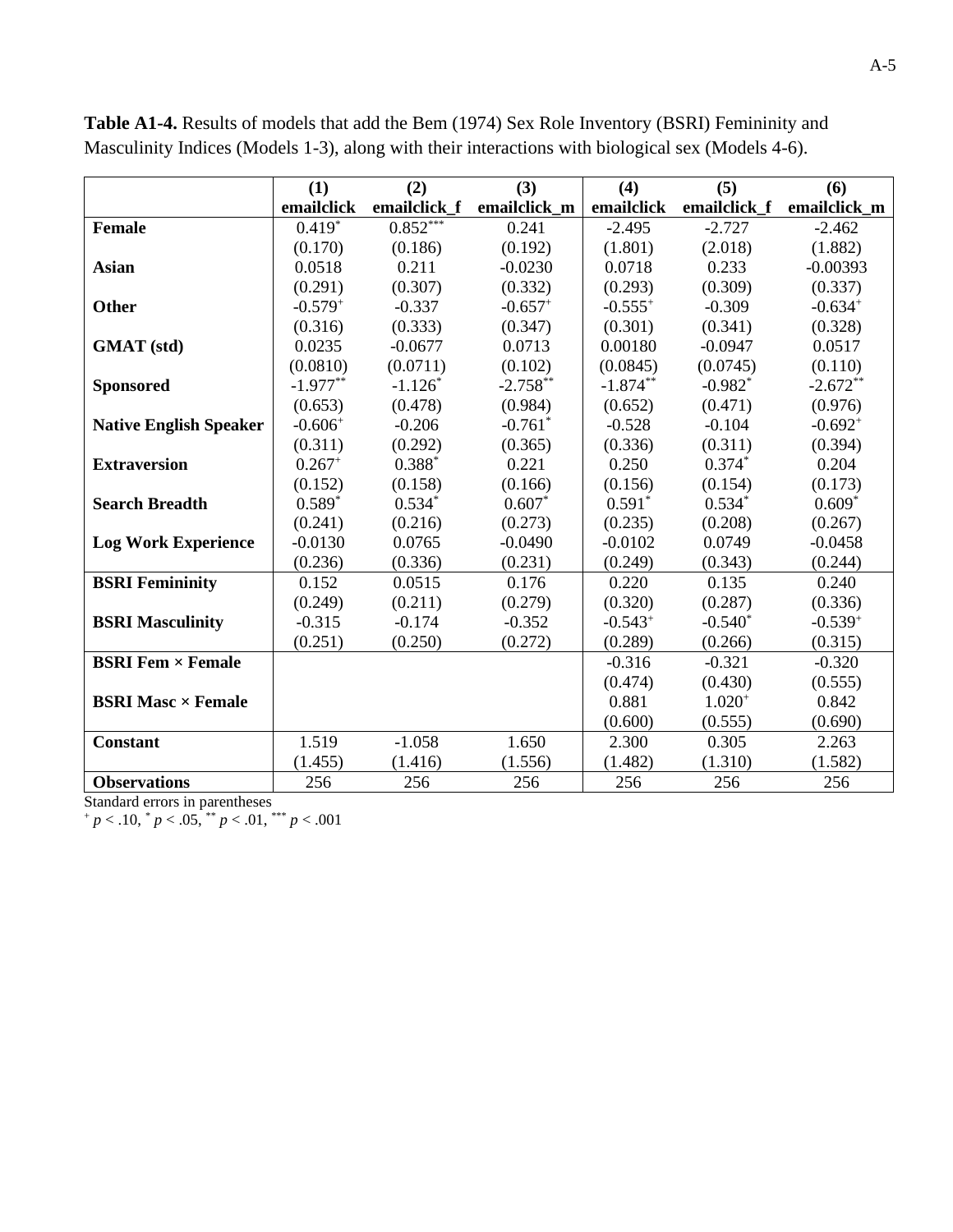## **APPENDIX 2: INTERVIEW GUIDES FOR STUDY 2**

# **Appendix A2-1:** *Interview Guide for Round 1 Interviews*

# **Demographics**

What are your [University] class year / gender / age / marital status / prior job? What industry / industries did you recruit for? Did you recruit with the intention of potentially returning full time?

# **Overview**

Thinking back to your internship recruiting experience as a first-year, in evaluating potential internships, what were the primary ways through which you gathered information? (While we will not prompt this, pay close attention to see if "networking" is listed as an answer.)

- **(If networking is mentioned)** Did you use the [University] network?
- **(If networking is NOT mentioned)** Did you use networking as a way to assess and gather information?

What did you hope to get out of networking? (Do not prompt, but answers could include "a recommendation," "a sense of fit," etc.)

- How important was assessing your "fit" in an organization?
- How did you assess whether you would "fit" in an organization?

What kinds of questions did you prepare for a typical networking conversation?

# **Talk about 2-3 specific experiences you had with alumni during your networking process**

- Tell us about the alum (industry, rank, gender, how you found them, etc.)
- What was your purpose when reaching out to this alum?
- What types of questions did you have for this alum? (firm fit vs career advice vs advocacy, etc.)
- What would you say was the most valuable for you from interacting with this alum?
- Before your conversation, did you feel like you would "fit in" in this alum's company? What about after the conversation? Why?